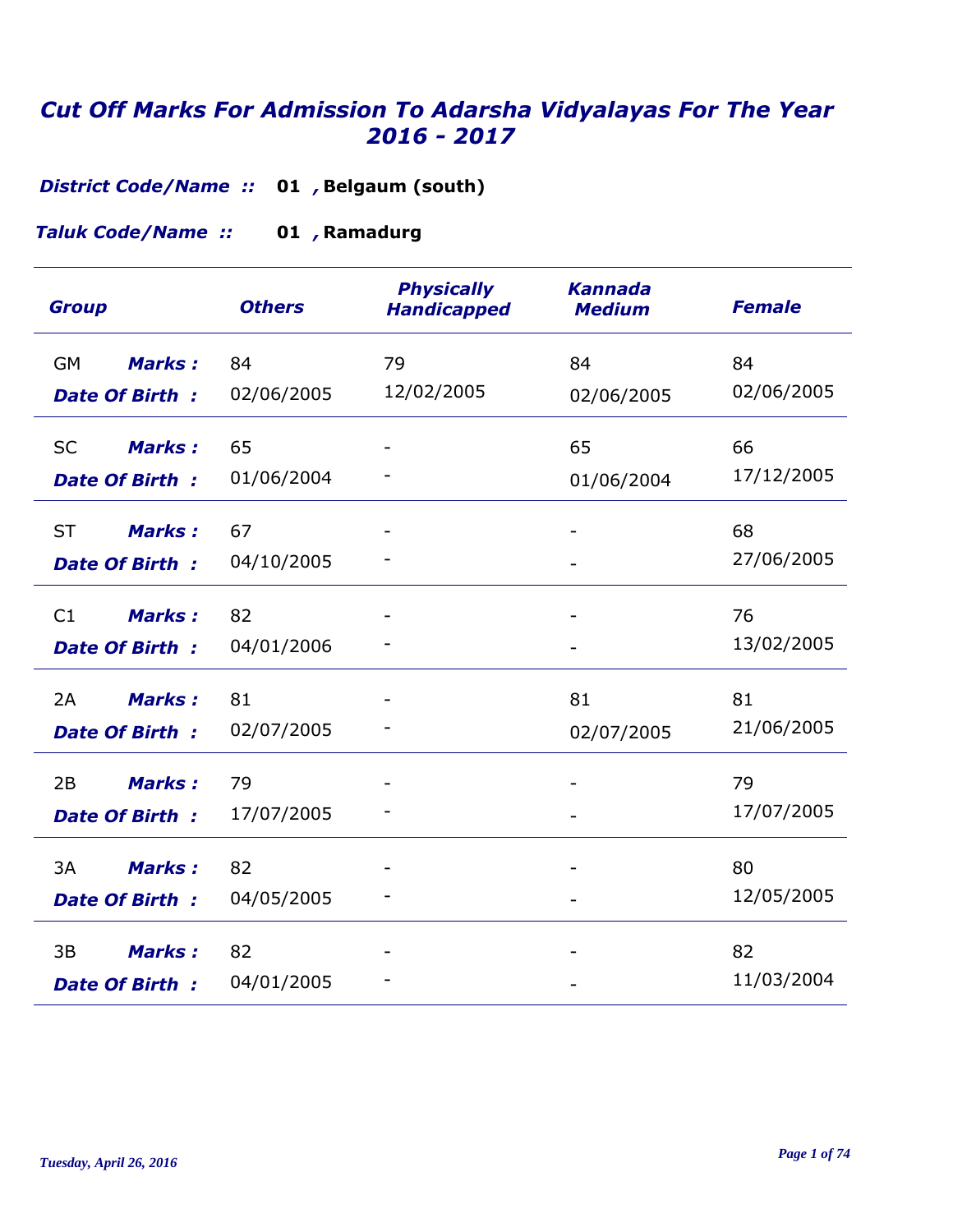**District Code/Name :: 01 , Belgaum (south)** 

**Parsgad (Soudatti) 02** *, Taluk Code/Name ::* 

| <b>Group</b>                                        | <b>Others</b>    | <b>Physically</b><br><b>Handicapped</b> | <b>Kannada</b><br><b>Medium</b> | <b>Female</b>    |
|-----------------------------------------------------|------------------|-----------------------------------------|---------------------------------|------------------|
| <b>Marks:</b><br><b>GM</b><br><b>Date Of Birth:</b> | 85<br>07/07/2005 | 64<br>16/10/2005                        | 85<br>07/07/2005                | 85<br>25/06/2005 |
| <b>SC</b><br><b>Marks:</b><br><b>Date Of Birth:</b> | 65<br>11/05/2005 |                                         | 65<br>11/05/2005                | 59<br>08/01/2006 |
| <b>ST</b><br><b>Marks:</b><br><b>Date Of Birth:</b> | 70<br>24/03/2006 |                                         |                                 | 70<br>24/03/2006 |
| C1<br><b>Marks:</b><br>Date Of Birth:               | 71<br>19/05/2005 |                                         |                                 | 81<br>04/06/2005 |
| 2A<br><b>Marks:</b><br><b>Date Of Birth:</b>        | 79<br>27/04/2005 |                                         | 79<br>27/04/2005                | 79<br>05/05/2005 |
| 2B<br><b>Marks:</b><br><b>Date Of Birth:</b>        | 82<br>05/01/2005 |                                         |                                 | 83<br>06/12/2005 |
| 3A<br><b>Marks:</b><br>Date Of Birth:               | 70<br>14/08/2005 |                                         |                                 | 72<br>29/04/2005 |
| 3B<br><b>Marks:</b><br><b>Date Of Birth:</b>        | 83<br>27/03/2005 |                                         |                                 | 83<br>23/09/2004 |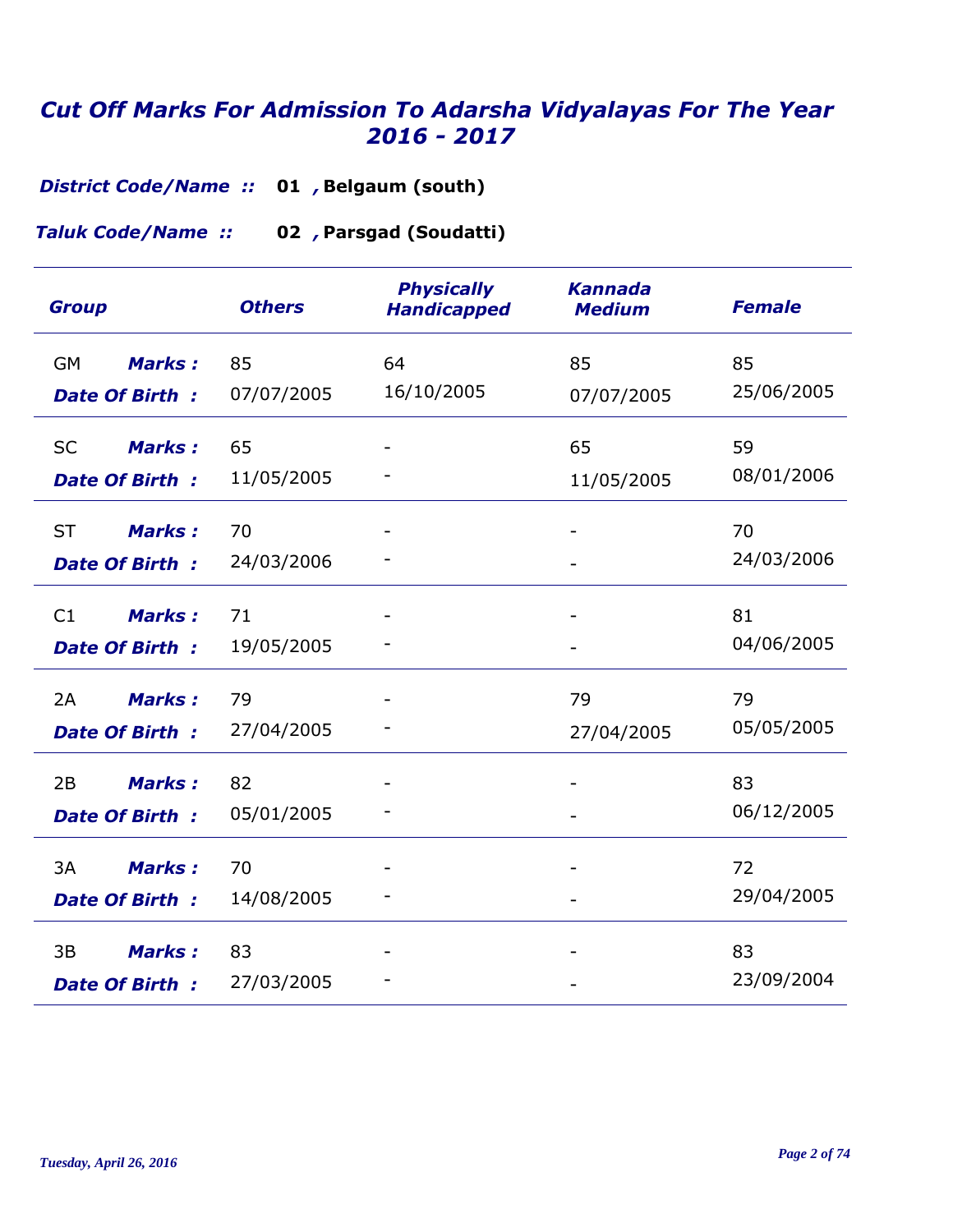**Bagalkote 02** *, District Code/Name ::* 

**Bilagi 01** *, Taluk Code/Name ::* 

| <b>Group</b>                                        | <b>Others</b>    | <b>Physically</b><br><b>Handicapped</b> | <b>Kannada</b><br><b>Medium</b> | <b>Female</b>    |
|-----------------------------------------------------|------------------|-----------------------------------------|---------------------------------|------------------|
| <b>Marks:</b><br><b>GM</b><br><b>Date Of Birth:</b> | 86<br>14/07/2005 | 45<br>22/05/2005                        | 86<br>14/07/2005                | 86<br>16/05/2005 |
| <b>SC</b><br><b>Marks:</b><br><b>Date Of Birth:</b> | 79<br>15/04/2005 | 32<br>21/11/2004                        | 79<br>15/04/2005                | 69<br>28/09/2004 |
| <b>ST</b><br><b>Marks:</b><br><b>Date Of Birth:</b> | 80<br>20/07/2005 |                                         |                                 | 82<br>14/10/2004 |
| <b>Marks:</b><br>C1<br>Date Of Birth:               | 78<br>01/06/2005 |                                         |                                 | 85<br>18/06/2005 |
| 2A<br><b>Marks:</b><br><b>Date Of Birth:</b>        | 83<br>12/05/2004 | 27<br>24/07/2004                        | 83<br>12/05/2004                | 83<br>12/05/2004 |
| <b>Marks:</b><br>2B<br><b>Date Of Birth:</b>        | 77<br>05/12/2004 |                                         |                                 | 80<br>09/09/2003 |
| 3A<br><b>Marks:</b><br><b>Date Of Birth:</b>        | 80<br>16/09/2005 |                                         |                                 | 82<br>26/10/2004 |
| 3B<br><b>Marks:</b><br><b>Date Of Birth:</b>        | 84<br>15/04/2005 |                                         |                                 | 86<br>01/08/2005 |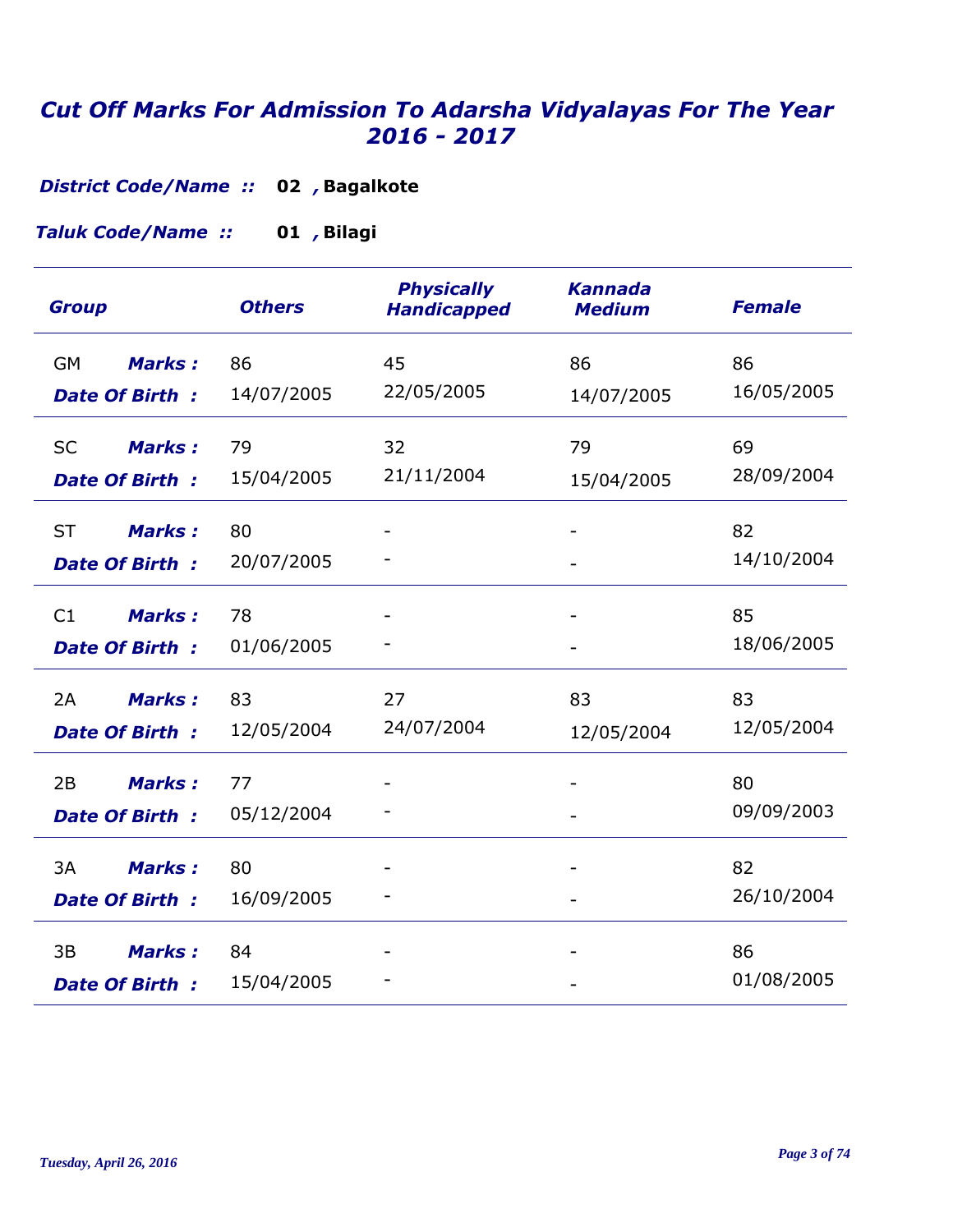**Bagalkote 02** *, District Code/Name ::* 

**Mudhol 02** *, Taluk Code/Name ::* 

| <b>Group</b>               | <b>Others</b> | <b>Physically</b><br><b>Handicapped</b> | <b>Kannada</b><br><b>Medium</b> | <b>Female</b> |
|----------------------------|---------------|-----------------------------------------|---------------------------------|---------------|
| <b>GM</b><br><b>Marks:</b> | 85            |                                         | 85                              | 85            |
| <b>Date Of Birth:</b>      | 01/12/2005    |                                         | 01/12/2005                      | 25/10/2005    |
| <b>SC</b><br><b>Marks:</b> | 73            |                                         | 73                              | 73            |
| <b>Date Of Birth:</b>      | 15/02/2005    |                                         | 15/02/2005                      | 15/02/2005    |
| <b>ST</b><br><b>Marks:</b> | 83            |                                         |                                 | 73            |
| <b>Date Of Birth:</b>      | 28/03/2005    |                                         |                                 | 31/07/2005    |
| <b>Marks:</b><br>C1        | 80            |                                         |                                 | 80            |
| Date Of Birth:             | 07/02/2005    |                                         |                                 | 07/02/2005    |
| Marks:<br>2A               | 81            |                                         | 81                              | 80            |
| <b>Date Of Birth:</b>      | 07/06/2005    |                                         | 07/06/2005                      | 26/11/2004    |
| <b>Marks:</b><br>2B        | 77            |                                         |                                 | 79            |
| <b>Date Of Birth:</b>      | 16/06/2004    |                                         |                                 | 16/03/2005    |
| 3A<br><b>Marks:</b>        | 83            |                                         |                                 | 84            |
| <b>Date Of Birth:</b>      | 03/03/2004    |                                         |                                 | 07/04/2005    |
| 3B<br><b>Marks:</b>        | 82            |                                         |                                 | 82            |
| <b>Date Of Birth:</b>      | 15/09/2005    |                                         |                                 | 15/09/2005    |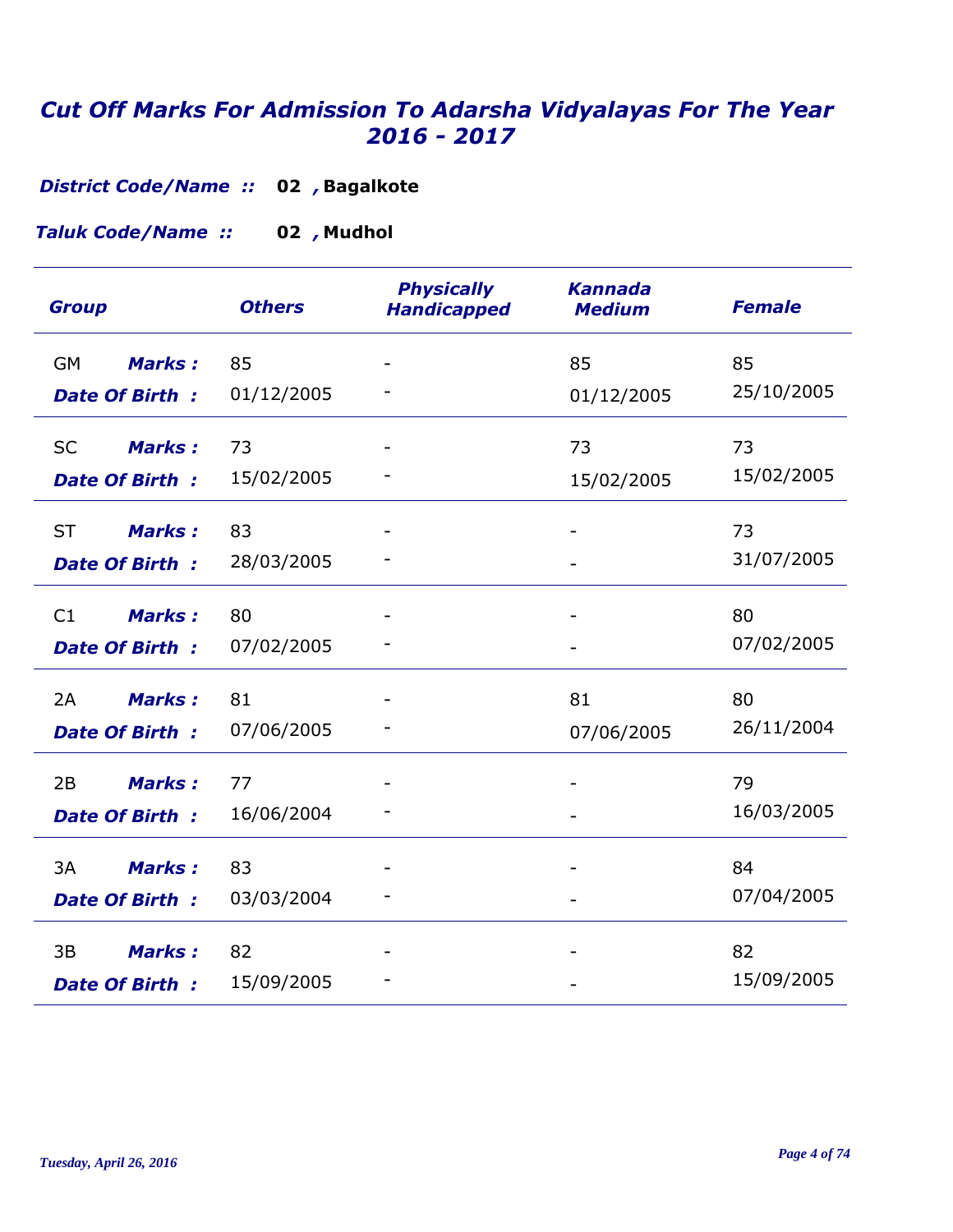**Bagalkote 02** *, District Code/Name ::* 

**Bagalkote 03** *, Taluk Code/Name ::* 

| <b>Group</b>               | <b>Others</b> | <b>Physically</b><br><b>Handicapped</b> | <b>Kannada</b><br><b>Medium</b> | <b>Female</b> |
|----------------------------|---------------|-----------------------------------------|---------------------------------|---------------|
| <b>GM</b><br><b>Marks:</b> | 76            |                                         | 76                              | 76            |
| <b>Date Of Birth:</b>      | 31/07/2005    |                                         | 31/07/2005                      | 31/07/2005    |
| <b>SC</b><br><b>Marks:</b> | 55            |                                         | 55                              | 58            |
| <b>Date Of Birth:</b>      | 09/06/2005    |                                         | 09/06/2005                      | 30/05/2005    |
| <b>ST</b><br><b>Marks:</b> | 59            |                                         |                                 | 57            |
| <b>Date Of Birth:</b>      | 02/11/2005    |                                         |                                 | 03/07/2005    |
| <b>Marks:</b><br>C1        | 63            |                                         |                                 | 65            |
| <b>Date Of Birth:</b>      | 14/04/2005    |                                         |                                 | 08/12/2003    |
| 2A<br><b>Marks:</b>        | 69            |                                         | 69                              | 69            |
| <b>Date Of Birth:</b>      | 18/07/2005    |                                         | 18/07/2005                      | 18/07/2005    |
| <b>Marks:</b><br>2B        | 72            |                                         |                                 | 72            |
| <b>Date Of Birth:</b>      | 26/02/2005    |                                         |                                 | 26/02/2005    |
| 3A<br><b>Marks:</b>        | 70            |                                         |                                 | 75            |
| <b>Date Of Birth:</b>      | 20/07/2005    |                                         |                                 | 13/01/2005    |
| 3B<br><b>Marks:</b>        | 72            |                                         |                                 | 75            |
| <b>Date Of Birth:</b>      | 02/02/2004    |                                         |                                 | 06/11/2005    |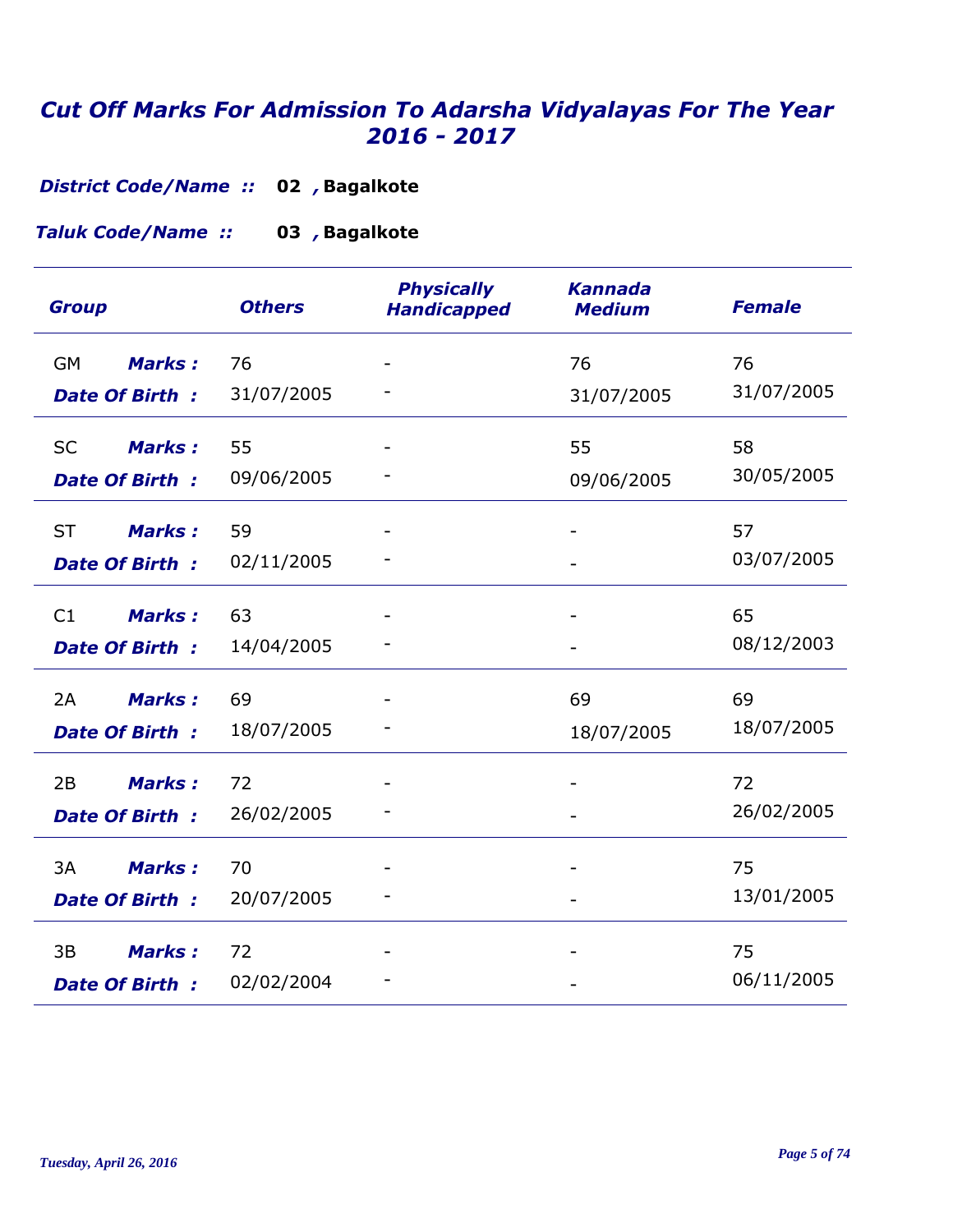**Bagalkote 02** *, District Code/Name ::* 

**Badami 04** *, Taluk Code/Name ::* 

| <b>Group</b>                                        | <b>Others</b>    | <b>Physically</b><br><b>Handicapped</b> | <b>Kannada</b><br><b>Medium</b> | <b>Female</b>    |
|-----------------------------------------------------|------------------|-----------------------------------------|---------------------------------|------------------|
| <b>Marks:</b><br>GM<br><b>Date Of Birth:</b>        | 83<br>21/08/2005 | 81<br>26/06/2004                        | 83<br>21/08/2005                | 84<br>26/11/2005 |
| <b>SC</b><br><b>Marks:</b><br><b>Date Of Birth:</b> | 73<br>06/07/2005 |                                         | 73<br>06/07/2005                | 77<br>01/05/2005 |
| <b>ST</b><br><b>Marks:</b><br><b>Date Of Birth:</b> | 77<br>22/07/2005 |                                         |                                 | 77<br>22/07/2005 |
| <b>Marks:</b><br>C1<br><b>Date Of Birth:</b>        | 77<br>20/06/2005 |                                         |                                 | 77<br>20/06/2005 |
| Marks:<br>2A<br><b>Date Of Birth:</b>               | 80<br>07/08/2005 | 51<br>21/07/2005                        | 80<br>07/08/2005                | 80<br>07/08/2005 |
| <b>Marks:</b><br>2B<br><b>Date Of Birth:</b>        | 69<br>04/02/2005 |                                         |                                 | 70<br>06/03/2005 |
| 3A<br><b>Marks:</b><br><b>Date Of Birth:</b>        | 78<br>07/05/2005 |                                         |                                 | 78<br>27/02/2005 |
| <b>Marks:</b><br>3B<br><b>Date Of Birth:</b>        | 81<br>10/02/2005 |                                         |                                 | 81<br>07/08/2005 |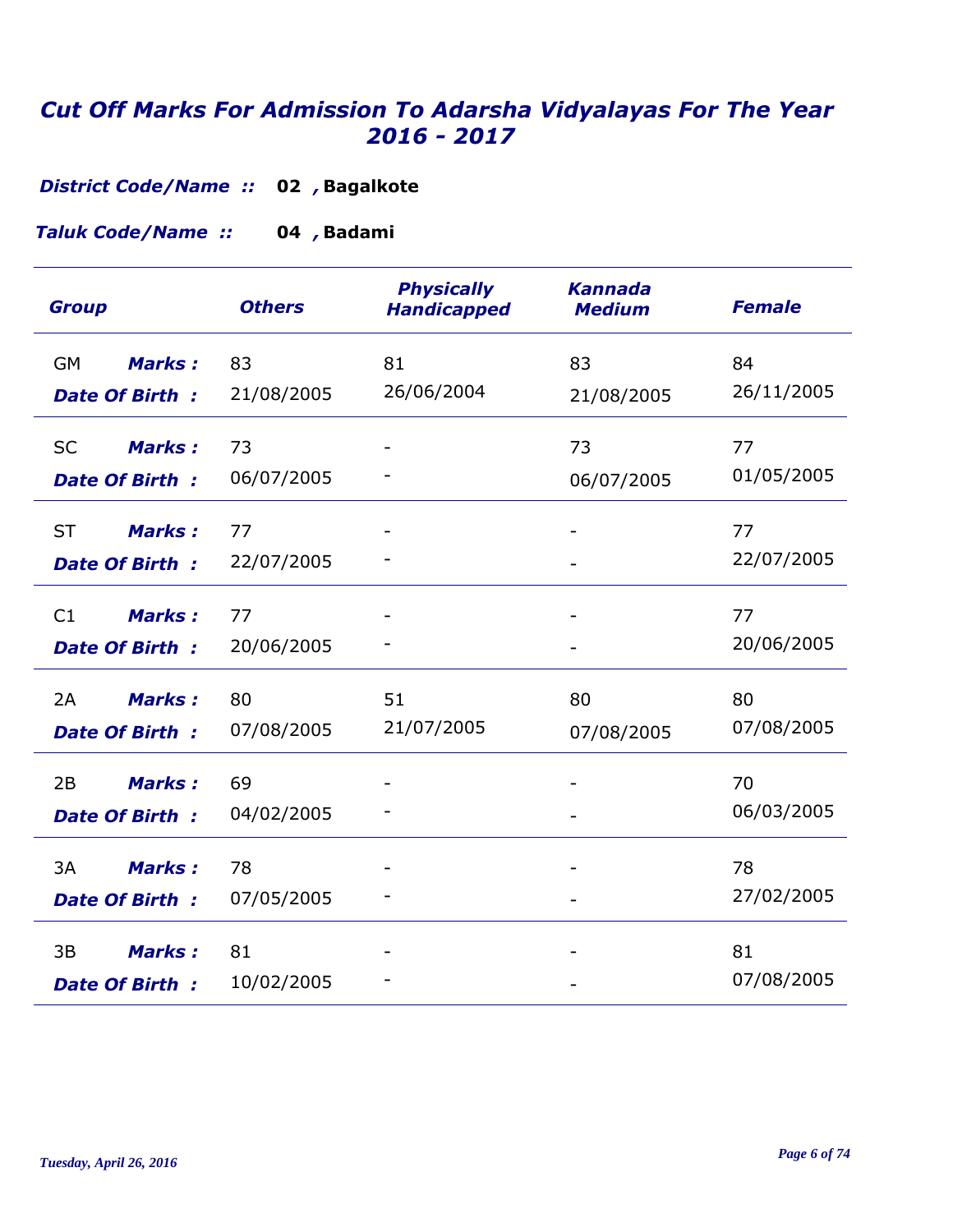**Bagalkote 02** *, District Code/Name ::* 

**Hungund 05** *, Taluk Code/Name ::* 

| <b>Group</b>               | <b>Others</b> | <b>Physically</b><br><b>Handicapped</b> | <b>Kannada</b><br><b>Medium</b> | <b>Female</b> |
|----------------------------|---------------|-----------------------------------------|---------------------------------|---------------|
| <b>Marks:</b><br><b>GM</b> | 89            | 69                                      | 89                              | 89            |
| <b>Date Of Birth:</b>      | 03/12/2004    | 13/06/2005                              | 14/10/2004                      | 14/10/2004    |
| <b>Marks:</b><br><b>SC</b> | 81            |                                         | 81                              | 84            |
| <b>Date Of Birth:</b>      | 11/07/2005    |                                         | 11/07/2005                      | 30/10/2004    |
| <b>ST</b><br><b>Marks:</b> | 80            |                                         |                                 | 89            |
| <b>Date Of Birth:</b>      | 12/06/2005    |                                         |                                 | 02/08/2005    |
| <b>Marks:</b><br>C1        | 83            |                                         |                                 | 89            |
| Date Of Birth:             | 14/10/2005    |                                         | $\overline{\phantom{a}}$        | 18/06/2005    |
| 2A<br><b>Marks:</b>        | 88            | 59                                      | 89                              | 88            |
| <b>Date Of Birth:</b>      | 15/10/2004    | 09/06/2005                              | 21/09/2005                      | 20/06/2005    |
| 2B<br><b>Marks:</b>        | 81            |                                         |                                 | 82            |
| <b>Date Of Birth:</b>      | 21/08/2005    |                                         |                                 | 20/07/2005    |
| 3A<br><b>Marks:</b>        | 87            |                                         |                                 | 88            |
| <b>Date Of Birth:</b>      | 16/02/2005    |                                         |                                 | 10/06/2005    |
| <b>Marks:</b><br>3B        | 88            |                                         |                                 | 89            |
| Date Of Birth:             | 06/09/2005    |                                         |                                 | 04/08/2005    |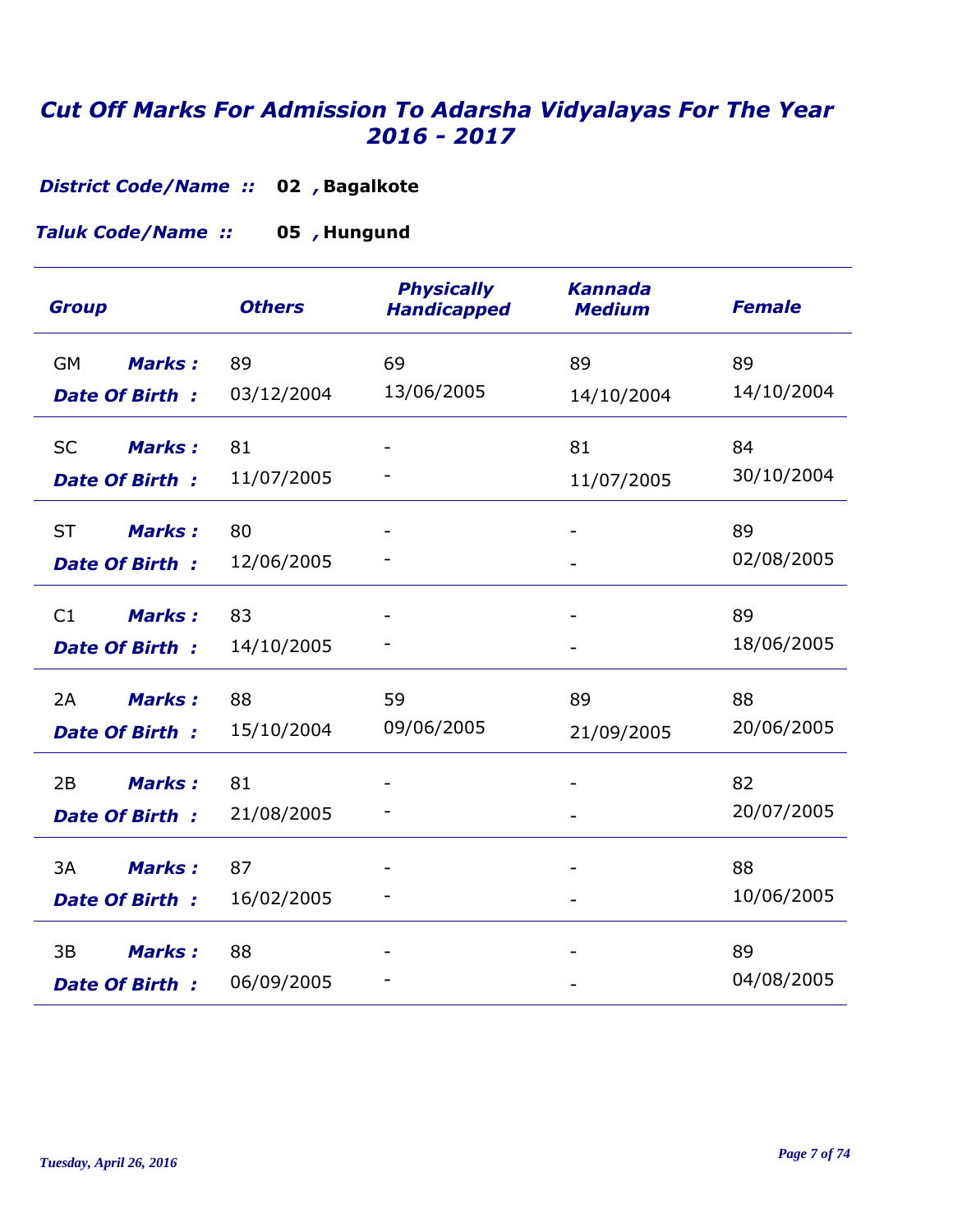**Bagalkote 02** *, District Code/Name ::* 

**JamaKhandi 06** *, Taluk Code/Name ::* 

| <b>Group</b>               | <b>Others</b> | <b>Physically</b><br><b>Handicapped</b> | <b>Kannada</b><br><b>Medium</b> | <b>Female</b> |
|----------------------------|---------------|-----------------------------------------|---------------------------------|---------------|
| <b>Marks:</b><br><b>GM</b> | 83            | 64                                      | 83                              | 83            |
| <b>Date Of Birth:</b>      | 12/02/2005    | 03/11/2005                              | 12/02/2005                      | 12/02/2005    |
| <b>Marks:</b><br><b>SC</b> | 74            | 41                                      | 74                              | 74            |
| <b>Date Of Birth:</b>      | 05/07/2005    | 04/08/2005                              | 05/07/2005                      | 05/07/2005    |
| <b>ST</b><br><b>Marks:</b> | 70            |                                         |                                 | 65            |
| <b>Date Of Birth:</b>      | 19/04/2005    |                                         |                                 | 04/04/2005    |
| C1<br><b>Marks:</b>        | 76            |                                         |                                 | 76            |
| <b>Date Of Birth:</b>      | 11/02/2005    |                                         |                                 | 11/02/2005    |
| 2A<br><b>Marks:</b>        | 81            | 53                                      | 81                              | 81            |
| <b>Date Of Birth:</b>      | 10/07/2005    | 04/07/2005                              | 10/07/2005                      | 10/07/2005    |
| 2B<br><b>Marks:</b>        | 75            |                                         |                                 | 75            |
| <b>Date Of Birth:</b>      | 26/03/2005    |                                         |                                 | 26/03/2005    |
| 3A<br><b>Marks:</b>        | 75            |                                         |                                 | 75            |
| <b>Date Of Birth:</b>      | 10/06/2005    |                                         |                                 | 05/05/2005    |
| <b>Marks:</b><br>3B        | 82            |                                         |                                 | 82            |
| <b>Date Of Birth:</b>      | 10/10/2004    |                                         |                                 | 18/07/2005    |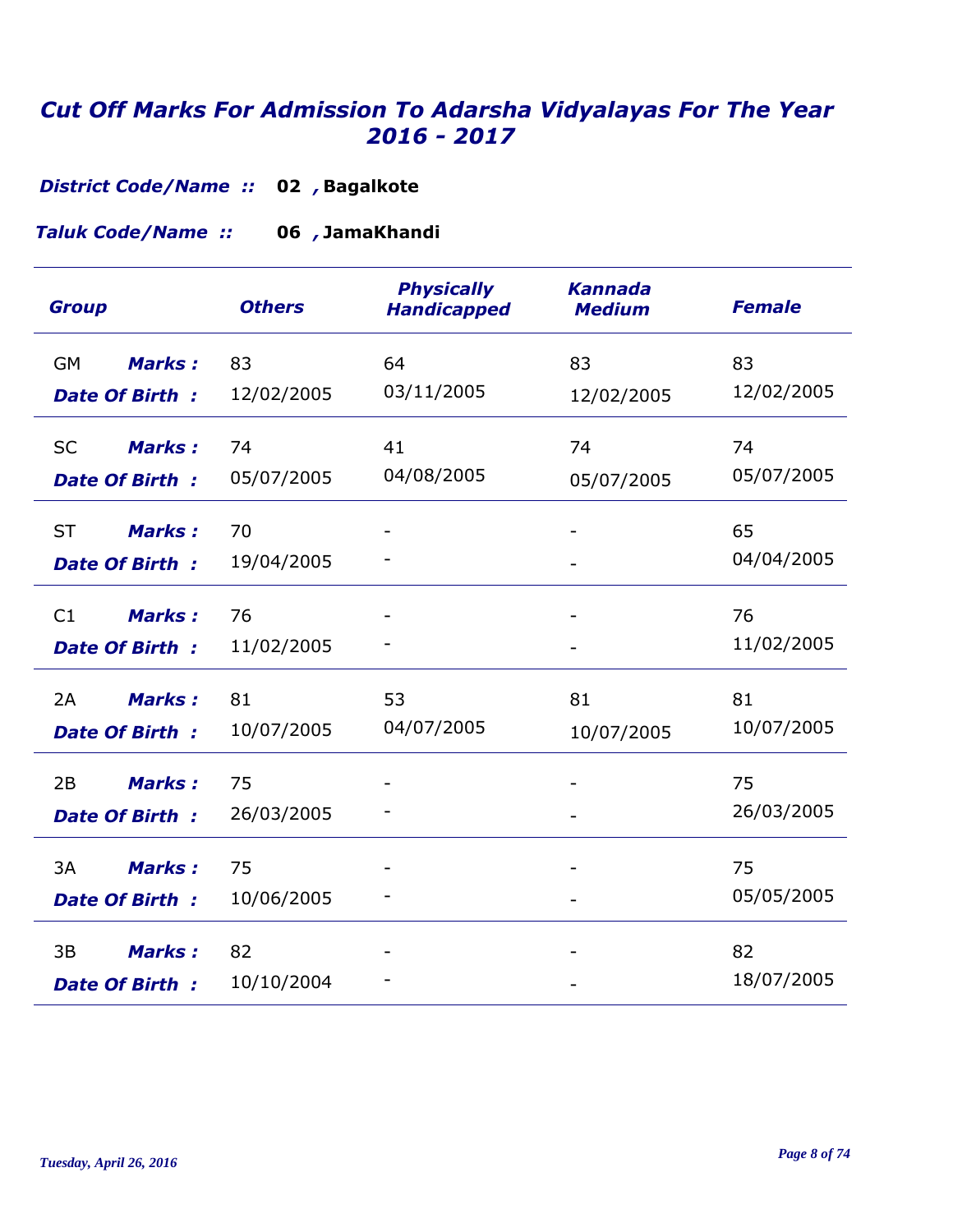*District Code/Name ::* 03 , Bijapur

**Bijapur 01** *, Taluk Code/Name ::* 

| <b>Group</b>               | <b>Others</b> | <b>Physically</b><br><b>Handicapped</b> | <b>Kannada</b><br><b>Medium</b> | <b>Female</b> |
|----------------------------|---------------|-----------------------------------------|---------------------------------|---------------|
| <b>Marks:</b><br><b>GM</b> | 86            |                                         | 86                              | 86            |
| <b>Date Of Birth:</b>      | 25/10/2005    |                                         | 25/10/2005                      | 30/07/2005    |
| <b>Marks:</b><br><b>SC</b> | 81            |                                         | 81                              | 78            |
| <b>Date Of Birth:</b>      | 12/06/2005    |                                         | 12/06/2005                      | 06/06/2005    |
| <b>ST</b><br><b>Marks:</b> | 65            |                                         |                                 | 57            |
| <b>Date Of Birth:</b>      | 23/01/2005    |                                         |                                 | 02/05/2005    |
| <b>Marks:</b><br>C1        | 81            |                                         |                                 | 82            |
| Date Of Birth:             | 25/08/2005    |                                         |                                 | 08/06/2004    |
| <b>Marks:</b><br>2A        | 81            |                                         | 81                              | 82            |
| <b>Date Of Birth:</b>      | 13/04/2005    |                                         | 13/04/2005                      | 17/07/2005    |
| 2B<br><b>Marks:</b>        | 81            |                                         |                                 | 81            |
| <b>Date Of Birth:</b>      | 04/07/2005    |                                         |                                 | 01/06/2005    |
| 3A<br><b>Marks:</b>        | 81            |                                         |                                 | 82            |
| <b>Date Of Birth:</b>      | 31/05/2005    |                                         |                                 | 18/05/2005    |
| <b>Marks:</b><br>3B        | 85            |                                         |                                 | 85            |
| <b>Date Of Birth:</b>      | 08/07/2005    |                                         |                                 | 24/06/2005    |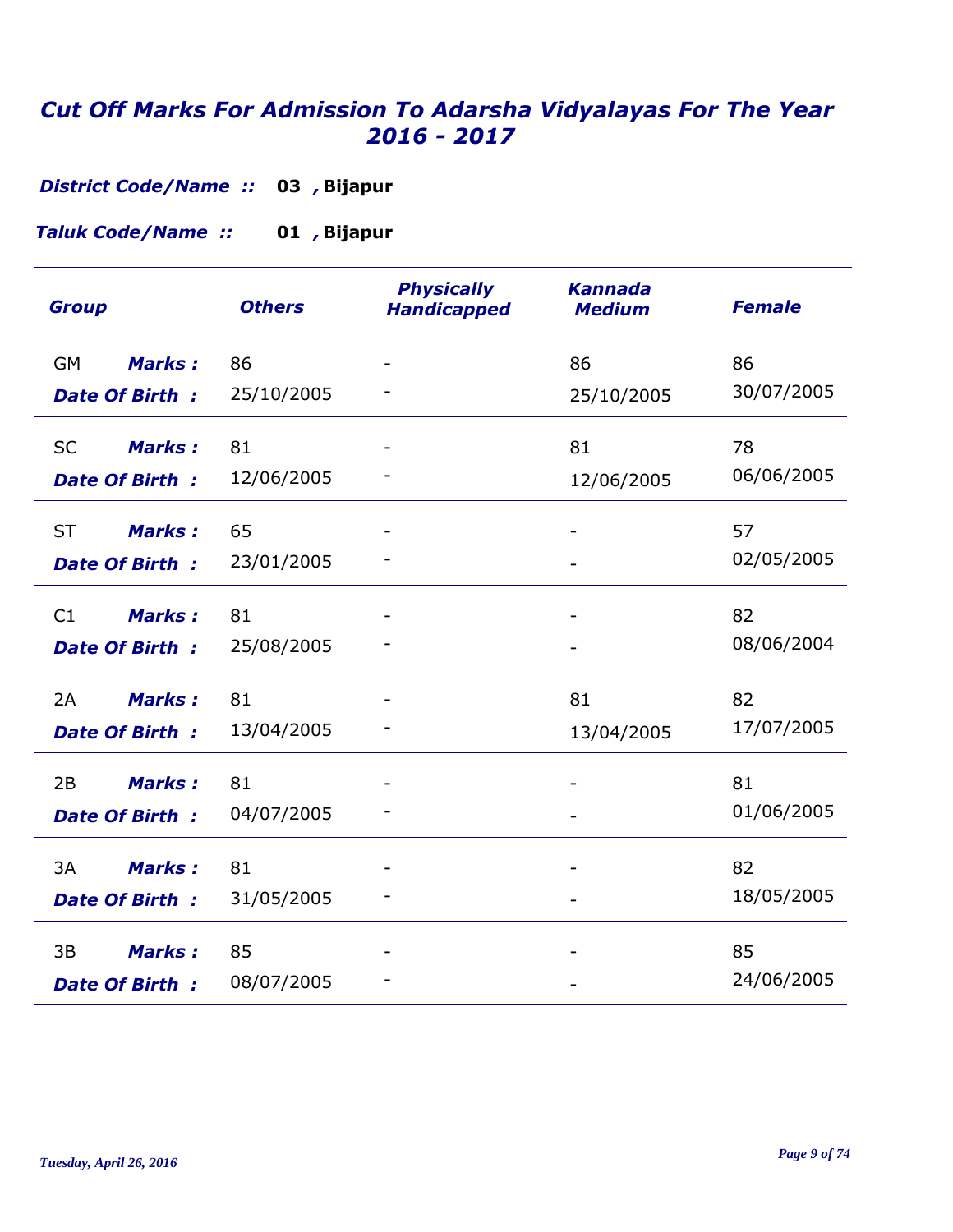*District Code/Name ::* 03 , Bijapur

**Sindhagi 02** *, Taluk Code/Name ::* 

| <b>Group</b>               | <b>Others</b> | <b>Physically</b><br><b>Handicapped</b> | <b>Kannada</b><br><b>Medium</b> | <b>Female</b> |
|----------------------------|---------------|-----------------------------------------|---------------------------------|---------------|
| <b>GM</b><br><b>Marks:</b> | 86            | 69                                      | 86                              | 87            |
| <b>Date Of Birth:</b>      | 22/04/2005    | 20/06/2005                              | 22/04/2005                      | 22/07/2005    |
| <b>SC</b><br><b>Marks:</b> | 78            | 43                                      | 78                              | 79            |
| <b>Date Of Birth:</b>      | 07/01/2005    | 08/01/2005                              | 07/01/2005                      | 25/07/2005    |
| <b>ST</b><br><b>Marks:</b> | 72            |                                         |                                 | 77            |
| <b>Date Of Birth:</b>      | 16/10/2005    |                                         |                                 | 15/06/2005    |
| <b>Marks:</b><br>C1        | 83            |                                         |                                 | 79            |
| <b>Date Of Birth:</b>      | 06/02/2005    |                                         |                                 | 22/07/2005    |
| 2A<br><b>Marks:</b>        | 84            | 56                                      | 84                              | 84            |
| <b>Date Of Birth:</b>      | 07/02/2005    | 21/07/2005                              | 07/02/2005                      | 05/12/2005    |
| 2B<br><b>Marks:</b>        | 83            |                                         |                                 | 83            |
| <b>Date Of Birth:</b>      | 18/07/2005    |                                         |                                 | 18/07/2005    |
| 3A<br><b>Marks:</b>        | 84            |                                         |                                 | 84            |
| <b>Date Of Birth:</b>      | 17/06/2005    |                                         |                                 | 17/06/2005    |
| 3B<br><b>Marks:</b>        | 84            |                                         |                                 | 84            |
| <b>Date Of Birth:</b>      | 08/12/2005    |                                         |                                 | 08/12/2005    |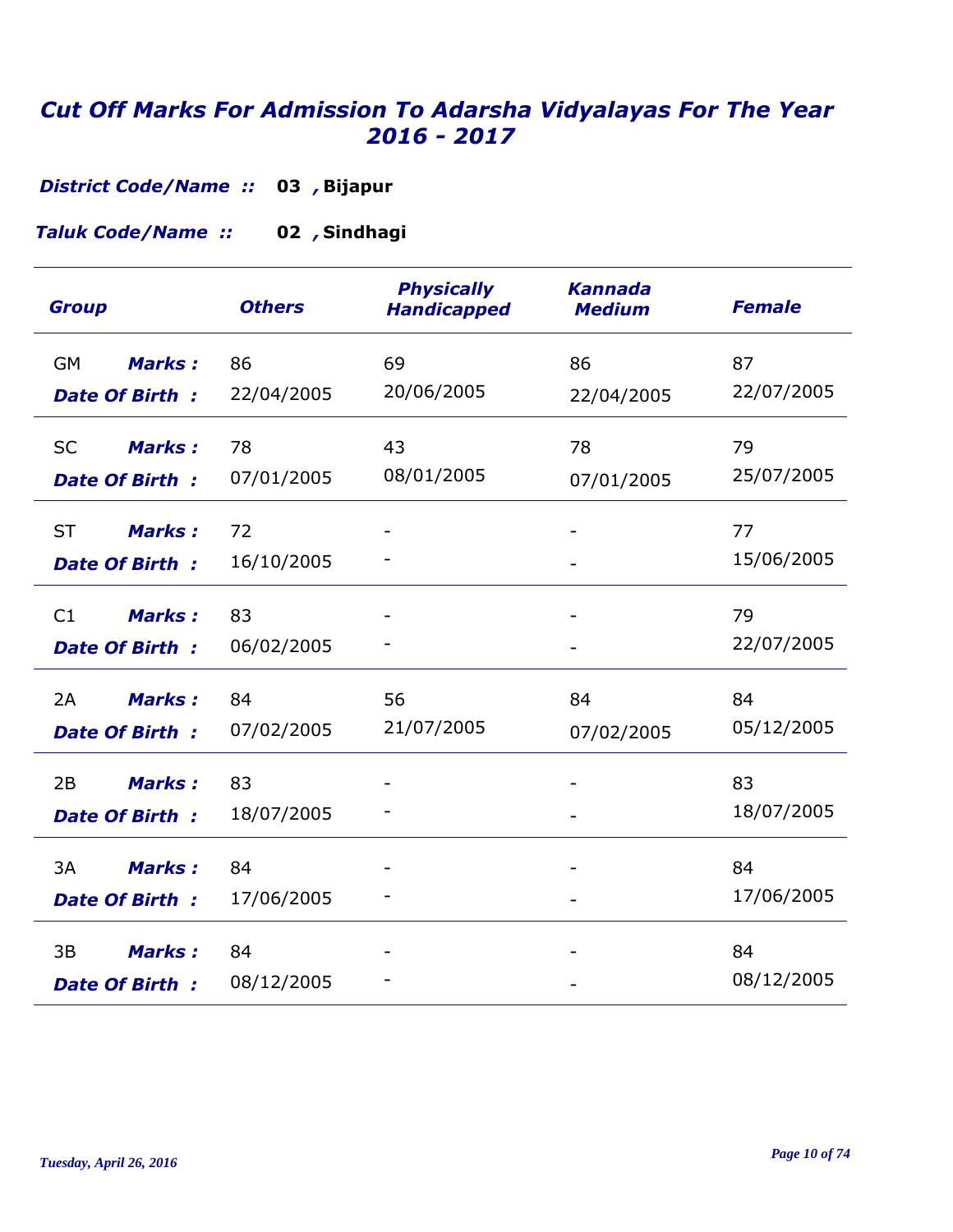*District Code/Name ::* 03 , Bijapur

**B.Bagewadi 03** *, Taluk Code/Name ::* 

| <b>Group</b>               | <b>Others</b> | <b>Physically</b><br><b>Handicapped</b> | <b>Kannada</b><br><b>Medium</b> | <b>Female</b> |
|----------------------------|---------------|-----------------------------------------|---------------------------------|---------------|
| Marks:<br><b>GM</b>        | 86            | 31                                      | 86                              | 86            |
| <b>Date Of Birth:</b>      | 01/08/2005    | 25/07/2005                              | 01/08/2005                      | 01/08/2005    |
| <b>SC</b><br><b>Marks:</b> | 81            |                                         | 81                              | 77            |
| <b>Date Of Birth:</b>      | 15/01/2005    |                                         | 15/01/2005                      | 13/08/2005    |
| <b>ST</b><br><b>Marks:</b> | 70            |                                         |                                 | 67            |
| <b>Date Of Birth:</b>      | 12/06/2005    |                                         |                                 | 03/06/2005    |
| <b>Marks:</b><br>C1        | 83            |                                         |                                 | 79            |
| <b>Date Of Birth:</b>      | 18/06/2005    |                                         |                                 | 23/06/2005    |
| 2A<br><b>Marks:</b>        | 81            |                                         | 81                              | 81            |
| <b>Date Of Birth:</b>      | 01/06/2005    |                                         | 01/06/2005                      | 06/09/2005    |
| 2B<br><b>Marks:</b>        | 81            |                                         |                                 | 81            |
| <b>Date Of Birth:</b>      | 25/07/2005    |                                         |                                 | 25/07/2005    |
| 3A<br><b>Marks:</b>        | 84            |                                         |                                 | 84            |
| <b>Date Of Birth:</b>      | 12/10/2005    |                                         |                                 | 31/01/2005    |
| 3B<br><b>Marks:</b>        | 85            |                                         |                                 | 85            |
| <b>Date Of Birth:</b>      | 05/07/2005    |                                         |                                 | 26/08/2005    |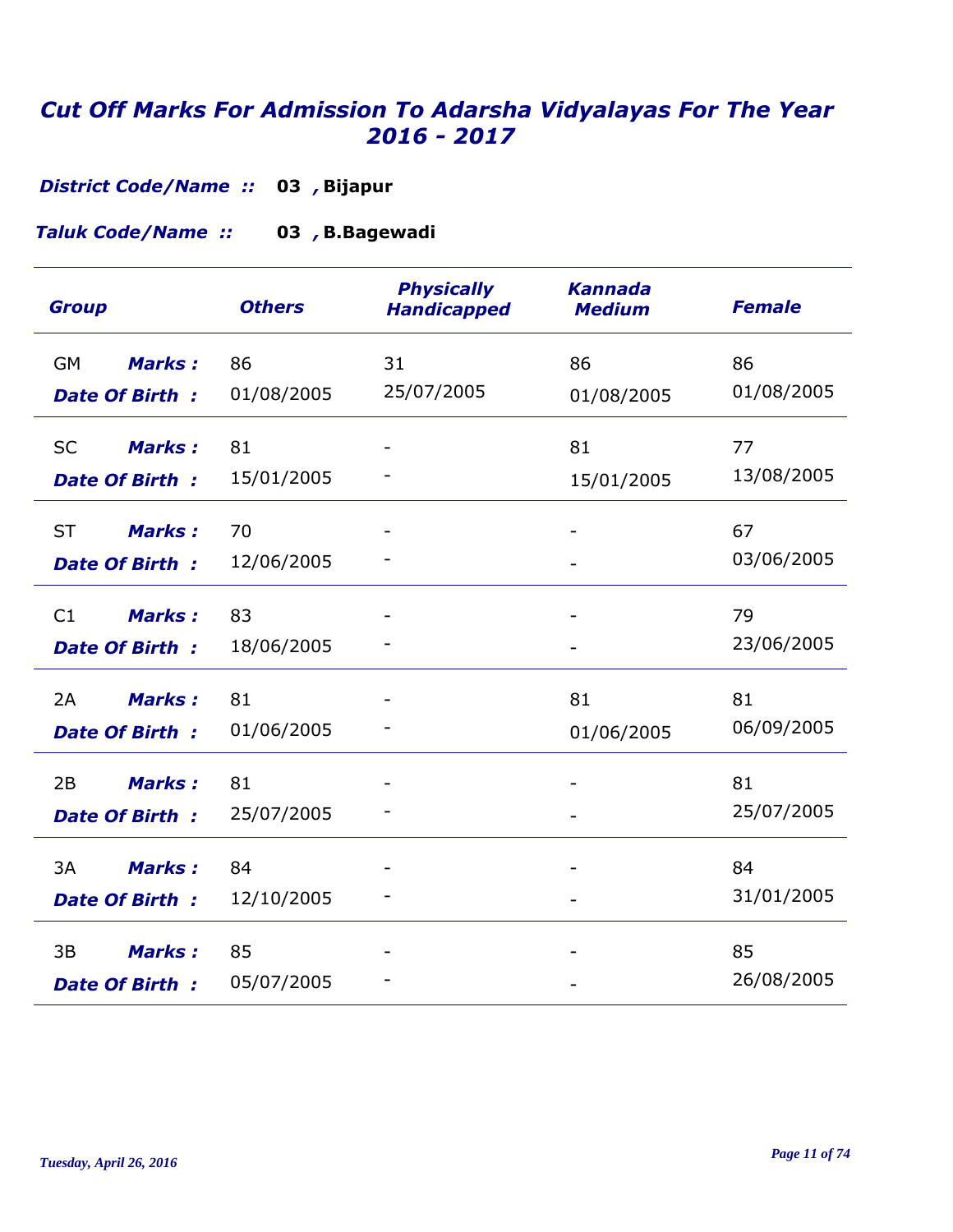*District Code/Name ::* 03 , Bijapur

**Muddebihal 04** *, Taluk Code/Name ::* 

| <b>Group</b>               | <b>Others</b> | <b>Physically</b><br><b>Handicapped</b> | <b>Kannada</b><br><b>Medium</b> | <b>Female</b> |
|----------------------------|---------------|-----------------------------------------|---------------------------------|---------------|
| Marks:<br><b>GM</b>        | 80            | 34                                      | 80                              | 80            |
| <b>Date Of Birth:</b>      | 22/07/2005    | 04/08/2004                              | 22/07/2005                      | 12/07/2005    |
| <b>SC</b><br><b>Marks:</b> | 72            |                                         | 72                              | 73            |
| <b>Date Of Birth:</b>      | 02/06/2005    |                                         | 02/06/2005                      | 08/07/2005    |
| <b>ST</b><br><b>Marks:</b> | 76            |                                         |                                 | 73            |
| <b>Date Of Birth:</b>      | 11/07/2005    |                                         |                                 | 12/09/2004    |
| C1<br><b>Marks:</b>        | 76            |                                         |                                 | 74            |
| Date Of Birth:             | 26/04/2005    |                                         |                                 | 29/07/2005    |
| <b>Marks:</b><br>2A        | 77            |                                         | 77                              | 77            |
| <b>Date Of Birth:</b>      | 31/07/2007    |                                         | 31/07/2007                      | 31/07/2007    |
| <b>Marks:</b><br>2B        | 76            |                                         |                                 | 73            |
| <b>Date Of Birth:</b>      | 02/07/2005    |                                         |                                 | 24/12/2004    |
| 3A<br><b>Marks:</b>        | 78            |                                         |                                 | 78            |
| <b>Date Of Birth:</b>      | 27/04/2005    |                                         |                                 | 13/12/2004    |
| 3B<br><b>Marks:</b>        | 78            |                                         |                                 | 78            |
| <b>Date Of Birth:</b>      | 22/07/2005    |                                         |                                 | 22/07/2005    |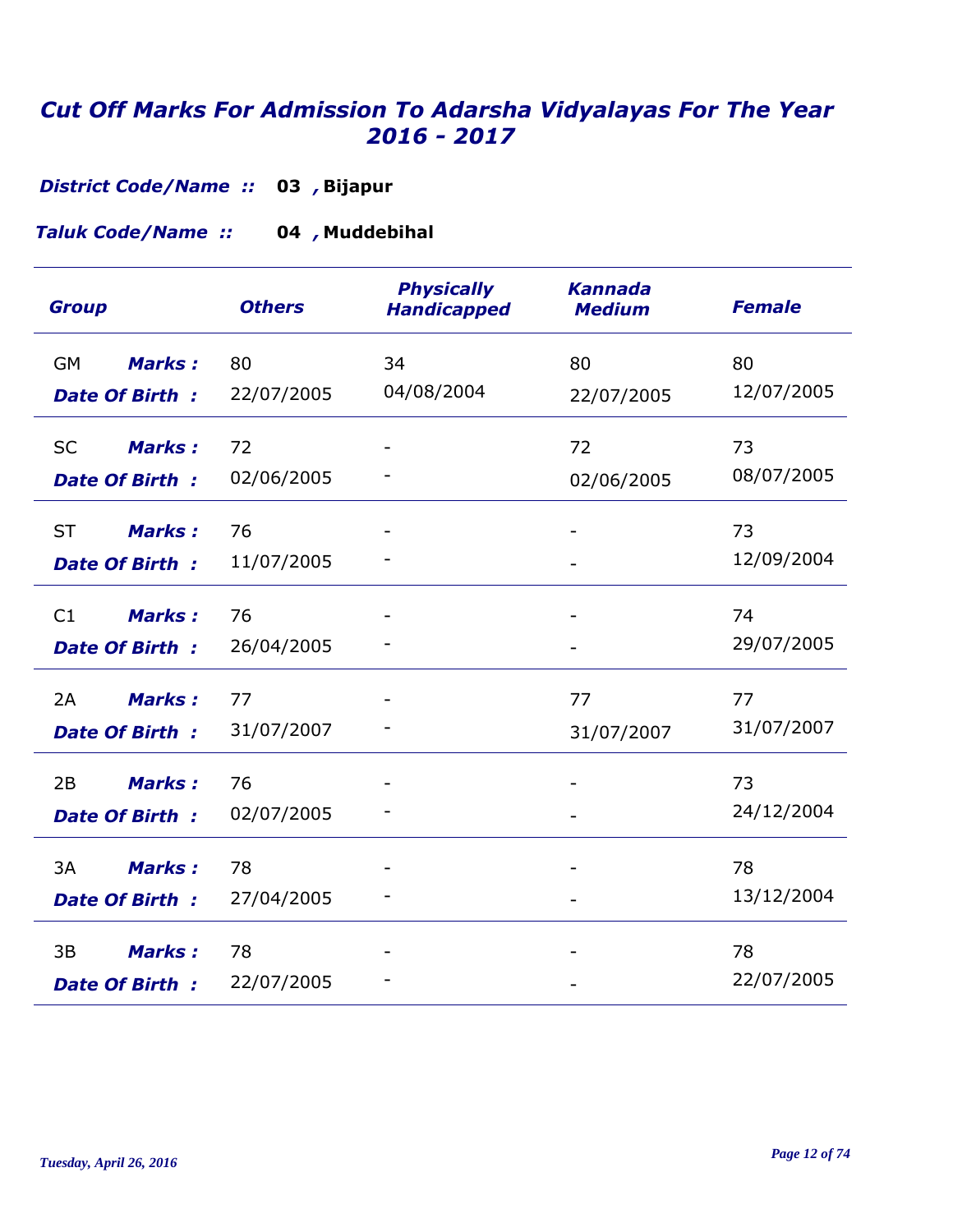*District Code/Name ::* 03 , Bijapur

**Indi 05** *, Taluk Code/Name ::* 

| <b>Group</b>               | <b>Others</b> | <b>Physically</b><br><b>Handicapped</b> | <b>Kannada</b><br><b>Medium</b> | <b>Female</b>    |
|----------------------------|---------------|-----------------------------------------|---------------------------------|------------------|
| <b>GM</b><br><b>Marks:</b> | 90            | 74<br>21/03/2005                        | 90                              | 90<br>01/03/2006 |
| <b>Date Of Birth:</b>      | 01/03/2006    |                                         | 01/03/2006                      |                  |
| <b>SC</b><br><b>Marks:</b> | 87            |                                         | 87                              | 87               |
| <b>Date Of Birth:</b>      | 11/07/2005    |                                         | 11/07/2005                      | 11/07/2005       |
| <b>ST</b><br><b>Marks:</b> | 60            |                                         |                                 | 70               |
| <b>Date Of Birth:</b>      | 05/07/2005    |                                         |                                 | 03/07/2005       |
| <b>Marks:</b><br>C1        | 85            |                                         |                                 | 85               |
| <b>Date Of Birth:</b>      | 04/04/2005    |                                         |                                 | 04/04/2005       |
| 2A<br><b>Marks:</b>        | 86            |                                         | 86                              | 86               |
| <b>Date Of Birth:</b>      | 10/01/2005    |                                         | 10/01/2005                      | 10/01/2005       |
| <b>Marks:</b><br>2B        | 85            |                                         |                                 | 85               |
| <b>Date Of Birth:</b>      | 30/01/2005    |                                         |                                 | 30/01/2005       |
| 3A<br><b>Marks:</b>        | 88            |                                         |                                 | 88               |
| <b>Date Of Birth:</b>      | 20/07/2005    |                                         |                                 | 17/11/2005       |
| 3B<br><b>Marks:</b>        | 89            |                                         |                                 | 88               |
| <b>Date Of Birth:</b>      | 30/06/2005    |                                         |                                 | 10/08/2005       |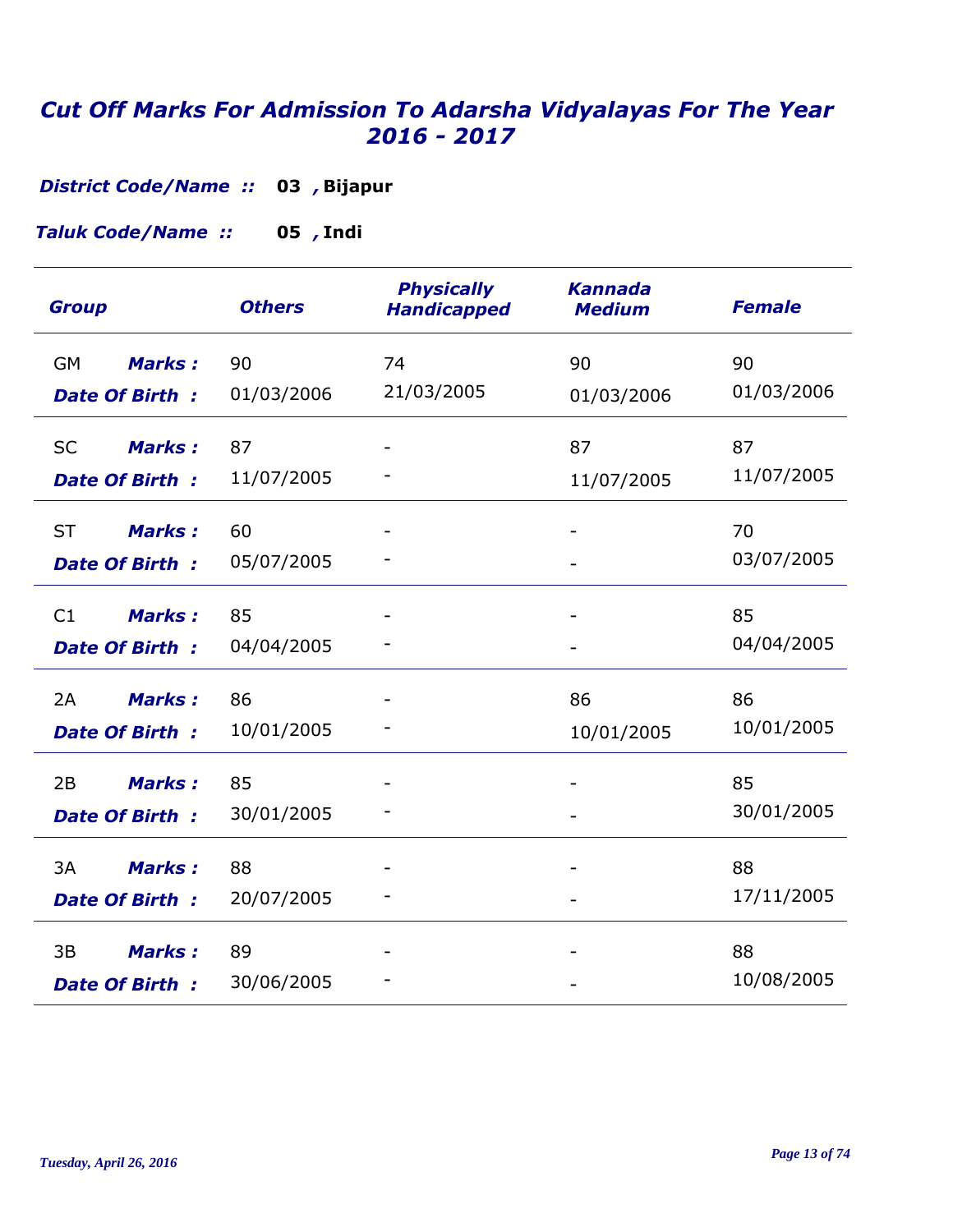**Gulbarga 04** *, District Code/Name ::* 

**Aland 01** *, Taluk Code/Name ::* 

| <b>Group</b>               | <b>Others</b> | <b>Physically</b><br><b>Handicapped</b> | <b>Kannada</b><br><b>Medium</b> | <b>Female</b>    |
|----------------------------|---------------|-----------------------------------------|---------------------------------|------------------|
| <b>Marks:</b><br><b>GM</b> | 63            |                                         | 63                              | 64<br>20/10/2005 |
| <b>Date Of Birth:</b>      | 20/02/2003    |                                         | 20/02/2003                      |                  |
| <b>SC</b><br><b>Marks:</b> | 55            |                                         | 55                              | 58               |
| <b>Date Of Birth:</b>      | 16/11/2004    |                                         | 16/11/2004                      | 01/06/2005       |
| <b>ST</b><br><b>Marks:</b> |               |                                         |                                 |                  |
| Date Of Birth:             |               |                                         |                                 |                  |
| C1<br><b>Marks:</b>        | 56            |                                         |                                 | 56               |
| Date Of Birth:             | 06/02/2005    |                                         |                                 | 06/02/2005       |
| Marks:<br>2A               | 55            |                                         | 55                              | 54               |
| <b>Date Of Birth:</b>      | 11/05/2005    |                                         | 11/05/2005                      | 30/06/2005       |
| 2B<br><b>Marks:</b>        | 58            |                                         |                                 | 58               |
| <b>Date Of Birth:</b>      | 16/04/2006    |                                         |                                 | 16/04/2006       |
| 3A<br><b>Marks:</b>        | 31            |                                         |                                 |                  |
| <b>Date Of Birth:</b>      | 09/02/2005    |                                         |                                 |                  |
| <b>Marks:</b><br>3B        | 61            |                                         |                                 | 63               |
| <b>Date Of Birth:</b>      | 04/06/2005    |                                         |                                 | 30/12/2005       |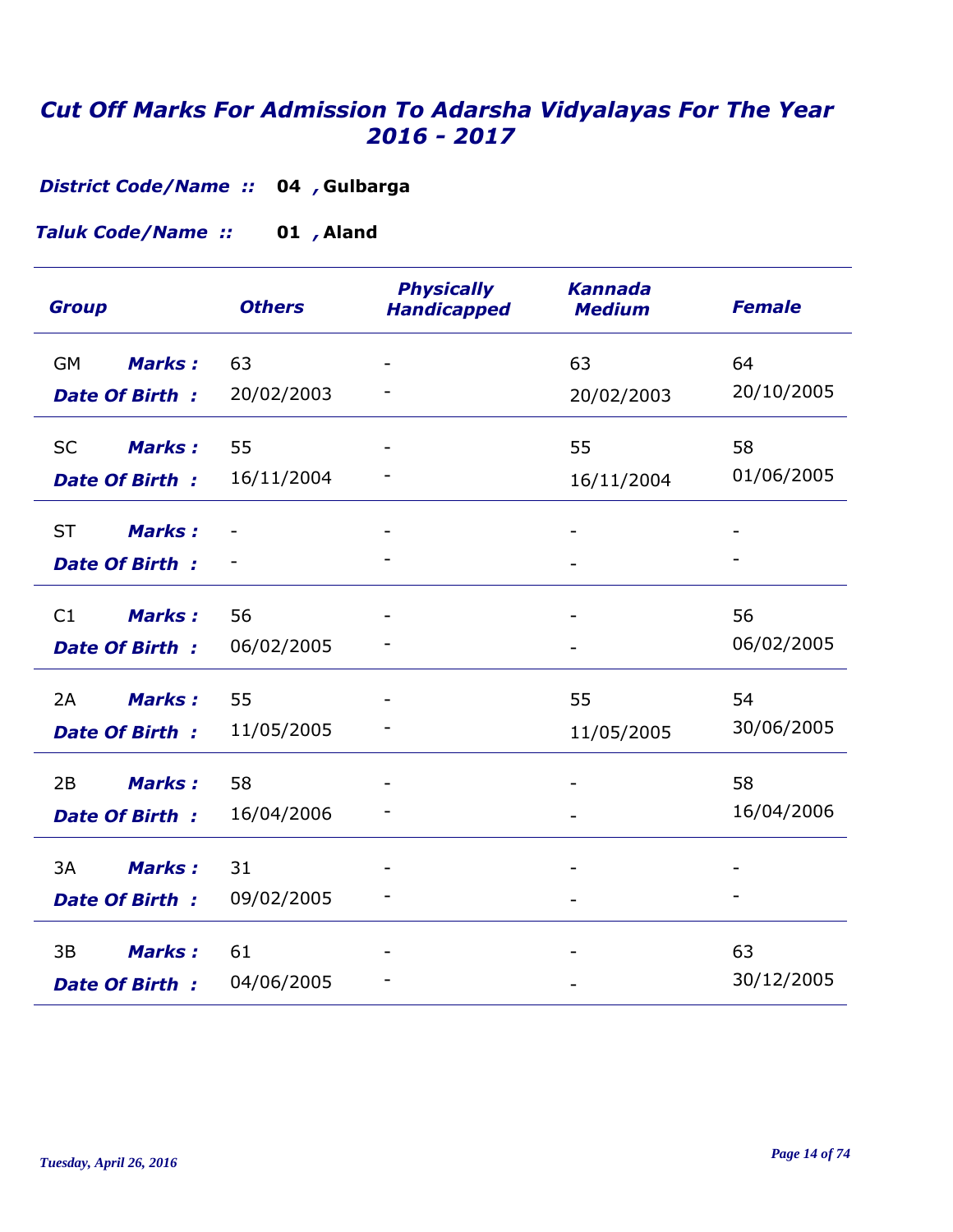**Gulbarga 04** *, District Code/Name ::* 

**Afzapur 02** *, Taluk Code/Name ::* 

| <b>Group</b>                                        | <b>Others</b>    | <b>Physically</b><br><b>Handicapped</b> | <b>Kannada</b><br><b>Medium</b> | <b>Female</b>    |
|-----------------------------------------------------|------------------|-----------------------------------------|---------------------------------|------------------|
| <b>GM</b><br><b>Marks:</b><br><b>Date Of Birth:</b> | 86<br>09/08/2005 | 73<br>05/07/2005                        | 86<br>09/08/2005                | 86<br>23/07/2005 |
| Marks:<br><b>SC</b><br><b>Date Of Birth:</b>        | 74<br>20/07/2005 |                                         | 74<br>20/07/2005                | 62<br>04/09/2005 |
| <b>ST</b><br><b>Marks:</b><br><b>Date Of Birth:</b> |                  |                                         |                                 |                  |
| <b>Marks:</b><br>C1<br><b>Date Of Birth:</b>        | 82<br>07/09/2005 |                                         |                                 | 82<br>08/01/2005 |
| 2A<br><b>Marks:</b><br><b>Date Of Birth:</b>        | 78<br>10/01/2005 |                                         | 78<br>10/01/2005                | 78<br>10/01/2005 |
| <b>Marks:</b><br>2B<br><b>Date Of Birth:</b>        | 85<br>05/08/2005 |                                         |                                 | 73<br>19/04/2005 |
| 3A<br><b>Marks:</b><br><b>Date Of Birth:</b>        | 81<br>21/06/2005 |                                         |                                 | 81<br>21/06/2005 |
| 3B<br><b>Marks:</b><br><b>Date Of Birth:</b>        | 84<br>27/04/2005 |                                         |                                 | 84<br>27/04/2005 |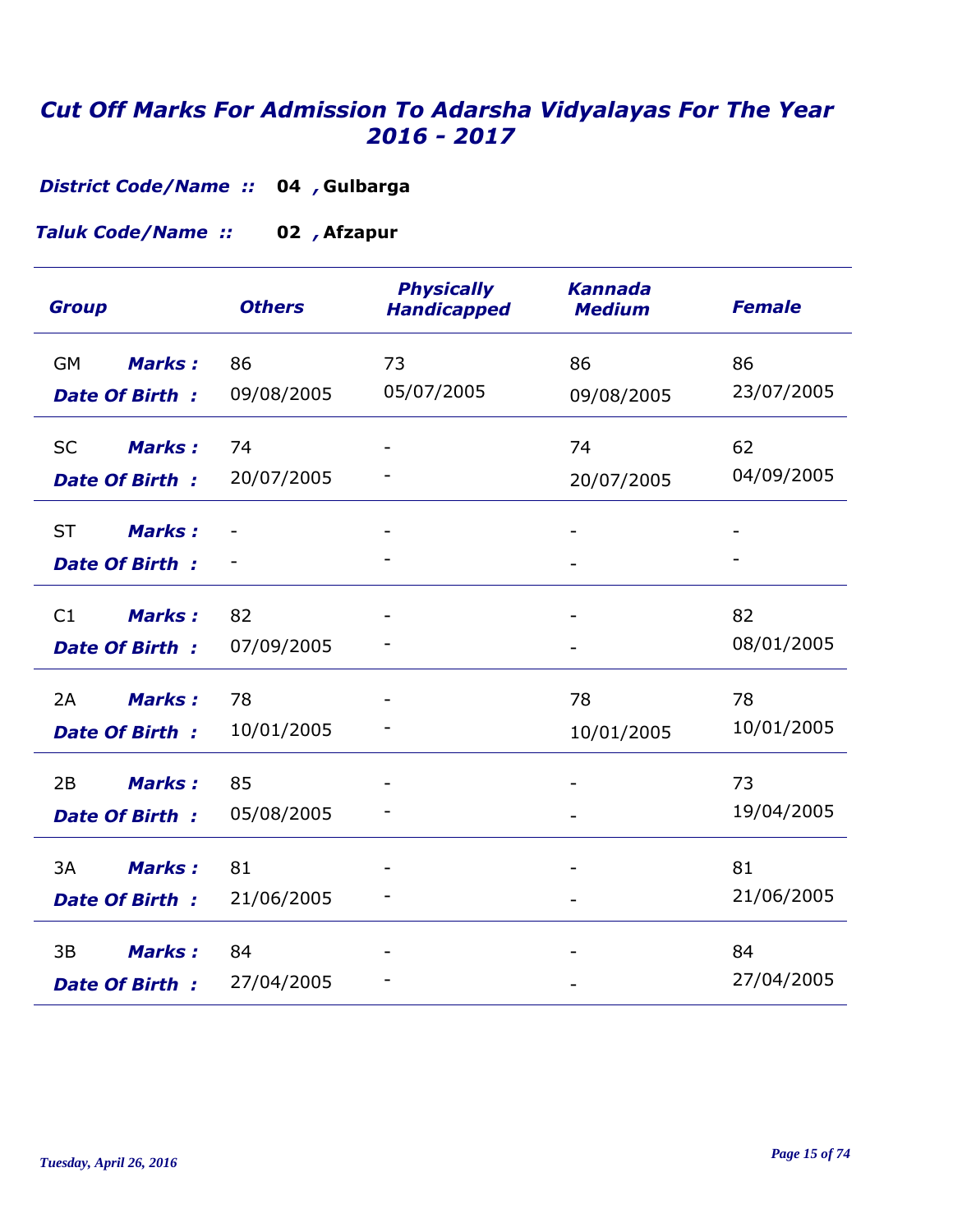**Gulbarga 04** *, District Code/Name ::* 

**Gulbarga 03** *, Taluk Code/Name ::* 

| <b>Group</b>               | <b>Others</b> | <b>Physically</b><br><b>Handicapped</b> | <b>Kannada</b><br><b>Medium</b> | <b>Female</b> |
|----------------------------|---------------|-----------------------------------------|---------------------------------|---------------|
| <b>GM</b><br><b>Marks:</b> | 63            |                                         | 63                              | 63            |
| <b>Date Of Birth:</b>      | 22/04/2006    |                                         | 22/04/2006                      | 12/02/2006    |
| <b>SC</b><br><b>Marks:</b> | 53            |                                         | 53                              | 51            |
| <b>Date Of Birth:</b>      | 17/06/2005    |                                         | 26/05/2005                      | 08/02/2005    |
| <b>ST</b><br><b>Marks:</b> | 29            |                                         |                                 | 37            |
| <b>Date Of Birth:</b>      | 28/06/2006    |                                         |                                 | 05/06/2005    |
| <b>Marks:</b><br>C1        | 52            |                                         |                                 | 62            |
| Date Of Birth:             | 06/10/2004    |                                         |                                 | 30/04/2005    |
| 2A<br><b>Marks:</b>        | 56            |                                         | 56                              | 57            |
| <b>Date Of Birth:</b>      | 10/06/2004    |                                         | 10/06/2004                      | 24/09/2005    |
| <b>Marks:</b><br>2B        | 39            |                                         |                                 | 46            |
| <b>Date Of Birth:</b>      | 03/06/2005    |                                         |                                 | 04/09/2004    |
| 3A<br><b>Marks:</b>        | 41            |                                         |                                 |               |
| <b>Date Of Birth:</b>      | 13/09/2005    |                                         |                                 |               |
| 3B<br><b>Marks:</b>        | 61            |                                         |                                 | 60            |
| <b>Date Of Birth:</b>      | 04/08/2005    |                                         |                                 | 10/02/2005    |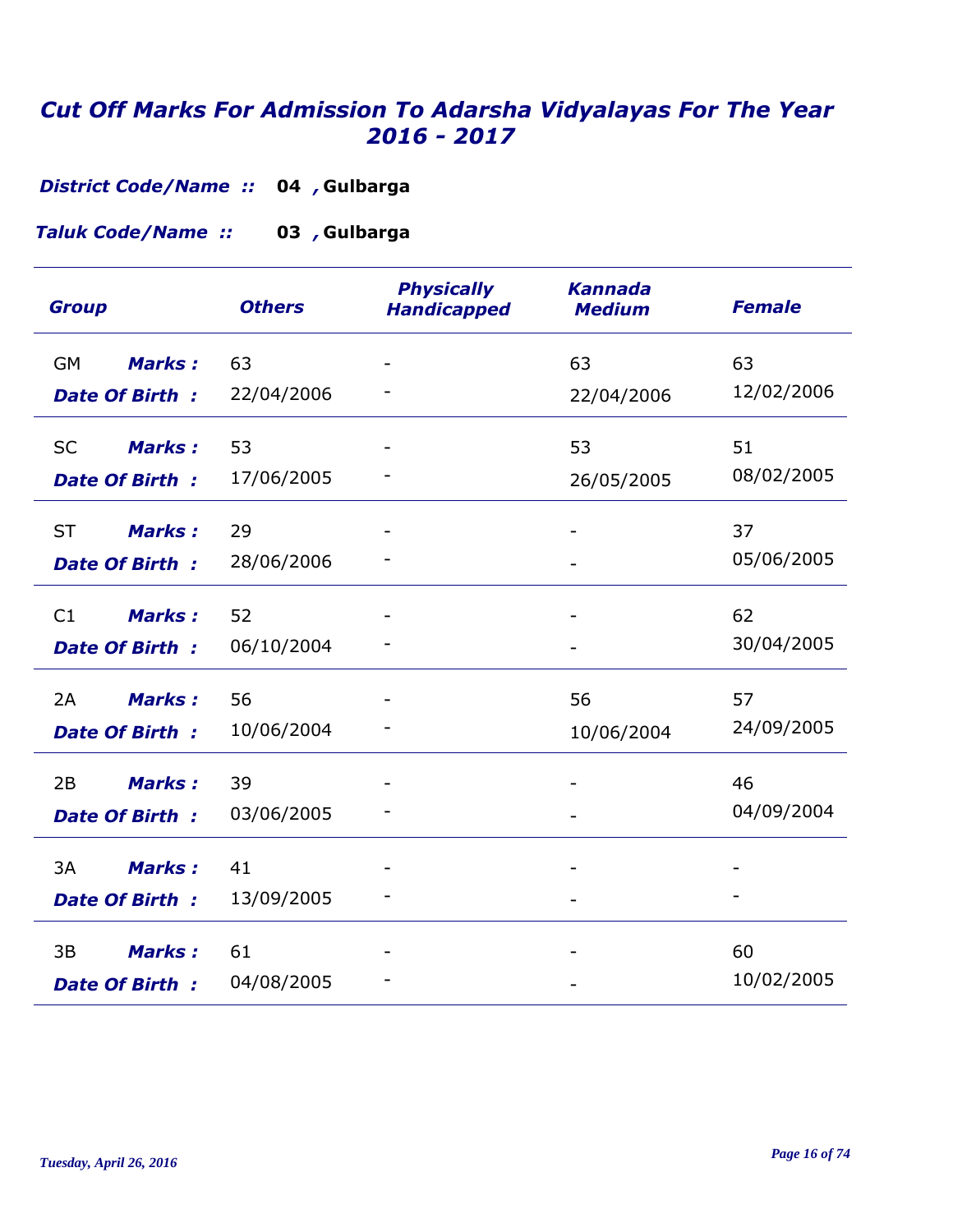**Gulbarga 04** *, District Code/Name ::* 

**Chincholi 04** *, Taluk Code/Name ::* 

| <b>Group</b>               | <b>Others</b> | <b>Physically</b><br><b>Handicapped</b> | <b>Kannada</b><br><b>Medium</b> | <b>Female</b> |
|----------------------------|---------------|-----------------------------------------|---------------------------------|---------------|
| <b>Marks:</b><br>GM        | 85            |                                         | 85                              | 85            |
| <b>Date Of Birth:</b>      | 14/05/2005    |                                         | 14/05/2005                      | 01/01/2005    |
| <b>Marks:</b><br><b>SC</b> | 78            |                                         | 78                              | 78            |
| <b>Date Of Birth:</b>      | 25/12/2004    |                                         | 25/12/2004                      | 25/12/2004    |
| <b>ST</b><br><b>Marks:</b> | 71            |                                         |                                 | 71            |
| <b>Date Of Birth:</b>      | 10/08/2005    |                                         |                                 | 10/08/2005    |
| C1<br><b>Marks:</b>        | 83            |                                         |                                 | 81            |
| <b>Date Of Birth:</b>      | 25/05/2004    |                                         |                                 | 23/07/2005    |
| <b>Marks:</b><br>2A        | 78            |                                         | 78                              | 78            |
| <b>Date Of Birth:</b>      | 11/08/2005    |                                         | 11/08/2005                      | 11/08/2005    |
| 2B<br><b>Marks:</b>        | 80            |                                         |                                 | 83            |
| <b>Date Of Birth:</b>      | 17/03/2005    |                                         |                                 | 06/11/2005    |
| 3A<br><b>Marks:</b>        | 76            |                                         |                                 | 78            |
| <b>Date Of Birth:</b>      | 09/05/2005    |                                         | $\qquad \qquad \blacksquare$    | 08/10/2005    |
| 3B<br><b>Marks:</b>        | 84            |                                         |                                 | 83            |
| <b>Date Of Birth:</b>      | 24/11/2005    |                                         |                                 | 21/04/2005    |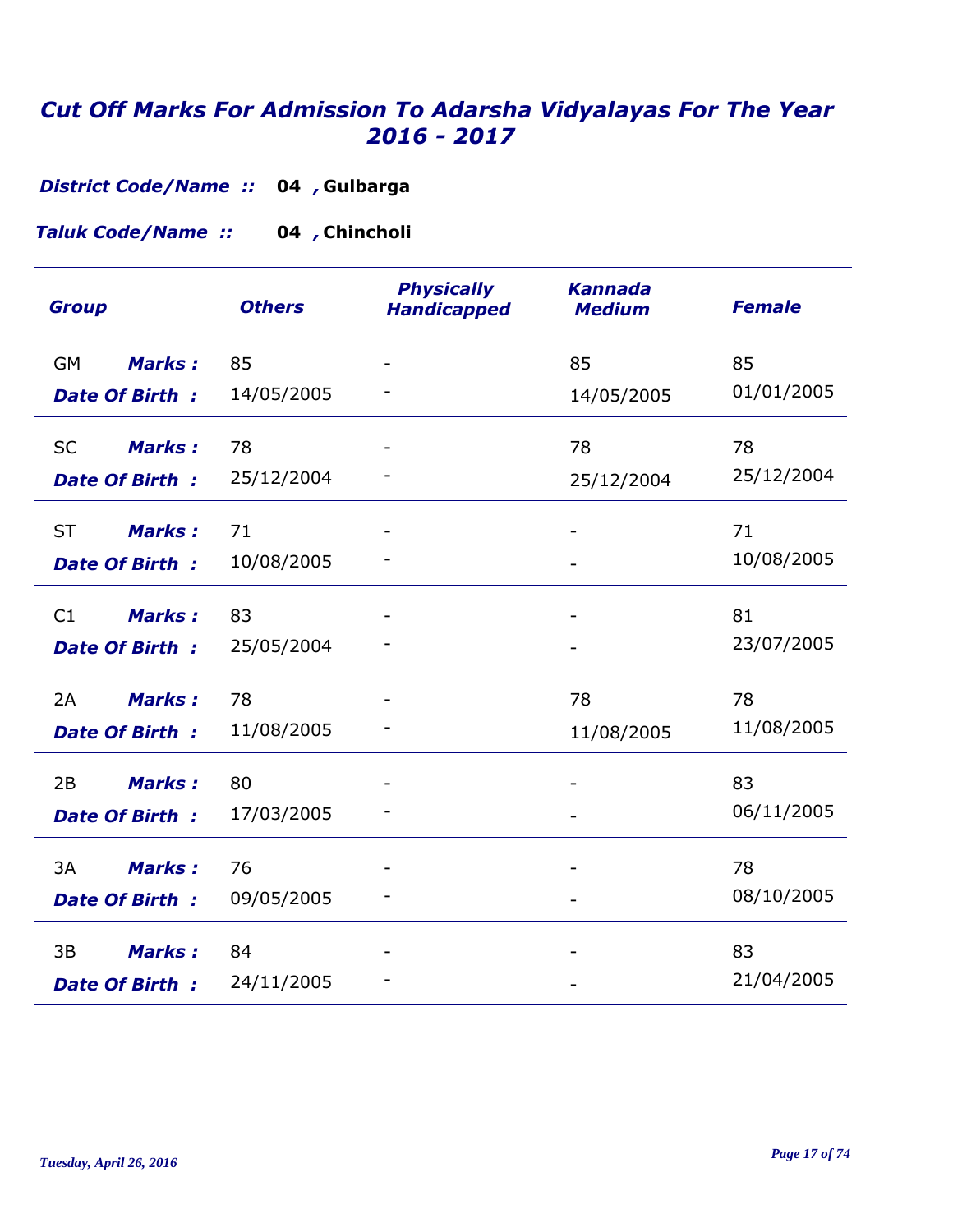**Gulbarga 04** *, District Code/Name ::* 

**Chitapur 05** *, Taluk Code/Name ::* 

| <b>Group</b>               | <b>Others</b> | <b>Physically</b><br><b>Handicapped</b> | <b>Kannada</b><br><b>Medium</b> | <b>Female</b> |
|----------------------------|---------------|-----------------------------------------|---------------------------------|---------------|
| Marks:<br><b>GM</b>        | 68            | 52                                      | 68                              | 68            |
| <b>Date Of Birth:</b>      | 24/03/2006    | 21/08/2006                              | 24/03/2006                      | 13/10/2005    |
| <b>Marks:</b><br><b>SC</b> | 54            |                                         | 54                              | 54            |
| <b>Date Of Birth:</b>      | 09/03/2005    |                                         | 09/03/2005                      | 14/10/2004    |
| <b>ST</b><br><b>Marks:</b> | 24            |                                         |                                 |               |
| Date Of Birth:             | 05/06/2005    |                                         |                                 |               |
| <b>Marks:</b><br>C1        | 64            |                                         |                                 | 59            |
| Date Of Birth:             | 22/05/2003    |                                         |                                 | 05/08/2005    |
| <b>Marks:</b><br>2A        | 58            |                                         | 58                              | 58            |
| <b>Date Of Birth:</b>      | 18/09/2005    |                                         | 18/09/2005                      | 07/03/2005    |
| <b>Marks:</b><br>2B        | 57            |                                         |                                 | 55            |
| <b>Date Of Birth:</b>      | 27/11/2005    |                                         |                                 | 27/05/2005    |
| 3A<br><b>Marks:</b>        | 49            |                                         |                                 | 49            |
| <b>Date Of Birth:</b>      | 28/02/2005    |                                         |                                 | 28/02/2005    |
| <b>Marks:</b><br>3B        | 63            |                                         |                                 | 66            |
| <b>Date Of Birth:</b>      | 17/06/2005    |                                         |                                 | 20/06/2005    |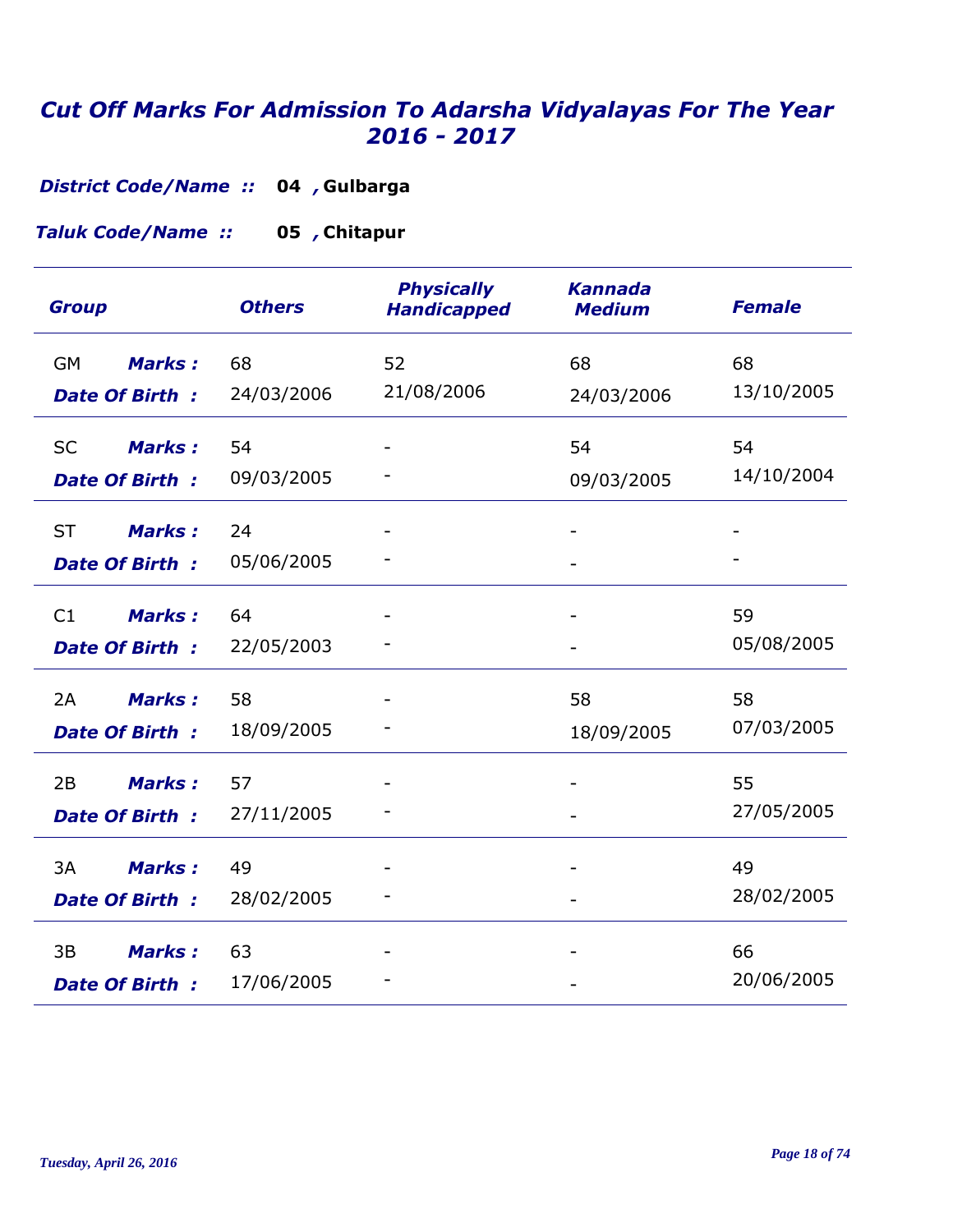**Gulbarga 04** *, District Code/Name ::* 

**Jevargi 06** *, Taluk Code/Name ::* 

| <b>Group</b>                                        | <b>Others</b>    | <b>Physically</b><br><b>Handicapped</b> | <b>Kannada</b><br><b>Medium</b> | <b>Female</b>    |
|-----------------------------------------------------|------------------|-----------------------------------------|---------------------------------|------------------|
| <b>Marks:</b><br>GM<br><b>Date Of Birth:</b>        | 84<br>10/08/2005 | 54<br>18/06/2004                        | 84<br>10/08/2005                | 84<br>10/08/2005 |
| <b>Marks:</b><br><b>SC</b><br>Date Of Birth:        | 69<br>25/05/2005 |                                         | 69<br>25/05/2005                | 67<br>05/02/2005 |
| <b>ST</b><br><b>Marks:</b><br><b>Date Of Birth:</b> | 58<br>15/04/2005 |                                         |                                 | 58<br>15/04/2005 |
| C1<br><b>Marks:</b><br><b>Date Of Birth:</b>        | 75<br>18/06/2005 |                                         |                                 | 76<br>19/07/2005 |
| <b>Marks:</b><br>2A<br><b>Date Of Birth:</b>        | 77<br>15/04/2005 |                                         | 77<br>15/04/2005                | 77<br>04/06/2005 |
| <b>Marks:</b><br>2B<br><b>Date Of Birth:</b>        | 76<br>09/08/2005 |                                         |                                 | 77<br>13/06/2005 |
| 3A<br><b>Marks:</b><br><b>Date Of Birth:</b>        | 80<br>09/07/2005 |                                         |                                 | 82<br>22/01/2005 |
| <b>Marks:</b><br>3B<br><b>Date Of Birth:</b>        | 80<br>05/02/2005 |                                         |                                 | 79<br>19/05/2005 |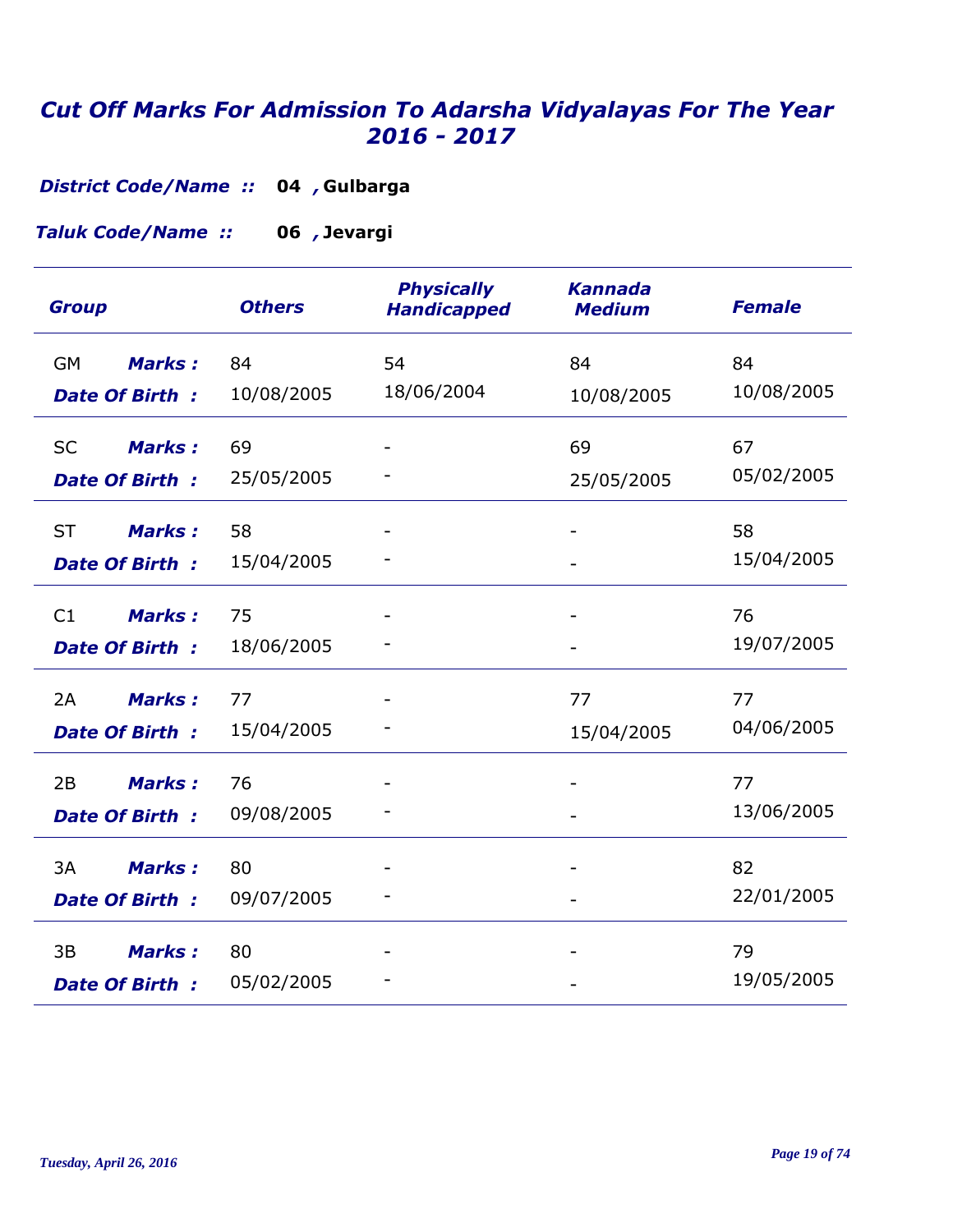**Gulbarga 04** *, District Code/Name ::* 

**Sedam 07** *, Taluk Code/Name ::* 

| <b>Group</b>               | <b>Others</b> | <b>Physically</b><br><b>Handicapped</b> | <b>Kannada</b><br><b>Medium</b> | <b>Female</b> |
|----------------------------|---------------|-----------------------------------------|---------------------------------|---------------|
| <b>Marks:</b><br><b>GM</b> | 60            | 27                                      | 60                              | 60            |
| <b>Date Of Birth:</b>      | 31/12/2005    | 22/06/2005                              | 31/12/2005                      | 31/12/2005    |
| Marks:<br><b>SC</b>        | 51            |                                         | 51                              | 51            |
| <b>Date Of Birth:</b>      | 14/11/2004    |                                         | 14/11/2004                      | 14/11/2004    |
| <b>ST</b><br><b>Marks:</b> | 50            |                                         |                                 | 33            |
| <b>Date Of Birth:</b>      | 10/10/2005    |                                         |                                 | 05/04/2005    |
| <b>Marks:</b><br>C1        | 51            |                                         |                                 | 51            |
| Date Of Birth:             | 31/03/2005    |                                         |                                 | 31/03/2005    |
| 2A<br><b>Marks:</b>        | 45            |                                         | 45                              | 45            |
| <b>Date Of Birth:</b>      | 01/08/2005    |                                         | 01/08/2005                      | 01/08/2005    |
| 2B<br><b>Marks:</b>        | 50            |                                         |                                 | 50            |
| <b>Date Of Birth:</b>      | 03/05/2005    |                                         |                                 | 03/05/2005    |
| 3A<br><b>Marks:</b>        | 57            |                                         |                                 | 57            |
| <b>Date Of Birth:</b>      | 27/09/2005    |                                         |                                 | 27/09/2005    |
| 3B<br><b>Marks:</b>        | 59            |                                         |                                 | 59            |
| <b>Date Of Birth:</b>      | 12/08/2005    |                                         |                                 | 12/08/2005    |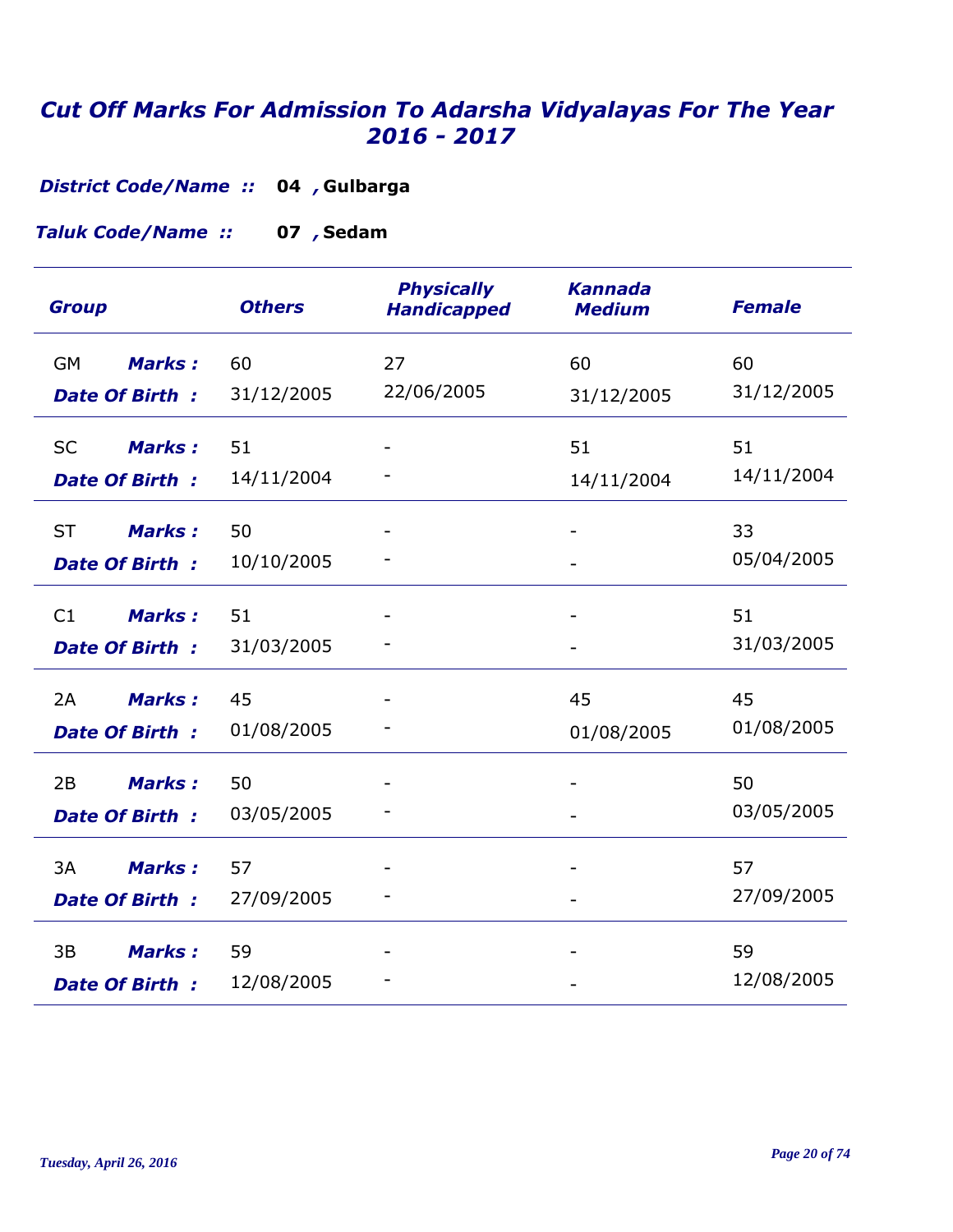**Bidar 05** *, District Code/Name ::* 

**Basavakalyan 01** *, Taluk Code/Name ::* 

| <b>Group</b>               | <b>Others</b> | <b>Physically</b><br><b>Handicapped</b> | <b>Kannada</b><br><b>Medium</b> | <b>Female</b> |
|----------------------------|---------------|-----------------------------------------|---------------------------------|---------------|
| <b>Marks:</b><br><b>GM</b> | 66            | 55                                      | 66                              | 66            |
| <b>Date Of Birth:</b>      | 09/04/2005    | 10/02/2003                              | 09/04/2005                      | 09/04/2005    |
| <b>Marks:</b><br><b>SC</b> | 46            |                                         | 46                              | 47            |
| <b>Date Of Birth:</b>      | 14/05/2005    |                                         | 14/05/2005                      | 23/05/2005    |
| <b>ST</b><br><b>Marks:</b> | 64            |                                         |                                 | 65            |
| <b>Date Of Birth:</b>      | 20/08/2005    |                                         |                                 | 07/12/2003    |
| <b>Marks:</b><br>C1        | 63            |                                         |                                 | 63            |
| <b>Date Of Birth:</b>      | 12/06/2006    |                                         |                                 | 12/06/2006    |
| <b>Marks:</b><br>2A        | 53            |                                         | 53                              | 55            |
| <b>Date Of Birth:</b>      | 17/09/2005    |                                         | 17/09/2005                      | 18/02/2005    |
| 2B<br><b>Marks:</b>        | 56            |                                         |                                 | 50            |
| <b>Date Of Birth:</b>      | 06/02/2004    |                                         |                                 | 19/04/2005    |
| 3A<br><b>Marks:</b>        | 62            |                                         |                                 | 63            |
| <b>Date Of Birth:</b>      | 17/07/2005    |                                         |                                 | 06/07/2005    |
| 3B<br><b>Marks:</b>        | 65            |                                         |                                 | 66            |
| <b>Date Of Birth:</b>      | 19/07/2005    |                                         |                                 | 08/05/2005    |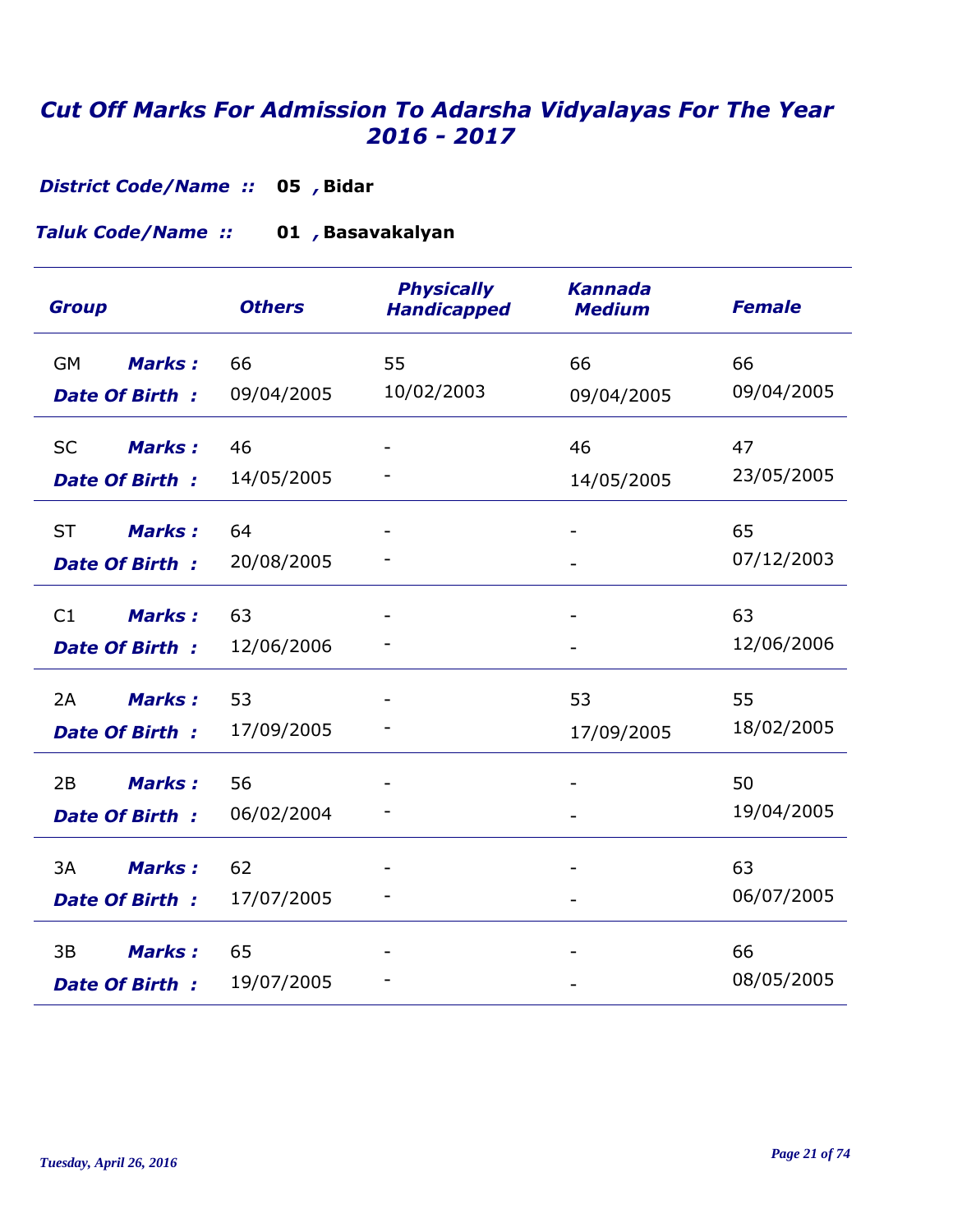**Bidar 05** *, District Code/Name ::* 

**Bidar 02** *, Taluk Code/Name ::* 

| <b>Group</b>               | <b>Others</b> | <b>Physically</b><br><b>Handicapped</b> | <b>Kannada</b><br><b>Medium</b> | <b>Female</b> |
|----------------------------|---------------|-----------------------------------------|---------------------------------|---------------|
| <b>Marks:</b><br>GM        | 76            |                                         | 76                              | 77            |
| <b>Date Of Birth:</b>      | 13/09/2004    |                                         | 13/09/2004                      | 06/05/2005    |
| <b>SC</b><br><b>Marks:</b> | 62            |                                         | 62                              | 60            |
| <b>Date Of Birth:</b>      | 12/11/2005    |                                         | 08/01/2005                      | 28/03/2005    |
| <b>ST</b><br><b>Marks:</b> | 76            |                                         |                                 | 70            |
| <b>Date Of Birth:</b>      | 15/08/2006    |                                         |                                 | 09/01/2004    |
| <b>Marks:</b><br>C1        | 68            |                                         |                                 | 70            |
| Date Of Birth:             | 16/01/2005    |                                         |                                 | 17/02/2005    |
| Marks:<br>2A               | 50            |                                         | 50                              | 50            |
| <b>Date Of Birth:</b>      | 12/08/2005    |                                         | 12/08/2005                      | 12/08/2005    |
| <b>Marks:</b><br>2B        | 70            |                                         |                                 | 54            |
| <b>Date Of Birth:</b>      | 14/07/2004    |                                         |                                 | 03/05/2005    |
| 3A<br><b>Marks:</b>        | 60            |                                         |                                 | 60            |
| <b>Date Of Birth:</b>      | 04/08/2004    |                                         |                                 | 04/08/2004    |
| <b>Marks:</b><br>3B        | 73            |                                         |                                 | 72            |
| <b>Date Of Birth:</b>      | 11/05/2005    |                                         |                                 | 15/04/2005    |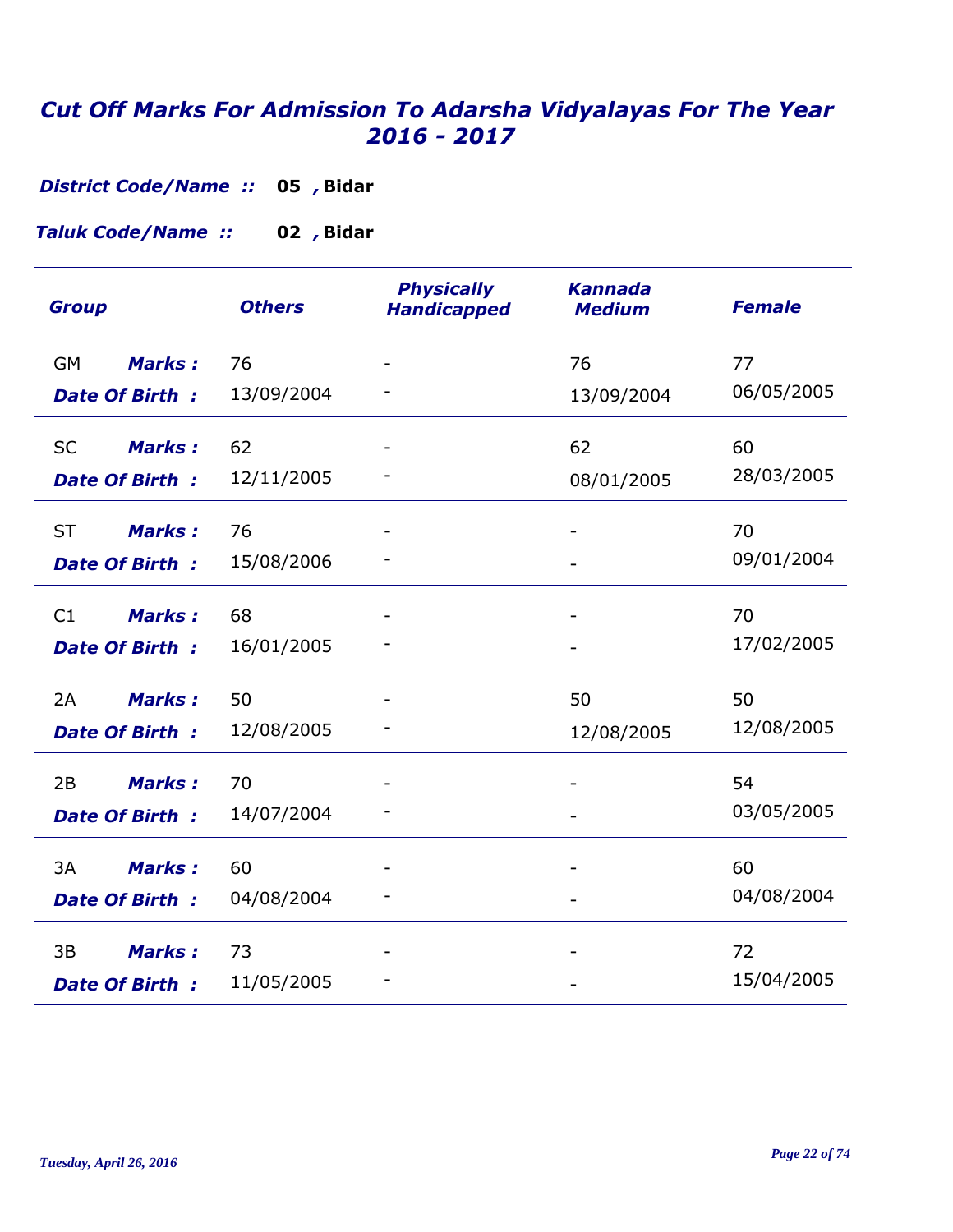**Bidar 05** *, District Code/Name ::* 

**Humnabad 03** *, Taluk Code/Name ::* 

| <b>Group</b>                                        | <b>Others</b>    | <b>Physically</b><br><b>Handicapped</b> | <b>Kannada</b><br><b>Medium</b> | <b>Female</b>    |
|-----------------------------------------------------|------------------|-----------------------------------------|---------------------------------|------------------|
| <b>Marks:</b><br>GM<br><b>Date Of Birth:</b>        | 76<br>25/08/2005 | 27<br>07/08/2005                        | 76<br>28/02/2005                | 76<br>25/08/2005 |
| <b>Marks:</b><br><b>SC</b><br><b>Date Of Birth:</b> | 63<br>23/02/2005 |                                         | 65<br>02/06/2004                | 63<br>23/02/2005 |
| <b>ST</b><br><b>Marks:</b><br>Date Of Birth:        | 67<br>07/03/2005 |                                         |                                 | 67<br>07/03/2005 |
| C1<br><b>Marks:</b><br>Date Of Birth:               | 71<br>25/05/2005 |                                         |                                 | 71<br>25/05/2005 |
| <b>Marks:</b><br>2A<br><b>Date Of Birth:</b>        | 63<br>31/07/2005 |                                         | 63<br>31/07/2005                | 51<br>09/09/2005 |
| 2B<br><b>Marks:</b><br><b>Date Of Birth:</b>        | 71<br>09/04/2005 |                                         |                                 | 61<br>08/06/2005 |
| 3A<br><b>Marks:</b><br><b>Date Of Birth:</b>        | 64<br>29/05/2004 |                                         |                                 | 68<br>22/03/2005 |
| 3B<br><b>Marks:</b><br><b>Date Of Birth:</b>        | 74<br>01/06/2005 |                                         |                                 | 74<br>01/06/2005 |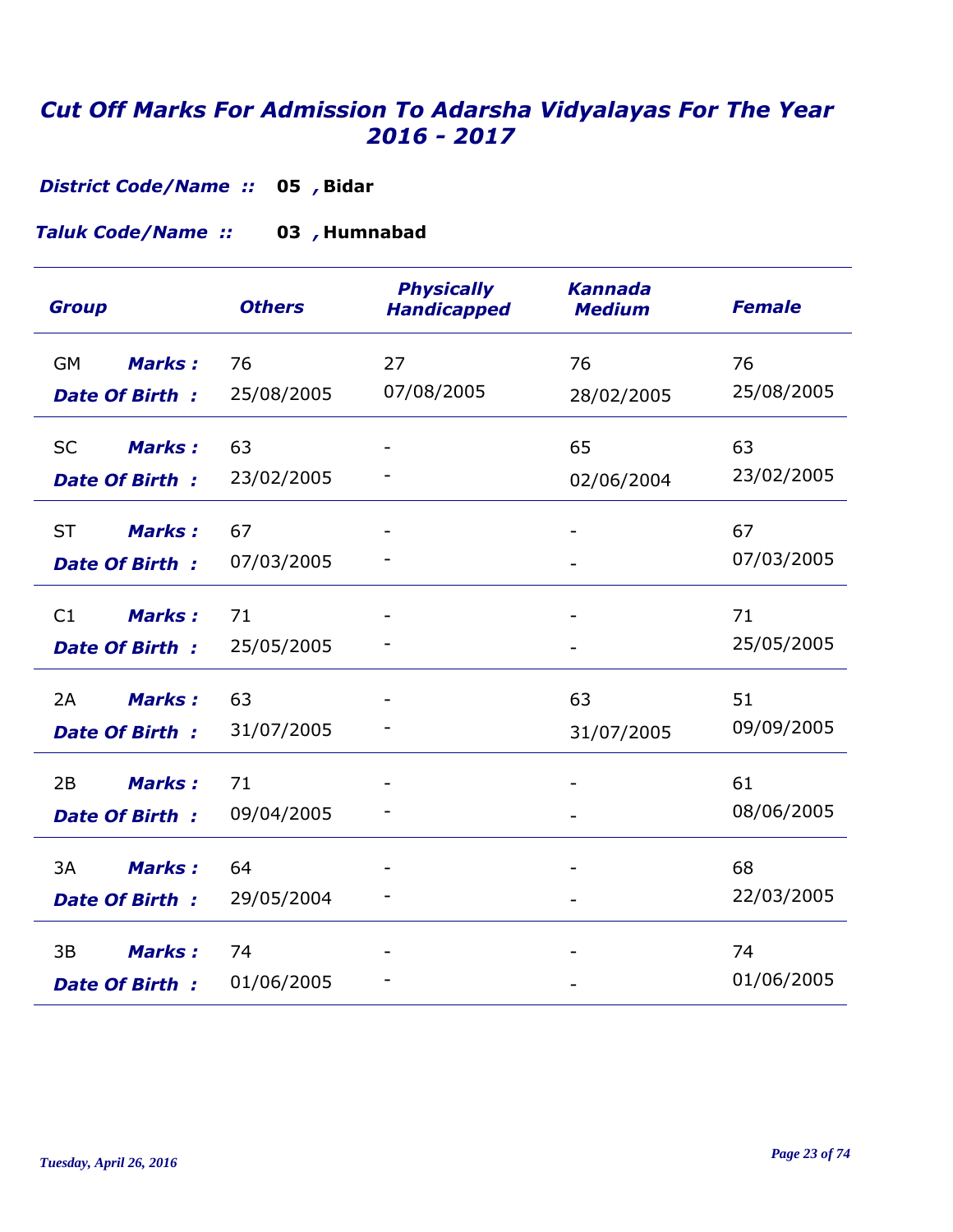**Bidar 05** *, District Code/Name ::* 

**Taluk Code/Name :: 04, Aurad** 

| <b>Group</b>                                 | <b>Others</b>    | <b>Physically</b><br><b>Handicapped</b> | <b>Kannada</b><br><b>Medium</b> | <b>Female</b>    |
|----------------------------------------------|------------------|-----------------------------------------|---------------------------------|------------------|
| <b>Marks:</b><br>GM<br><b>Date Of Birth:</b> | 82<br>15/12/2005 | 74<br>31/07/2005                        | 82<br>15/12/2005                | 82<br>13/05/2006 |
|                                              |                  |                                         |                                 |                  |
| <b>SC</b><br><b>Marks:</b>                   | 74               | 36                                      | 74                              | 71               |
| <b>Date Of Birth:</b>                        | 20/02/2005       | 27/02/2005                              | 20/02/2005                      | 10/08/2005       |
| <b>ST</b><br><b>Marks:</b>                   | 81               |                                         |                                 | 77               |
| <b>Date Of Birth:</b>                        | 01/09/2005       |                                         |                                 | 25/01/2005       |
| C1<br><b>Marks:</b>                          | 60               |                                         |                                 | 60               |
| <b>Date Of Birth:</b>                        | 24/05/2003       |                                         |                                 | 24/05/2003       |
| <b>Marks:</b><br>2A                          | 71               |                                         | 71                              | 71               |
| <b>Date Of Birth:</b>                        | 25/04/2006       |                                         | 25/04/2006                      | 25/04/2006       |
| 2B<br><b>Marks:</b>                          | 72               |                                         |                                 | 60               |
| <b>Date Of Birth:</b>                        | 07/08/2005       |                                         |                                 | 02/05/2005       |
| 3A<br><b>Marks:</b>                          | 79               |                                         |                                 | 79               |
| <b>Date Of Birth:</b>                        | 20/07/2004       |                                         |                                 | 09/01/2005       |
| 3B<br><b>Marks:</b>                          | 80               |                                         |                                 | 80               |
| <b>Date Of Birth:</b>                        | 13/08/2005       |                                         |                                 | 28/12/2004       |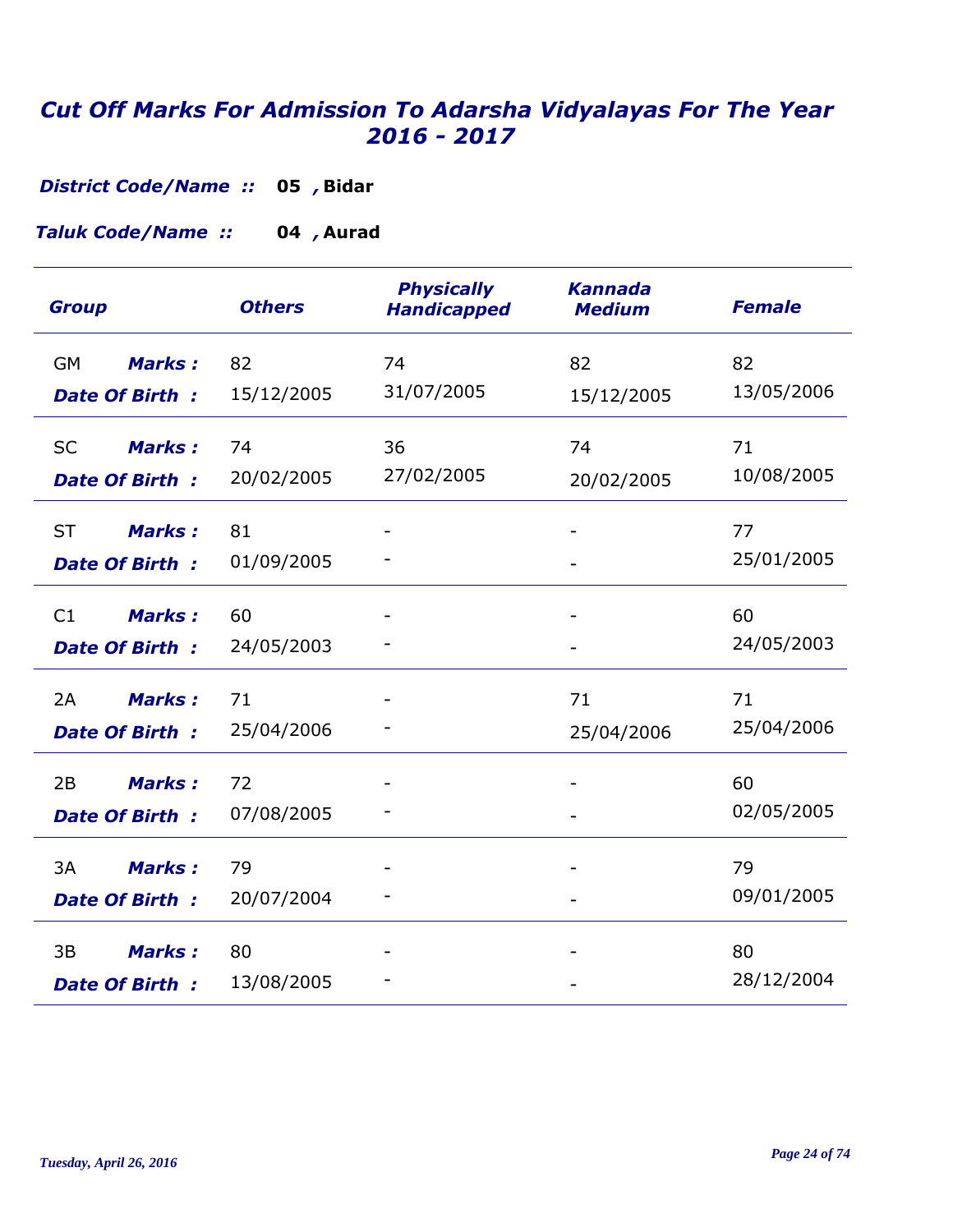**District Code/Name :: 06, Raichur** 

**Lingasur 01** *, Taluk Code/Name ::* 

| <b>Group</b>               | <b>Others</b> | <b>Physically</b><br><b>Handicapped</b> | <b>Kannada</b><br><b>Medium</b> | <b>Female</b> |
|----------------------------|---------------|-----------------------------------------|---------------------------------|---------------|
| <b>Marks:</b><br>GM        | 83            | 30                                      | 83                              | 83            |
| <b>Date Of Birth:</b>      | 25/02/2005    | 16/06/2005                              | 25/02/2005                      | 25/02/2005    |
| <b>Marks:</b><br><b>SC</b> | 79            |                                         | 79                              | 79            |
| Date Of Birth:             | 24/04/2005    |                                         | 24/04/2005                      | 05/06/2005    |
| <b>ST</b><br><b>Marks:</b> | 77            |                                         |                                 | 77            |
| <b>Date Of Birth:</b>      | 24/12/2004    |                                         |                                 | 24/12/2004    |
| <b>Marks:</b><br>C1        | 77            |                                         |                                 | 77            |
| Date Of Birth:             | 20/05/2005    |                                         |                                 | 20/05/2005    |
| <b>Marks:</b><br>2A        | 77            |                                         | 77                              | 77            |
| <b>Date Of Birth:</b>      | 11/07/2005    |                                         | 11/07/2005                      | 11/07/2005    |
| <b>Marks:</b><br>2B        | 79            |                                         |                                 | 82            |
| <b>Date Of Birth:</b>      | 30/03/2005    |                                         |                                 | 25/03/2005    |
| 3A<br><b>Marks:</b>        | 80            |                                         |                                 | 72            |
| Date Of Birth:             | 08/05/2005    |                                         |                                 | 21/10/2005    |
| 3B<br><b>Marks:</b>        | 80            |                                         |                                 | 80            |
| <b>Date Of Birth:</b>      | 28/02/2005    |                                         |                                 | 28/02/2005    |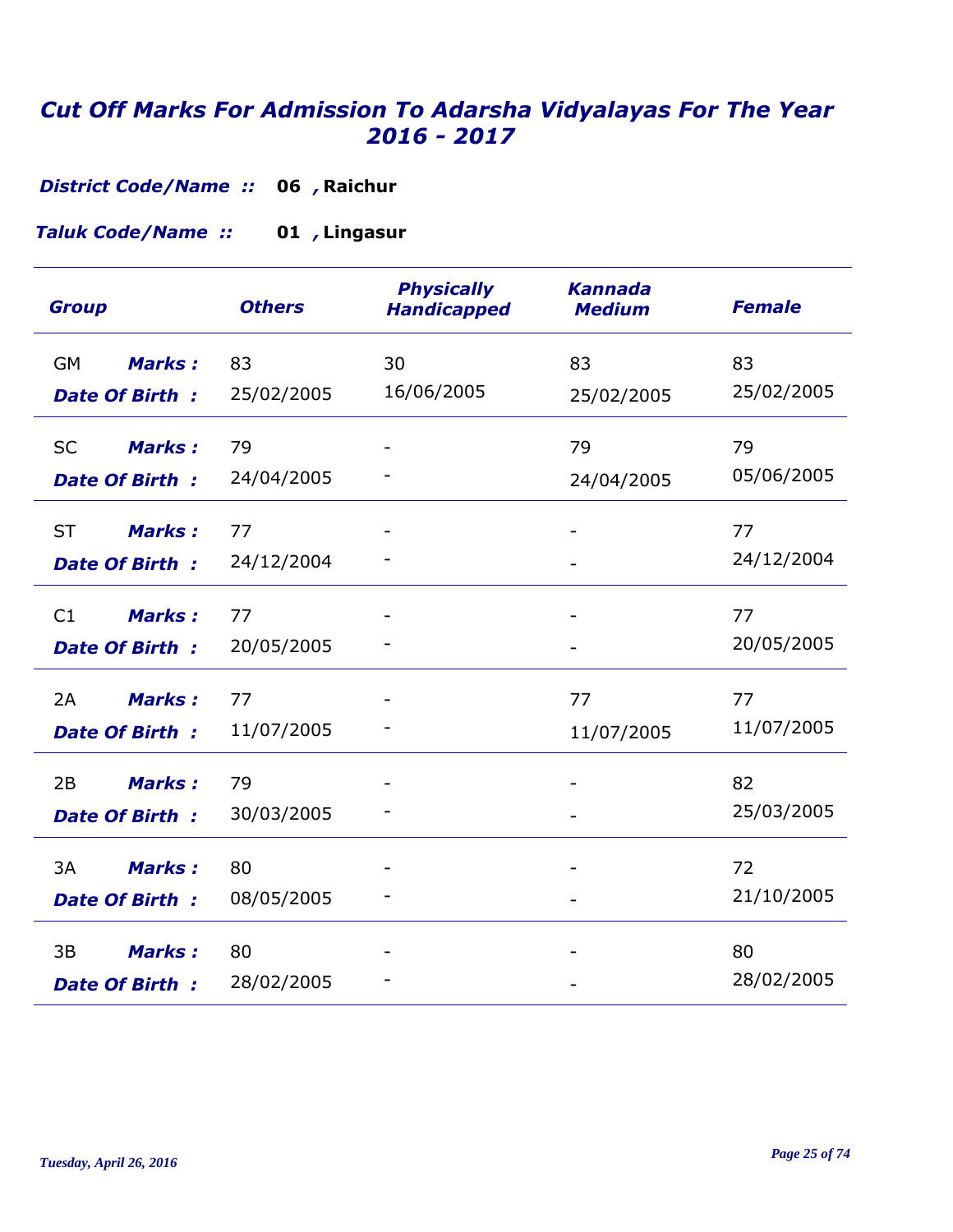**District Code/Name :: 06, Raichur** 

#### **Devadurga 02** *, Taluk Code/Name ::*

| <b>Others</b><br><b>Group</b>                      | <b>Physically</b><br><b>Handicapped</b> | <b>Kannada</b><br><b>Medium</b> | <b>Female</b>    |
|----------------------------------------------------|-----------------------------------------|---------------------------------|------------------|
| Marks:<br><b>GM</b><br>73                          |                                         | 73                              | 73               |
| <b>Date Of Birth:</b>                              | 27/05/2005                              | 27/05/2005                      | 27/05/2005       |
| <b>Marks:</b><br>64<br><b>SC</b>                   |                                         | 64                              | 62               |
| <b>Date Of Birth:</b>                              | 05/12/2004                              | 05/12/2004                      | 14/07/2005       |
| 72<br><b>ST</b><br><b>Marks:</b>                   |                                         |                                 | 72               |
| Date Of Birth:                                     | 05/05/2004                              |                                 | 05/05/2004       |
| <b>Marks:</b><br>C1<br>68                          |                                         |                                 | 71               |
| <b>Date Of Birth:</b>                              | 10/06/2005                              |                                 | 06/06/2005       |
| <b>Marks:</b><br>2A<br>44                          |                                         | 44                              | 44               |
| <b>Date Of Birth:</b>                              | 20/10/2005                              | 20/10/2005                      | 20/10/2005       |
| <b>Marks:</b><br>68<br>2B                          |                                         |                                 | 69               |
| <b>Date Of Birth:</b>                              | 25/04/2005                              |                                 | 06/02/2005       |
| 3A<br><b>Marks:</b><br>67                          |                                         |                                 | 63               |
| <b>Date Of Birth:</b>                              | 04/09/2005                              |                                 | 02/01/2006       |
| <b>Marks:</b><br>68<br>3B<br><b>Date Of Birth:</b> | 12/06/2004                              |                                 | 68<br>12/06/2004 |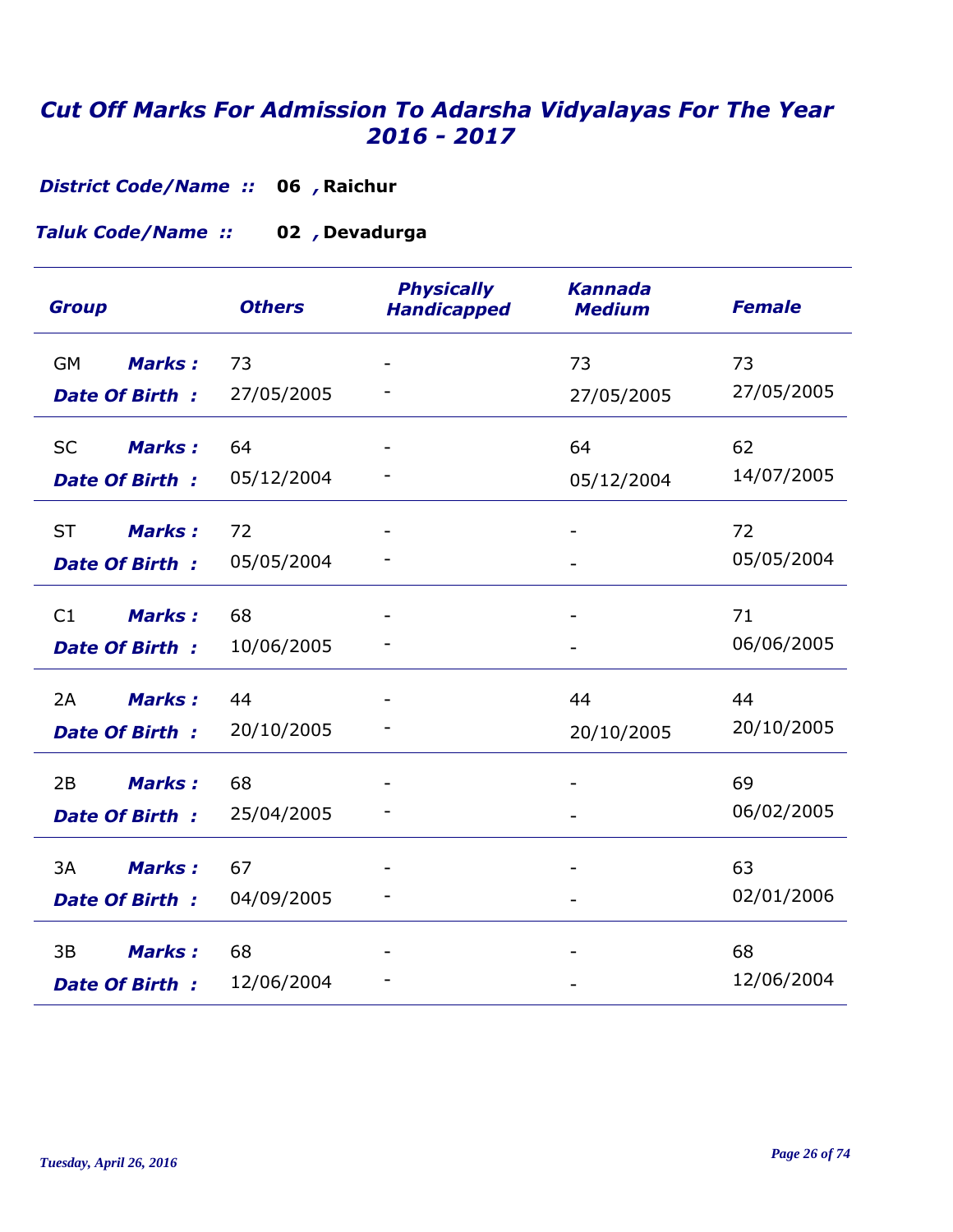**District Code/Name :: 06, Raichur** 

**Manvi 03** *, Taluk Code/Name ::* 

| <b>Group</b>               | <b>Others</b>    | <b>Physically</b><br><b>Handicapped</b> | <b>Kannada</b><br><b>Medium</b> | <b>Female</b>    |
|----------------------------|------------------|-----------------------------------------|---------------------------------|------------------|
| <b>GM</b><br><b>Marks:</b> | 80<br>03/01/2005 | 26<br>05/08/2005                        | 80                              | 79<br>04/10/2005 |
| <b>Date Of Birth:</b>      |                  |                                         | 03/01/2005                      |                  |
| Marks:<br><b>SC</b>        | 61               | 23                                      | 61                              | 60               |
| <b>Date Of Birth:</b>      | 27/06/2005       | 19/06/2005                              | 27/06/2005                      | 14/05/2005       |
| <b>ST</b><br><b>Marks:</b> | 77               |                                         |                                 | 76               |
| <b>Date Of Birth:</b>      | 26/07/2005       |                                         |                                 | 04/06/2004       |
| <b>Marks:</b><br>C1        | 73               |                                         |                                 | 73               |
| Date Of Birth:             | 03/09/2005       |                                         |                                 | 03/09/2005       |
| 2A<br><b>Marks:</b>        | 76               |                                         | 76                              | 73               |
| <b>Date Of Birth:</b>      | 16/05/2005       |                                         | 16/05/2005                      | 21/05/2005       |
| 2B<br><b>Marks:</b>        | 74               |                                         |                                 | 73               |
| <b>Date Of Birth:</b>      | 23/10/2005       |                                         |                                 | 14/06/2005       |
| 3A<br><b>Marks:</b>        | 59               |                                         |                                 | 45               |
| <b>Date Of Birth:</b>      | 20/09/2004       |                                         |                                 | 23/01/2005       |
| 3B<br><b>Marks:</b>        | 75               |                                         |                                 | 74               |
| <b>Date Of Birth:</b>      | 06/05/2005       |                                         |                                 | 19/10/2004       |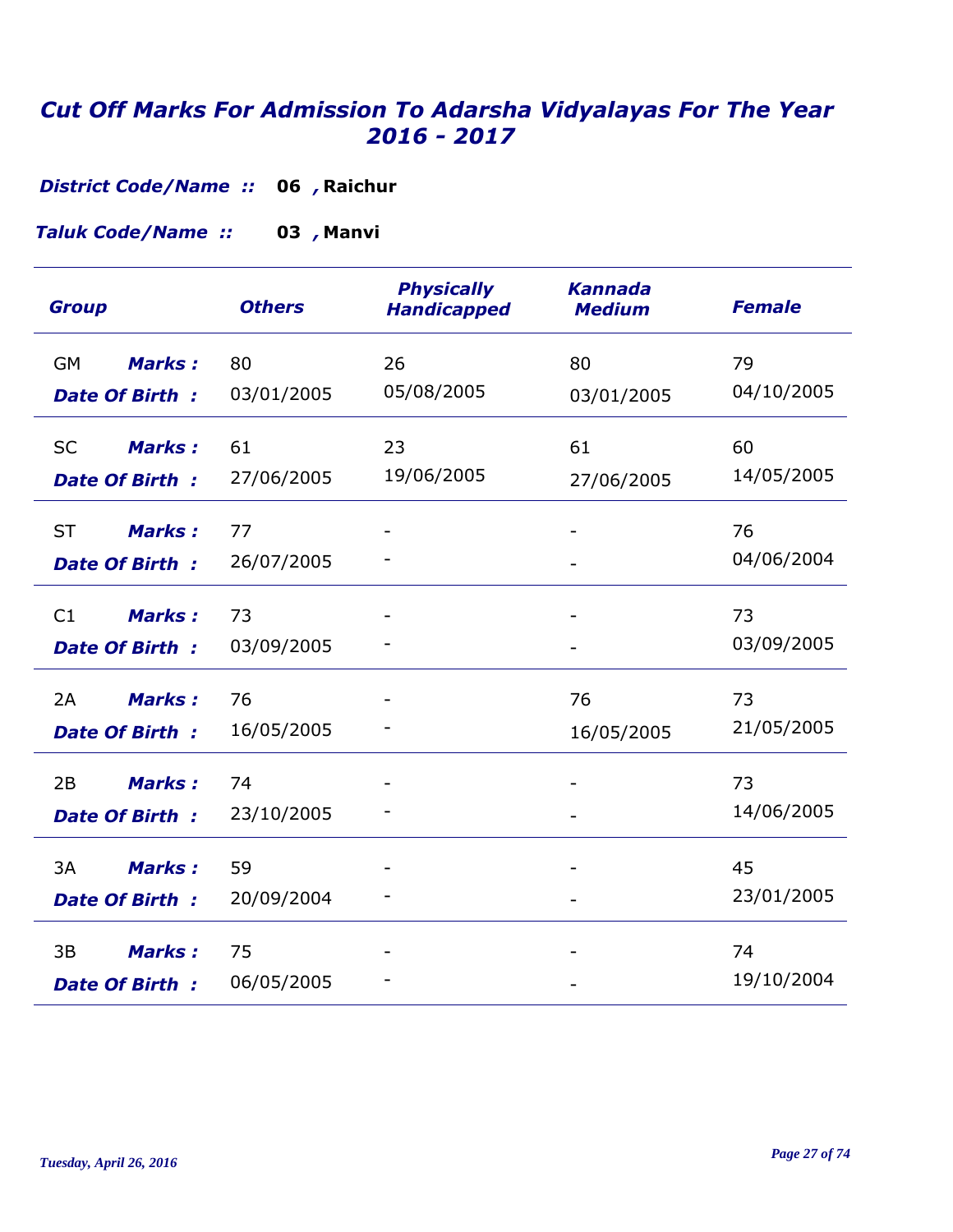**District Code/Name :: 06, Raichur** 

**Raichur 04** *, Taluk Code/Name ::* 

| <b>Group</b>               | <b>Others</b> | <b>Physically</b><br><b>Handicapped</b> | <b>Kannada</b><br><b>Medium</b> | <b>Female</b>    |
|----------------------------|---------------|-----------------------------------------|---------------------------------|------------------|
| <b>Marks:</b><br><b>GM</b> | 74            | 12<br>27/03/2004                        | 74                              | 71<br>02/10/2004 |
| <b>Date Of Birth:</b>      | 14/02/2005    |                                         | 26/01/2005                      |                  |
| <b>Marks:</b><br><b>SC</b> | 55            |                                         | 55                              | 56               |
| <b>Date Of Birth:</b>      | 05/05/2005    |                                         | 05/05/2005                      | 14/01/2005       |
| <b>ST</b><br><b>Marks:</b> | 52            |                                         |                                 | 52               |
| <b>Date Of Birth:</b>      | 08/01/2005    |                                         |                                 | 08/01/2005       |
| C1<br><b>Marks:</b>        | 64            |                                         |                                 | 65               |
| <b>Date Of Birth:</b>      | 16/01/2004    |                                         |                                 | 06/09/2005       |
| 2A<br><b>Marks:</b>        | 64            |                                         | 64                              | 64               |
| <b>Date Of Birth:</b>      | 30/07/2005    |                                         | 30/07/2005                      | 30/07/2005       |
| 2B<br><b>Marks:</b>        | 64            |                                         |                                 | 66               |
| <b>Date Of Birth:</b>      | 10/10/2005    |                                         |                                 | 27/03/2004       |
| 3A<br><b>Marks:</b>        | 58            |                                         |                                 | 62               |
| <b>Date Of Birth:</b>      | 22/03/2005    |                                         |                                 | 02/09/2005       |
| <b>Marks:</b><br>3B        | 72            |                                         |                                 | 67               |
| <b>Date Of Birth:</b>      | 18/07/2004    |                                         |                                 | 21/04/2005       |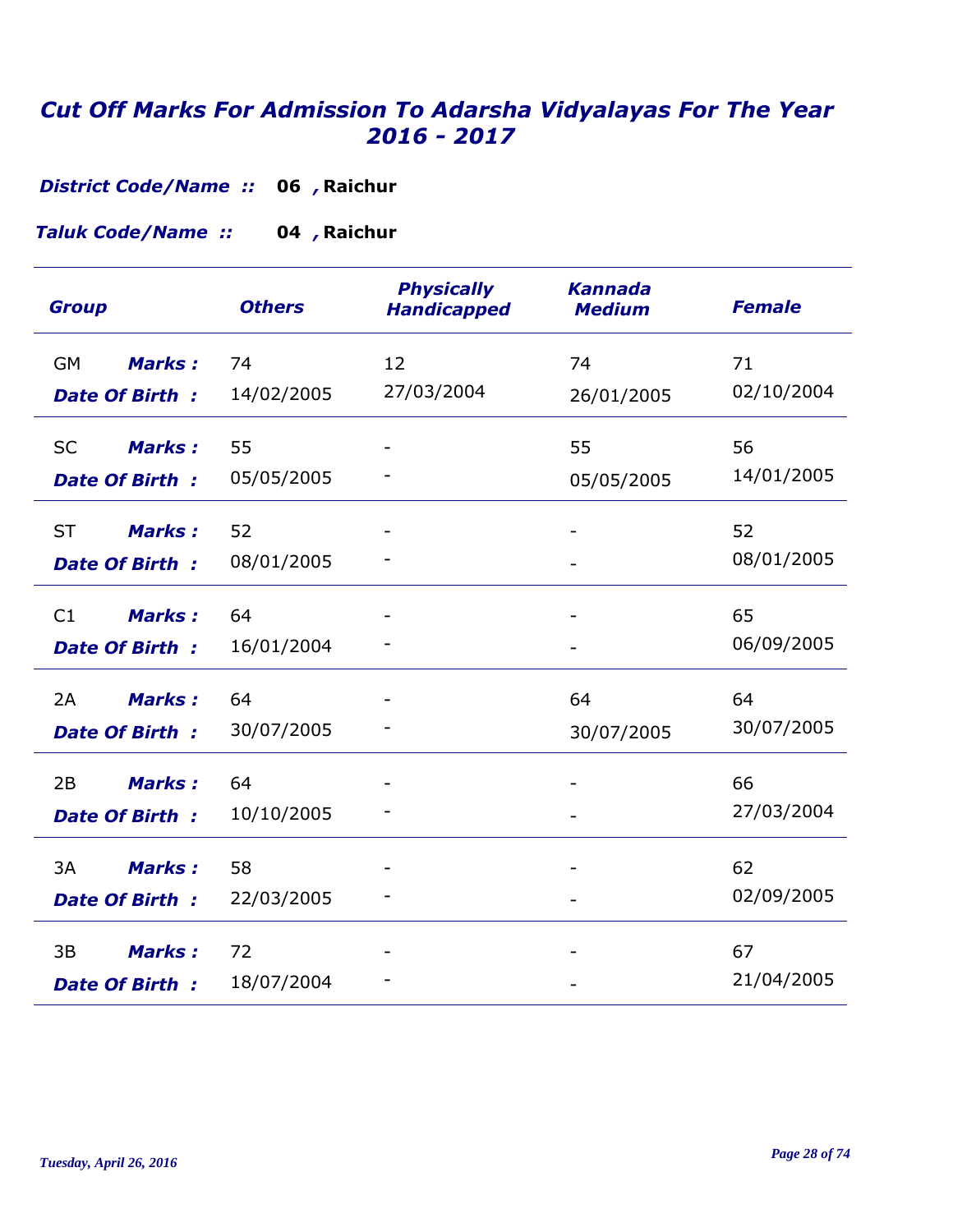**District Code/Name :: 06, Raichur** 

**Sindhanur 05** *, Taluk Code/Name ::* 

| <b>Group</b>               | <b>Others</b> | <b>Physically</b><br><b>Handicapped</b> | <b>Kannada</b><br><b>Medium</b> | <b>Female</b> |
|----------------------------|---------------|-----------------------------------------|---------------------------------|---------------|
| <b>Marks:</b><br><b>GM</b> | 91            | 23                                      | 91                              | 91            |
| <b>Date Of Birth:</b>      | 31/03/2004    | 10/07/2005                              | 31/03/2004                      | 24/12/2003    |
| <b>Marks:</b><br><b>SC</b> | 87            |                                         | 87                              | 85            |
| <b>Date Of Birth:</b>      | 30/06/2005    |                                         | 30/06/2005                      | 02/08/2005    |
| <b>ST</b><br><b>Marks:</b> | 86            |                                         |                                 | 88            |
| <b>Date Of Birth:</b>      | 21/07/2005    |                                         |                                 | 17/06/2005    |
| <b>Marks:</b><br>C1        | 91            |                                         |                                 | 91            |
| <b>Date Of Birth:</b>      | 06/11/2005    |                                         |                                 | 01/04/2005    |
| <b>Marks:</b><br>2A        | 87            |                                         | 87                              | 89            |
| <b>Date Of Birth:</b>      | 21/12/2004    |                                         | 21/12/2004                      | 23/08/2004    |
| 2B<br><b>Marks:</b>        | 88            |                                         |                                 | 88            |
| <b>Date Of Birth:</b>      | 08/08/2005    |                                         |                                 | 08/08/2005    |
| 3A<br><b>Marks:</b>        | 88            |                                         |                                 | 90            |
| <b>Date Of Birth:</b>      | 04/05/2006    |                                         |                                 | 20/02/2005    |
| <b>Marks:</b><br>3B        | 90            |                                         |                                 | 90            |
| <b>Date Of Birth:</b>      | 09/11/2005    |                                         |                                 | 01/07/2005    |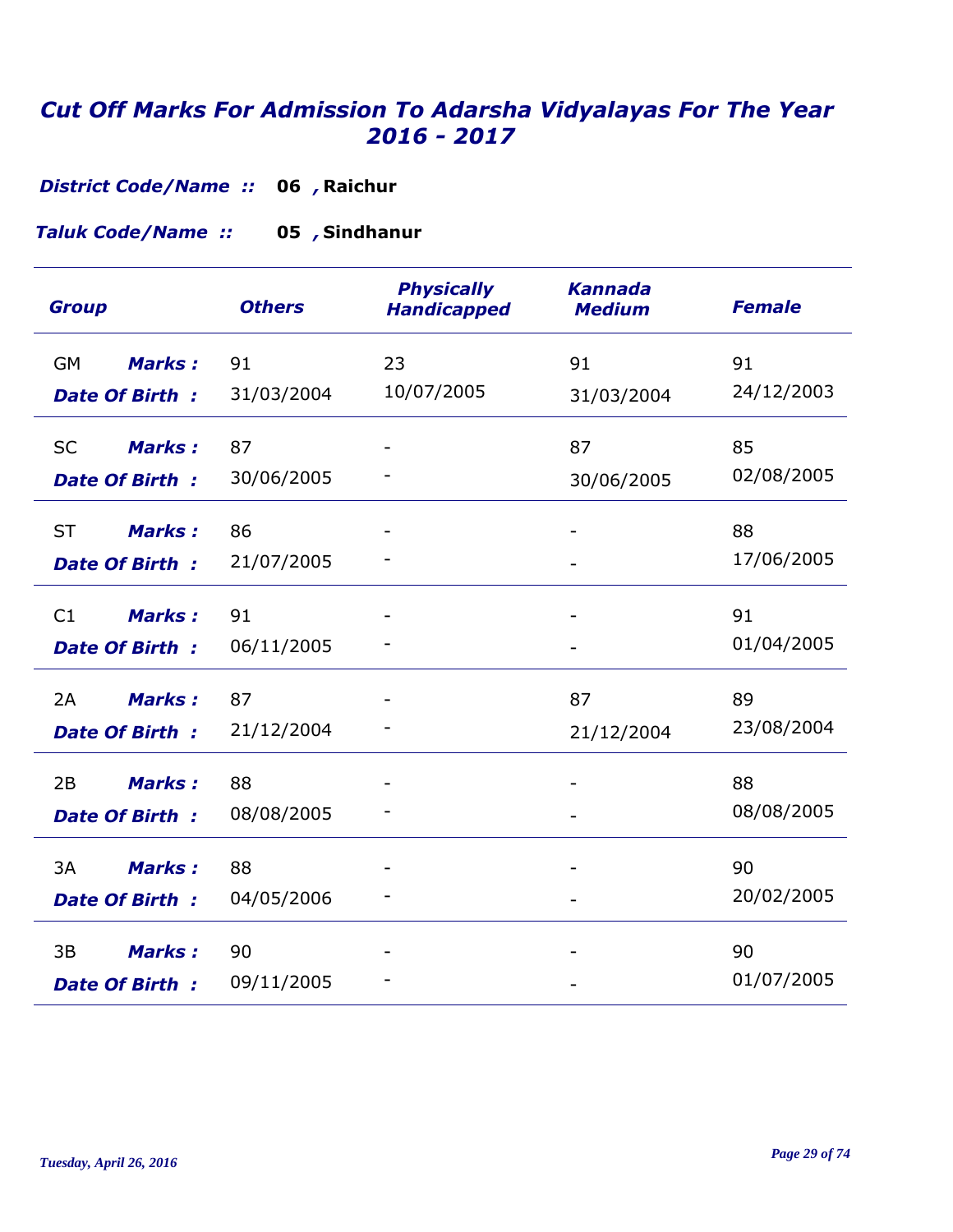*District Code/Name ::* 07 , Koppal

**Yelburga 01** *, Taluk Code/Name ::* 

| <b>Group</b>                                        | <b>Others</b>    | <b>Physically</b><br><b>Handicapped</b> | <b>Kannada</b><br><b>Medium</b> | <b>Female</b>    |
|-----------------------------------------------------|------------------|-----------------------------------------|---------------------------------|------------------|
| <b>GM</b><br><b>Marks:</b><br><b>Date Of Birth:</b> | 83<br>25/05/2004 | 28<br>01/02/2005                        | 83<br>25/05/2004                | 83<br>25/05/2004 |
| <b>Marks:</b><br><b>SC</b><br>Date Of Birth:        | 71<br>25/10/2003 |                                         | 71<br>25/10/2003                | 70<br>19/06/2005 |
| <b>ST</b><br><b>Marks:</b><br><b>Date Of Birth:</b> | 78<br>26/02/2005 |                                         |                                 | 76<br>06/11/2005 |
| C1<br><b>Marks:</b><br><b>Date Of Birth:</b>        | 77<br>14/10/2005 |                                         |                                 | 77<br>14/10/2005 |
| <b>Marks:</b><br>2A<br><b>Date Of Birth:</b>        | 80<br>06/02/2004 |                                         | 80<br>06/02/2004                | 80<br>06/10/2005 |
| 2B<br><b>Marks:</b><br><b>Date Of Birth:</b>        | 77<br>09/05/2005 |                                         |                                 | 78<br>25/04/2005 |
| 3A<br><b>Marks:</b><br><b>Date Of Birth:</b>        | 76<br>15/05/2005 |                                         |                                 | 72<br>23/05/2005 |
| <b>Marks:</b><br>3B<br><b>Date Of Birth:</b>        | 82<br>06/04/2005 |                                         |                                 | 82<br>06/04/2005 |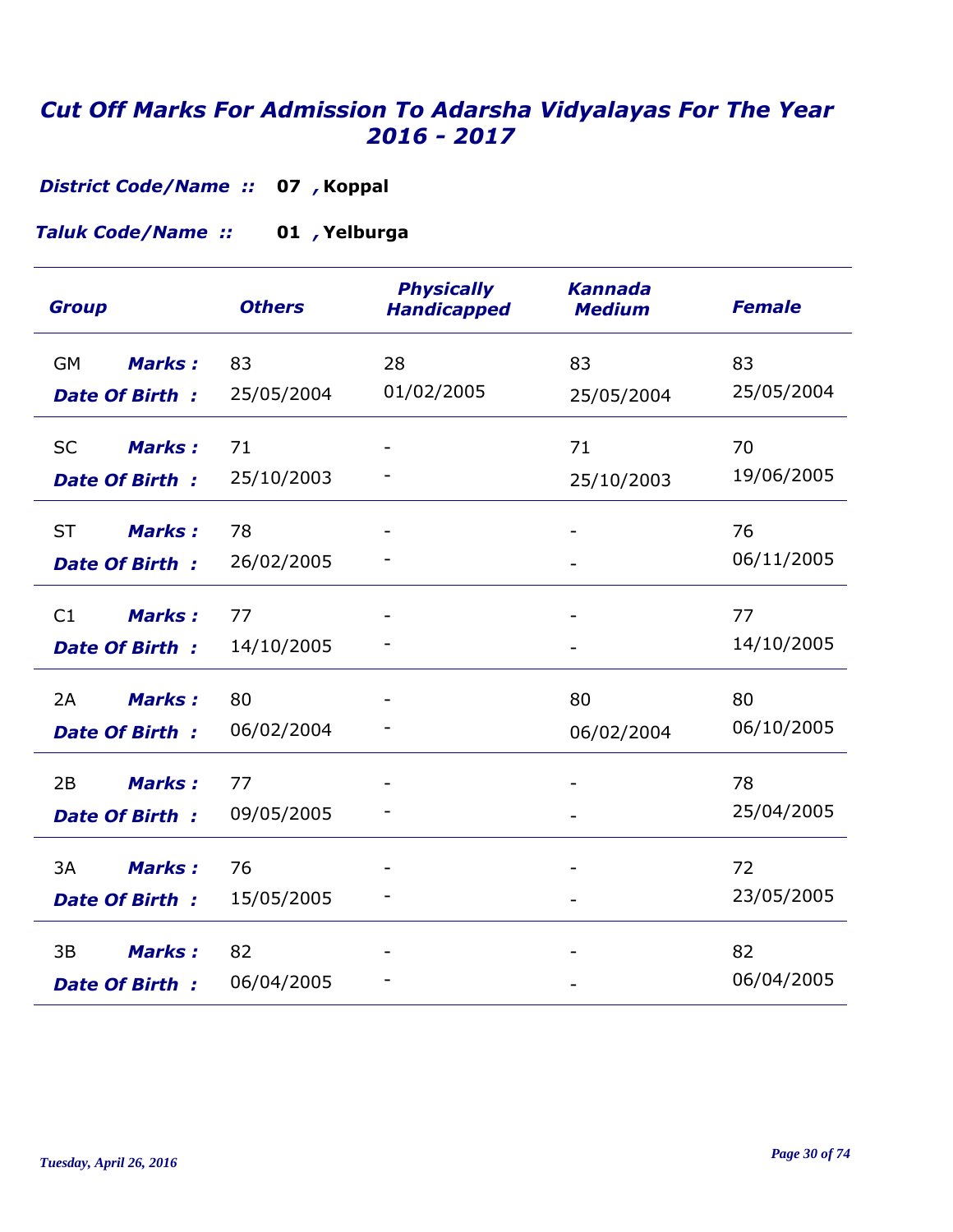*District Code/Name ::* 07 , Koppal

**Kustagi 02** *, Taluk Code/Name ::* 

| <b>Group</b>               | <b>Others</b> | <b>Physically</b><br><b>Handicapped</b> | <b>Kannada</b><br><b>Medium</b> | <b>Female</b> |
|----------------------------|---------------|-----------------------------------------|---------------------------------|---------------|
| <b>Marks:</b><br><b>GM</b> | 89            | 46                                      | 89                              | 88            |
| <b>Date Of Birth:</b>      | 15/08/2005    | 01/04/2005                              | 15/08/2005                      | 04/06/2005    |
| <b>Marks:</b><br><b>SC</b> | 81            |                                         | 81                              | 75            |
| <b>Date Of Birth:</b>      | 27/06/2005    |                                         | 27/06/2005                      | 12/05/2002    |
| <b>ST</b><br><b>Marks:</b> | 78            |                                         |                                 | 79            |
| <b>Date Of Birth:</b>      | 15/08/2005    |                                         |                                 | 01/03/2005    |
| <b>Marks:</b><br>C1        | 82            |                                         |                                 | 82            |
| <b>Date Of Birth:</b>      | 15/06/2005    |                                         |                                 | 15/06/2005    |
| <b>Marks:</b><br>2A        | 87            |                                         | 87                              | 86            |
| <b>Date Of Birth:</b>      | 20/06/2005    |                                         | 20/06/2005                      | 09/04/2005    |
| 2B<br><b>Marks:</b>        | 83            |                                         |                                 | 87            |
| <b>Date Of Birth:</b>      | 27/09/2004    |                                         |                                 | 18/08/2005    |
| 3A<br><b>Marks:</b>        | 87            |                                         |                                 | 87            |
| <b>Date Of Birth:</b>      | 16/01/2005    |                                         |                                 | 24/06/2004    |
| 3B<br><b>Marks:</b>        | 88            |                                         |                                 | 87            |
| <b>Date Of Birth:</b>      | 17/11/2005    |                                         |                                 | 19/01/2005    |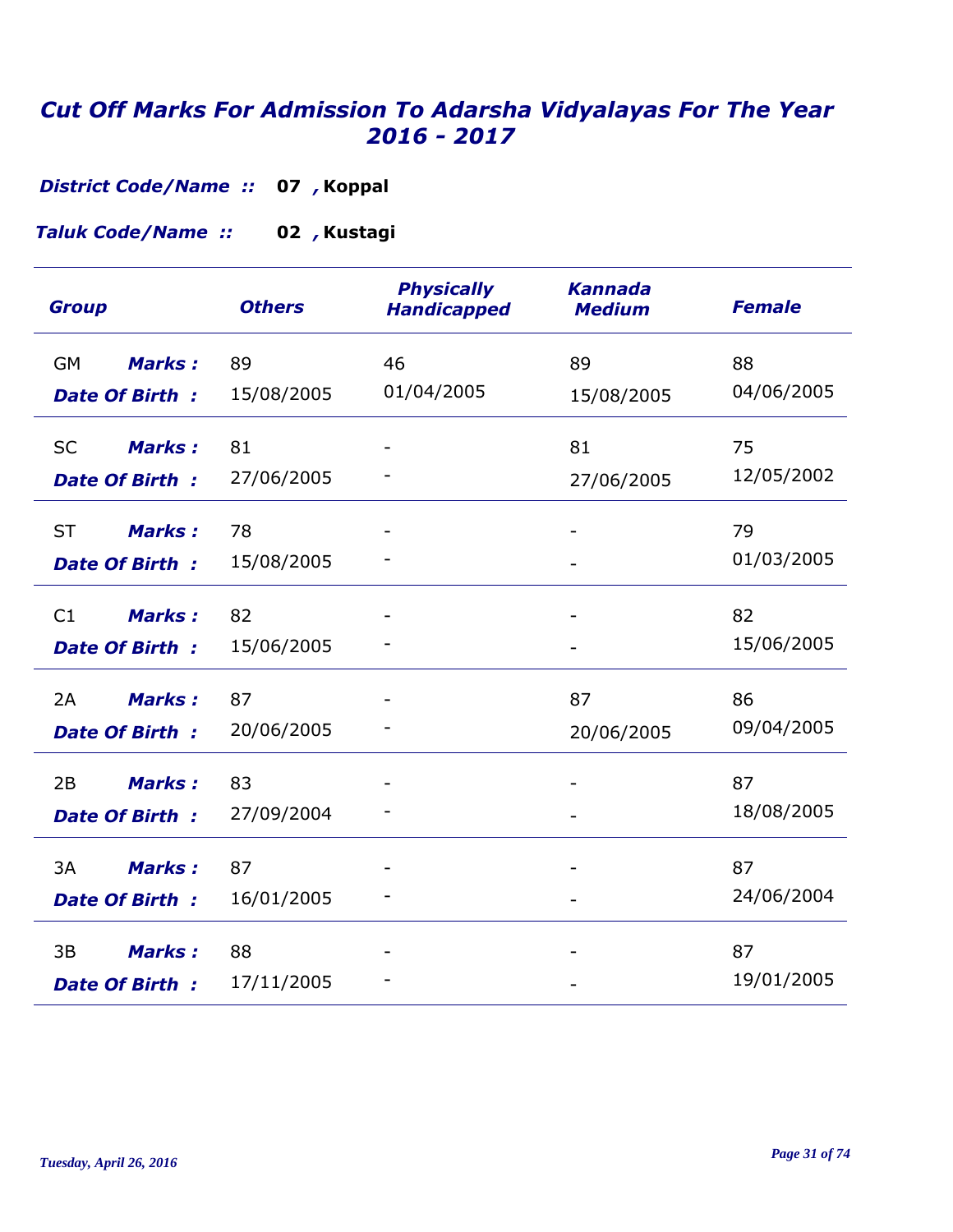*District Code/Name ::* 07 , Koppal

#### **Gangavthi 03** *, Taluk Code/Name ::*

| <b>Group</b>                    | <b>Others</b> | <b>Physically</b><br><b>Handicapped</b> | <b>Kannada</b><br><b>Medium</b> | <b>Female</b> |
|---------------------------------|---------------|-----------------------------------------|---------------------------------|---------------|
| <b>Marks:</b><br><b>GM</b>      | 82            | 70                                      | 82                              | 80            |
| <b>Date Of Birth:</b>           | 16/11/2005    | 31/08/2004                              | 16/11/2005                      | 19/03/2004    |
| <b>Marks:</b><br><b>SC</b>      | 69            | 55                                      | 69                              | 67            |
| <b>Date Of Birth:</b>           | 08/08/2005    | 12/04/2005                              | 08/08/2005                      | 04/05/2004    |
| <b>ST</b><br><b>Marks:</b>      | 77            |                                         |                                 | 77            |
| <b>Date Of Birth:</b>           | 14/02/2005    |                                         |                                 | 14/02/2005    |
| <b>Marks:</b><br>C <sub>1</sub> | 73            |                                         |                                 | 78            |
| <b>Date Of Birth:</b>           | 01/06/2005    |                                         |                                 | 20/01/2005    |
| 2A<br><b>Marks:</b>             | 73            | 58                                      | 73                              | 73            |
| <b>Date Of Birth:</b>           | 10/02/2005    | 07/05/2005                              | 10/02/2005                      | 10/11/2004    |
| 2B<br><b>Marks:</b>             | 80            |                                         |                                 | 78            |
| <b>Date Of Birth:</b>           | 20/10/2005    |                                         |                                 | 07/01/2004    |
| 3A<br><b>Marks:</b>             | 77            |                                         |                                 | 77            |
| <b>Date Of Birth:</b>           | 15/09/2005    |                                         |                                 | 15/09/2005    |
| <b>Marks:</b><br>3B             | 79            |                                         |                                 | 78            |
| <b>Date Of Birth:</b>           | 23/03/2005    |                                         |                                 | 09/08/2005    |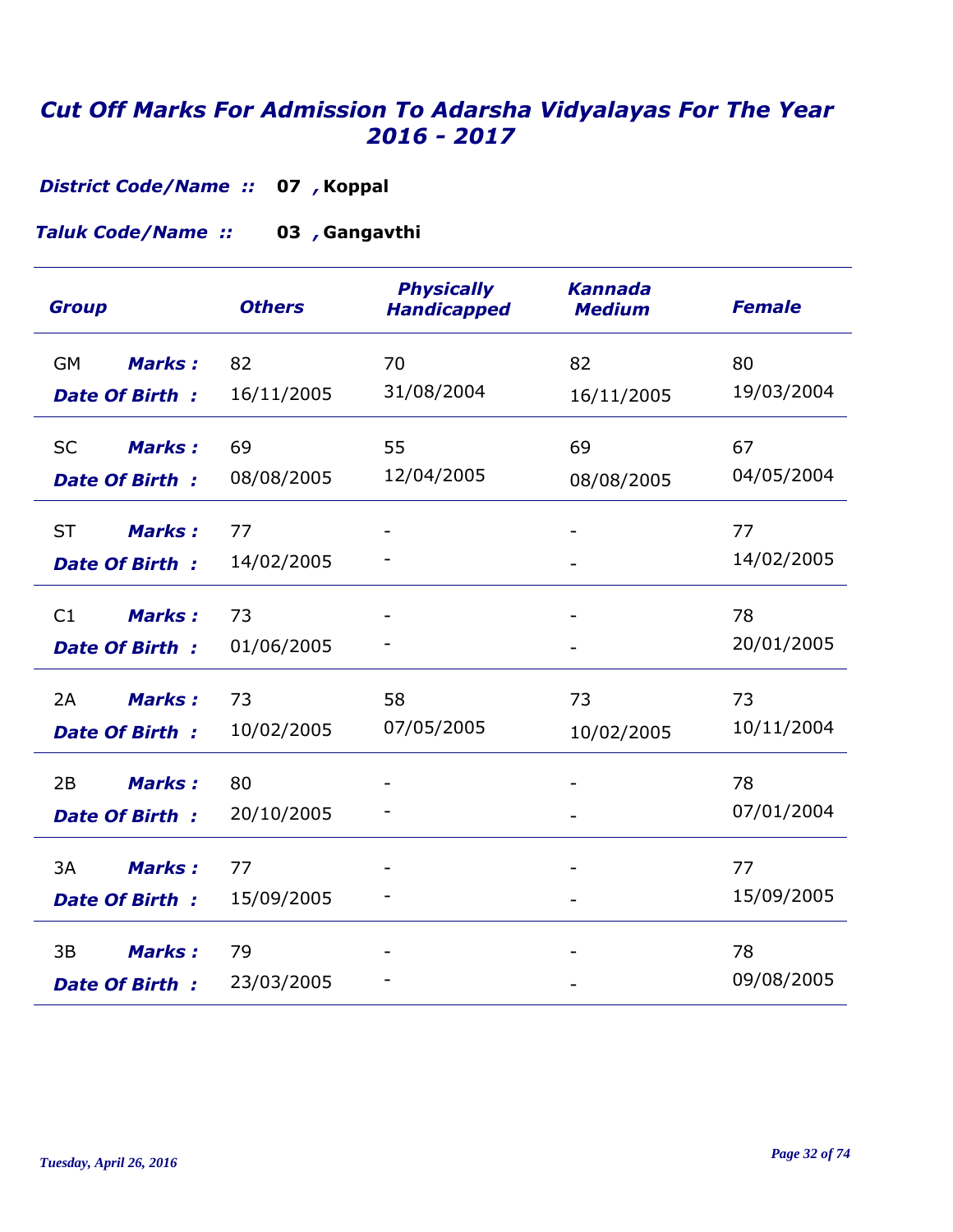*District Code/Name ::* 07 , Koppal

**Koppal 04** *, Taluk Code/Name ::* 

| <b>Group</b>                                        | <b>Others</b>    | <b>Physically</b><br><b>Handicapped</b> | <b>Kannada</b><br><b>Medium</b> | <b>Female</b>    |
|-----------------------------------------------------|------------------|-----------------------------------------|---------------------------------|------------------|
| Marks:<br><b>GM</b><br><b>Date Of Birth:</b>        | 83<br>12/07/2004 | 56<br>22/04/2004                        | 83<br>12/07/2004                | 82<br>26/08/2004 |
| <b>SC</b><br><b>Marks:</b><br><b>Date Of Birth:</b> | 70<br>03/02/2005 |                                         | 70<br>03/02/2005                | 70<br>03/02/2005 |
| <b>ST</b><br><b>Marks:</b><br><b>Date Of Birth:</b> | 77<br>03/08/2004 |                                         |                                 | 80<br>27/06/2005 |
| <b>Marks:</b><br>C1<br><b>Date Of Birth:</b>        | 70<br>17/12/2005 |                                         |                                 | 79<br>11/02/2005 |
| <b>Marks:</b><br>2A<br>Date Of Birth:               | 81<br>29/04/2005 |                                         | 81<br>29/04/2005                | 79<br>15/09/2004 |
| 2B<br><b>Marks:</b><br><b>Date Of Birth:</b>        | 78<br>07/11/2005 |                                         |                                 | 80<br>24/06/2005 |
| 3A<br><b>Marks:</b><br><b>Date Of Birth:</b>        | 76<br>25/12/2004 |                                         |                                 | 70<br>02/07/2005 |
| 3B<br><b>Marks:</b><br>Date Of Birth:               | 80<br>18/08/2004 |                                         |                                 | 82<br>21/12/2005 |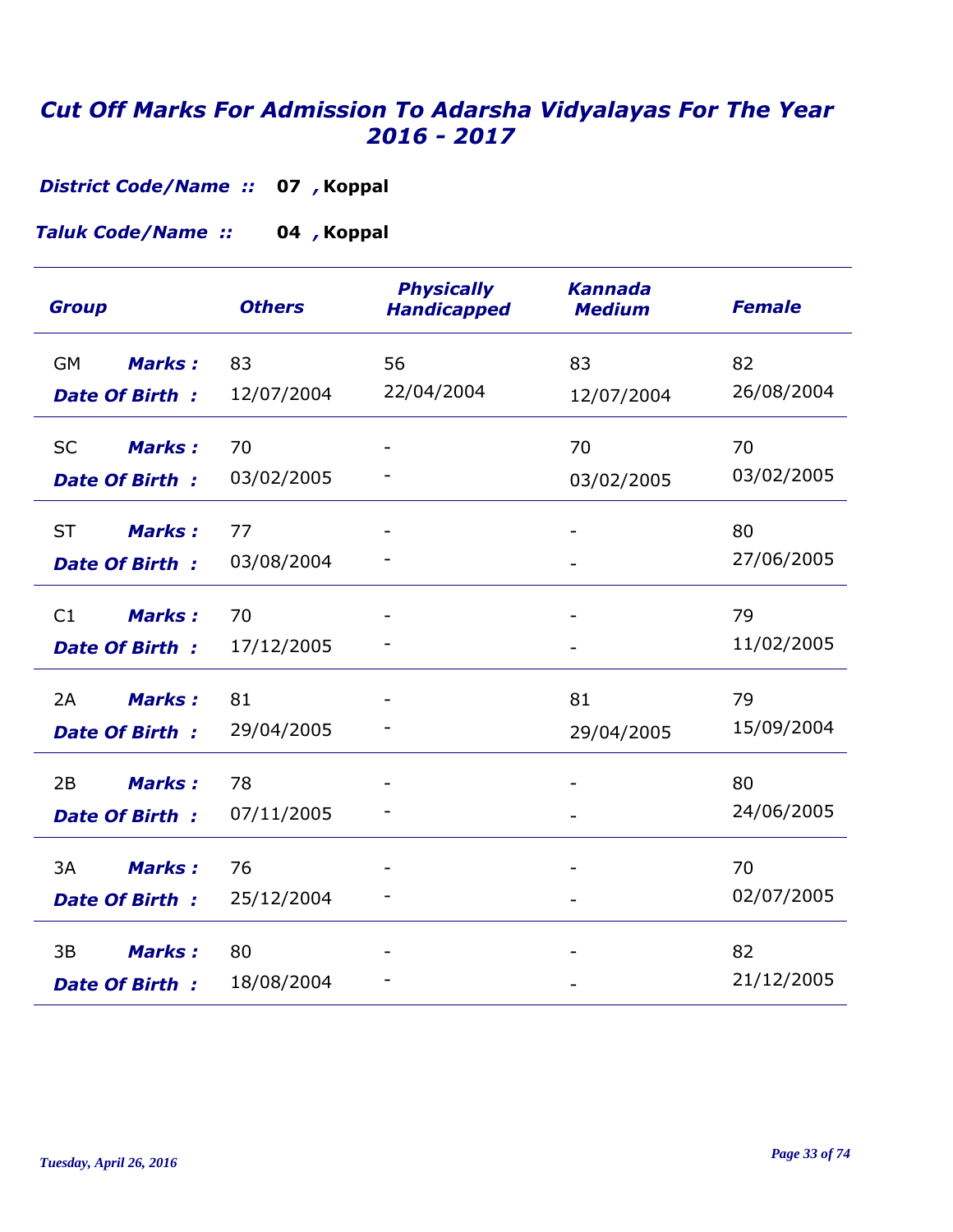**Gadag 08** *, District Code/Name ::* 

**Rona 01** *, Taluk Code/Name ::* 

| <b>Group</b>                                        | <b>Others</b>    | <b>Physically</b><br><b>Handicapped</b> | <b>Kannada</b><br><b>Medium</b> | <b>Female</b>    |
|-----------------------------------------------------|------------------|-----------------------------------------|---------------------------------|------------------|
| <b>GM</b><br><b>Marks:</b><br><b>Date Of Birth:</b> | 83<br>22/06/2004 | 33<br>01/06/2005                        | 83<br>22/06/2004                | 83<br>22/06/2004 |
| <b>SC</b><br><b>Marks:</b><br><b>Date Of Birth:</b> | 75<br>01/01/2005 |                                         | 76<br>09/08/2005                | 78<br>14/04/2006 |
| <b>ST</b><br><b>Marks:</b><br><b>Date Of Birth:</b> | 75<br>11/08/2005 |                                         |                                 | 81<br>07/04/2005 |
| <b>Marks:</b><br>C1<br>Date Of Birth:               | 79<br>20/05/2005 |                                         |                                 | 79<br>20/05/2005 |
| Marks:<br>2A<br><b>Date Of Birth:</b>               | 80<br>24/12/2004 |                                         | 80<br>24/12/2004                | 81<br>28/05/2005 |
| <b>Marks:</b><br>2B<br><b>Date Of Birth:</b>        | 78<br>13/07/2005 |                                         |                                 | 78<br>13/07/2005 |
| 3A<br><b>Marks:</b><br><b>Date Of Birth:</b>        | 79<br>19/05/2005 |                                         |                                 | 79<br>19/05/2005 |
| <b>Marks:</b><br>3B<br><b>Date Of Birth:</b>        | 81<br>27/09/2005 |                                         |                                 | 81<br>27/09/2005 |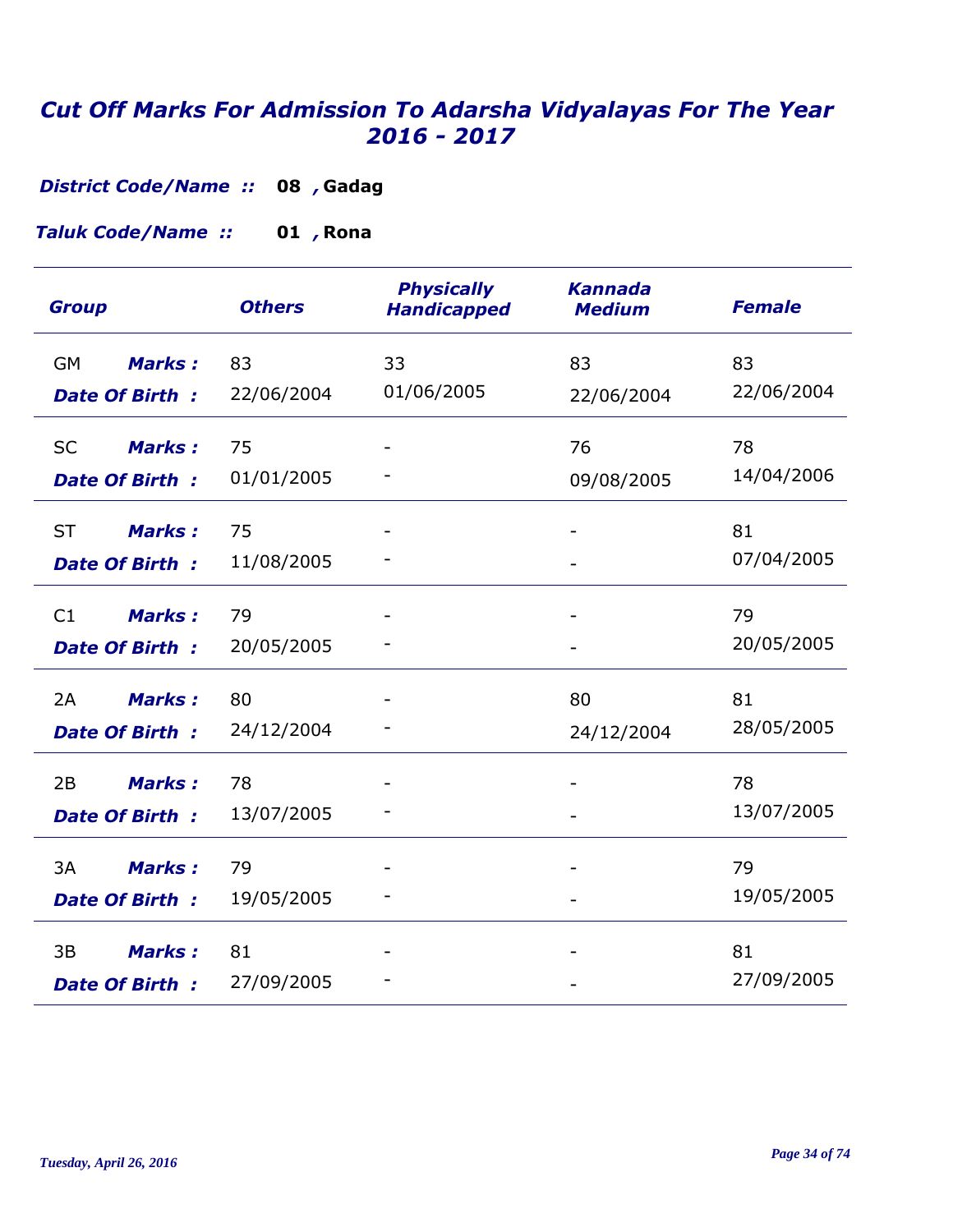**Gadag 08** *, District Code/Name ::* 

**Mundargi 02** *, Taluk Code/Name ::* 

| <b>Group</b>               | <b>Others</b>    | <b>Physically</b><br><b>Handicapped</b> | <b>Kannada</b><br><b>Medium</b> | <b>Female</b>    |
|----------------------------|------------------|-----------------------------------------|---------------------------------|------------------|
| <b>Marks:</b><br>GM        | 73<br>14/03/2005 | 48<br>18/09/2004                        | 73                              | 74<br>23/06/2005 |
| <b>Date Of Birth:</b>      |                  |                                         | 14/03/2005                      |                  |
| <b>Marks:</b><br><b>SC</b> | 64               |                                         | 64                              | 64               |
| Date Of Birth:             | 01/01/2005       |                                         | 01/01/2005                      | 21/04/2004       |
| <b>ST</b><br><b>Marks:</b> | 68               |                                         |                                 | 68               |
| <b>Date Of Birth:</b>      | 07/06/2004       |                                         |                                 | 07/06/2004       |
| <b>Marks:</b><br>C1        | 65               |                                         |                                 | 65               |
| Date Of Birth:             | 04/08/2004       |                                         |                                 | 04/08/2004       |
| <b>Marks:</b><br>2A        | 69               | 43                                      | 69                              | 69               |
| <b>Date Of Birth:</b>      | 01/10/2005       | 22/05/2004                              | 01/10/2005                      | 01/10/2005       |
| <b>Marks:</b><br>2B        | 67               |                                         |                                 | 67               |
| <b>Date Of Birth:</b>      | 08/07/2005       |                                         |                                 | 08/07/2005       |
| 3A<br><b>Marks:</b>        | 68               |                                         |                                 | 68               |
| Date Of Birth:             | 17/03/2006       |                                         |                                 | 17/03/2006       |
| 3B<br><b>Marks:</b>        | 71               |                                         |                                 | 71               |
| <b>Date Of Birth:</b>      | 03/11/2004       |                                         |                                 | 03/11/2004       |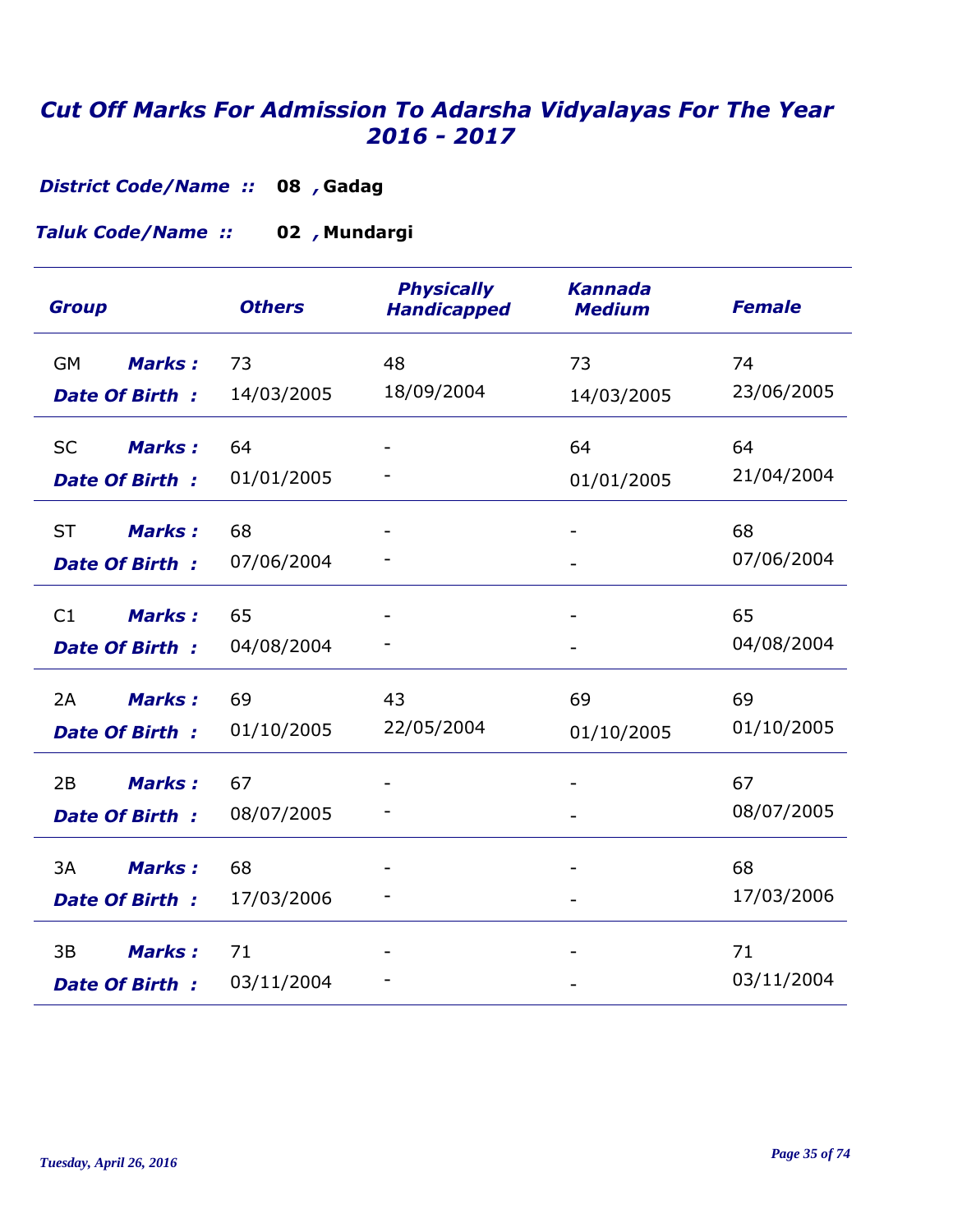*District Code/Name ::* 09 , Dharawad

**Dharwad 01** *, Taluk Code/Name ::* 

| <b>Group</b>               | <b>Others</b> | <b>Physically</b><br><b>Handicapped</b> | <b>Kannada</b><br><b>Medium</b> | <b>Female</b> |
|----------------------------|---------------|-----------------------------------------|---------------------------------|---------------|
| Marks:<br><b>GM</b>        | 79            | 35                                      | 79                              | 78            |
| <b>Date Of Birth:</b>      | 28/05/2005    | 07/12/2003                              | 15/04/2005                      | 04/12/2004    |
| <b>SC</b><br><b>Marks:</b> | 63            |                                         | 63                              | 55            |
| <b>Date Of Birth:</b>      | 26/12/2004    |                                         | 21/12/2004                      | 17/06/2005    |
| <b>ST</b><br><b>Marks:</b> | 74            |                                         |                                 | 78            |
| Date Of Birth:             | 29/08/2005    |                                         |                                 | 18/06/2005    |
| C1<br><b>Marks:</b>        | 76            |                                         |                                 | 67            |
| Date Of Birth:             | 14/01/2006    |                                         |                                 | 03/05/2005    |
| <b>Marks:</b><br>2A        | 73            | 31                                      | 73                              | 73            |
| <b>Date Of Birth:</b>      | 28/03/2005    | 07/01/2005                              | 28/03/2005                      | 08/01/2005    |
| <b>Marks:</b><br>2B        | 73            |                                         |                                 | 75            |
| <b>Date Of Birth:</b>      | 05/02/2005    |                                         |                                 | 21/04/2005    |
| 3A<br><b>Marks:</b>        | 66            |                                         |                                 | 56            |
| <b>Date Of Birth:</b>      | 01/08/2005    |                                         |                                 | 22/05/2005    |
| 3B<br><b>Marks:</b>        | 78            |                                         |                                 | 78            |
| <b>Date Of Birth:</b>      | 25/08/2005    |                                         |                                 | 25/08/2005    |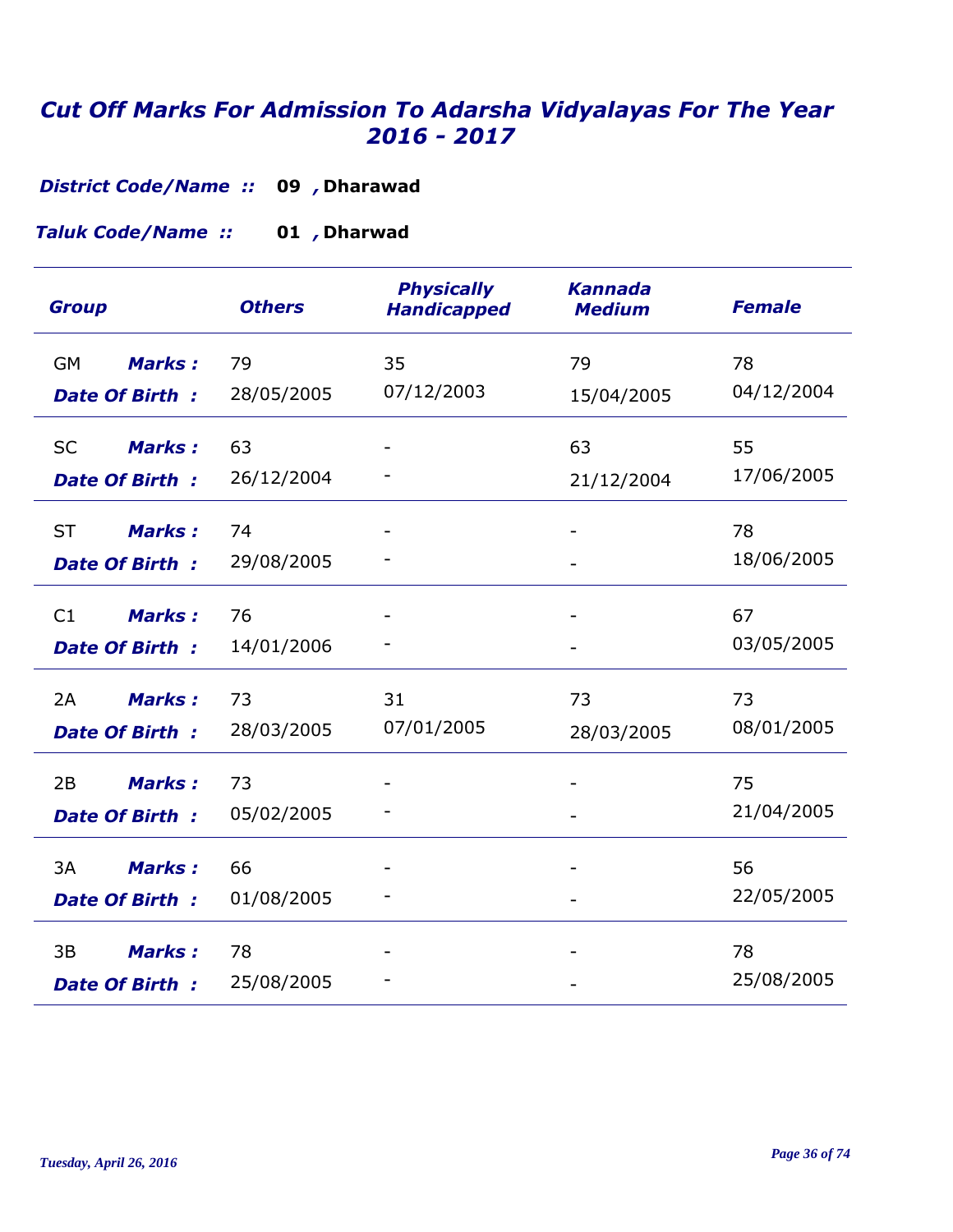*District Code/Name ::* 09 , Dharawad

**Kalghatagi 02** *, Taluk Code/Name ::* 

| <b>Group</b>               | <b>Others</b> | <b>Physically</b><br><b>Handicapped</b> | <b>Kannada</b><br><b>Medium</b> | <b>Female</b>    |
|----------------------------|---------------|-----------------------------------------|---------------------------------|------------------|
| Marks:<br><b>GM</b>        | 74            | 30<br>05/05/2005                        | 74                              | 74<br>02/06/2005 |
| <b>Date Of Birth:</b>      | 09/08/2005    |                                         | 09/08/2005                      |                  |
| <b>Marks:</b><br><b>SC</b> | 48            |                                         | 48                              | 48               |
| <b>Date Of Birth:</b>      | 24/06/2005    |                                         | 24/06/2005                      | 24/06/2005       |
| <b>ST</b><br><b>Marks:</b> | 62            |                                         |                                 | 58               |
| <b>Date Of Birth:</b>      | 20/07/2005    |                                         |                                 | 08/12/2004       |
| C1<br><b>Marks:</b>        | 61            |                                         |                                 | 62               |
| Date Of Birth:             | 27/03/2005    |                                         |                                 | 02/01/2004       |
| <b>Marks:</b><br>2A        | 58            | 15                                      | 58                              | 58               |
| <b>Date Of Birth:</b>      | 17/05/2005    | 12/09/2004                              | 17/05/2005                      | 17/05/2005       |
| <b>Marks:</b><br>2B        | 63            |                                         |                                 | 65               |
| <b>Date Of Birth:</b>      | 30/07/2005    |                                         |                                 | 05/01/2005       |
| 3A<br><b>Marks:</b>        | 54            |                                         |                                 | 69               |
| <b>Date Of Birth:</b>      | 29/07/2005    |                                         | $\blacksquare$                  | 17/05/2005       |
| 3B<br><b>Marks:</b>        | 73            |                                         |                                 | 73               |
| <b>Date Of Birth:</b>      | 12/05/2005    |                                         |                                 | 18/03/2005       |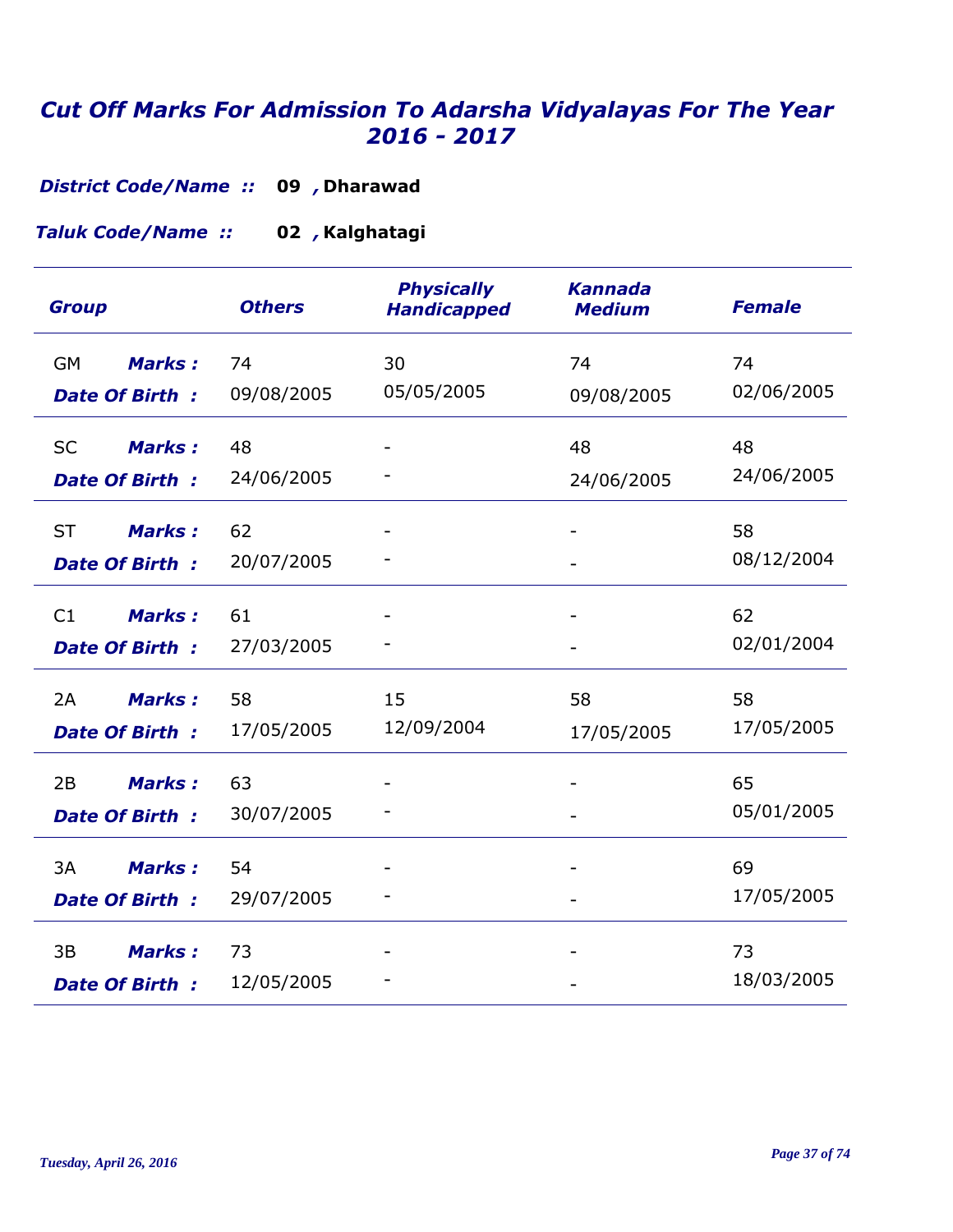**Bellary 10** *, District Code/Name ::* 

**H.Bommanahalli 01** *, Taluk Code/Name ::* 

| <b>Group</b>               | <b>Others</b> | <b>Physically</b><br><b>Handicapped</b> | <b>Kannada</b><br><b>Medium</b> | <b>Female</b> |
|----------------------------|---------------|-----------------------------------------|---------------------------------|---------------|
| <b>Marks:</b><br><b>GM</b> | 81            | 68                                      | 81                              | 81            |
| <b>Date Of Birth:</b>      | 27/08/2005    | 31/10/2004                              | 27/08/2005                      | 27/08/2005    |
| <b>SC</b><br><b>Marks:</b> | 68            |                                         | 68                              | 69            |
| <b>Date Of Birth:</b>      | 20/03/2005    |                                         | 20/03/2005                      | 28/11/2005    |
| <b>ST</b><br><b>Marks:</b> | 78            |                                         |                                 | 71            |
| <b>Date Of Birth:</b>      | 15/01/2004    |                                         |                                 | 25/04/2005    |
| <b>Marks:</b><br>C1        | 72            |                                         | $\overline{\phantom{a}}$        | 72            |
| <b>Date Of Birth:</b>      | 10/01/2005    |                                         |                                 | 10/01/2005    |
| <b>Marks:</b><br>2A        | 73            |                                         | 73                              | 73            |
| <b>Date Of Birth:</b>      | 19/01/2004    |                                         | 19/01/2004                      | 19/01/2004    |
| 2B<br><b>Marks:</b>        | 76            |                                         |                                 | 76            |
| <b>Date Of Birth:</b>      | 02/10/2004    |                                         |                                 | 02/10/2004    |
| 3A<br><b>Marks:</b>        | 76            |                                         |                                 | 76            |
| <b>Date Of Birth:</b>      | 06/06/2005    |                                         |                                 | 06/06/2005    |
| 3B<br><b>Marks:</b>        | 80            |                                         |                                 | 80            |
| <b>Date Of Birth:</b>      | 28/07/2005    |                                         |                                 | 28/07/2005    |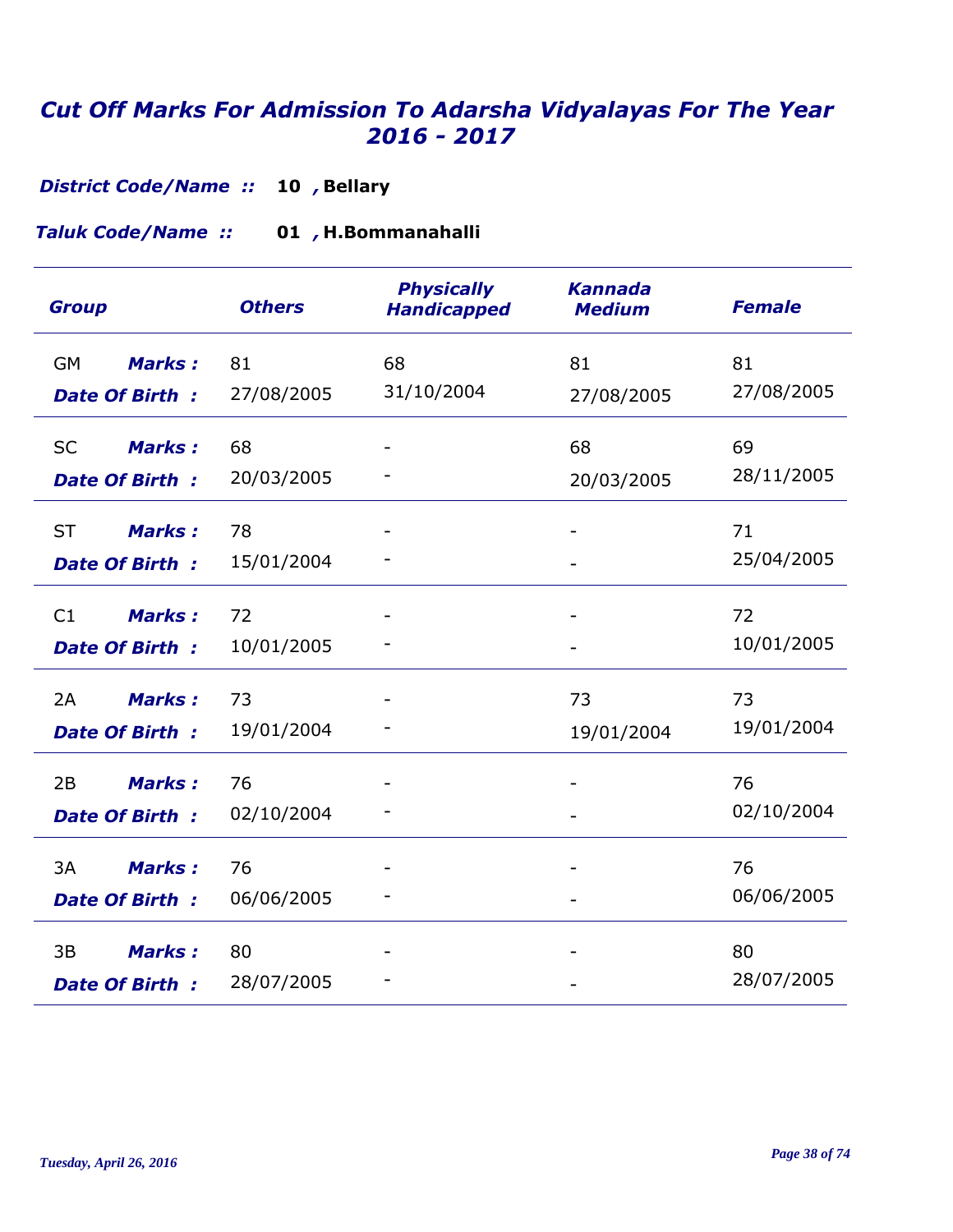**Bellary 10** *, District Code/Name ::* 

**Hospet 02** *, Taluk Code/Name ::* 

| <b>Group</b>                                        | <b>Others</b>    | <b>Physically</b><br><b>Handicapped</b> | <b>Kannada</b><br><b>Medium</b> | <b>Female</b>    |
|-----------------------------------------------------|------------------|-----------------------------------------|---------------------------------|------------------|
| <b>Marks:</b><br><b>GM</b><br><b>Date Of Birth:</b> | 72<br>04/04/2005 | 20<br>06/08/2005                        | 73<br>02/02/2005                | 72<br>19/04/2005 |
| <b>SC</b><br><b>Marks:</b><br><b>Date Of Birth:</b> | 62<br>25/05/2004 |                                         | 62<br>25/05/2004                | 62<br>25/05/2004 |
| <b>ST</b><br><b>Marks:</b><br><b>Date Of Birth:</b> | 71<br>01/07/2006 |                                         |                                 | 71<br>01/07/2006 |
| <b>Marks:</b><br>C1<br><b>Date Of Birth:</b>        | 65<br>13/05/2005 |                                         |                                 | 65<br>13/05/2005 |
| 2A<br><b>Marks:</b><br><b>Date Of Birth:</b>        | 66<br>03/04/2005 |                                         | 68<br>29/09/2005                | 68<br>29/09/2005 |
| <b>Marks:</b><br>2B<br><b>Date Of Birth:</b>        | 64<br>07/05/2005 |                                         | $\overline{\phantom{0}}$        | 66<br>07/08/2003 |
| 3A<br><b>Marks:</b><br><b>Date Of Birth:</b>        | 63<br>15/06/2005 |                                         |                                 | 55<br>14/07/2004 |
| <b>Marks:</b><br>3B<br>Date Of Birth:               | 69<br>09/04/2005 |                                         |                                 | 70<br>29/10/2005 |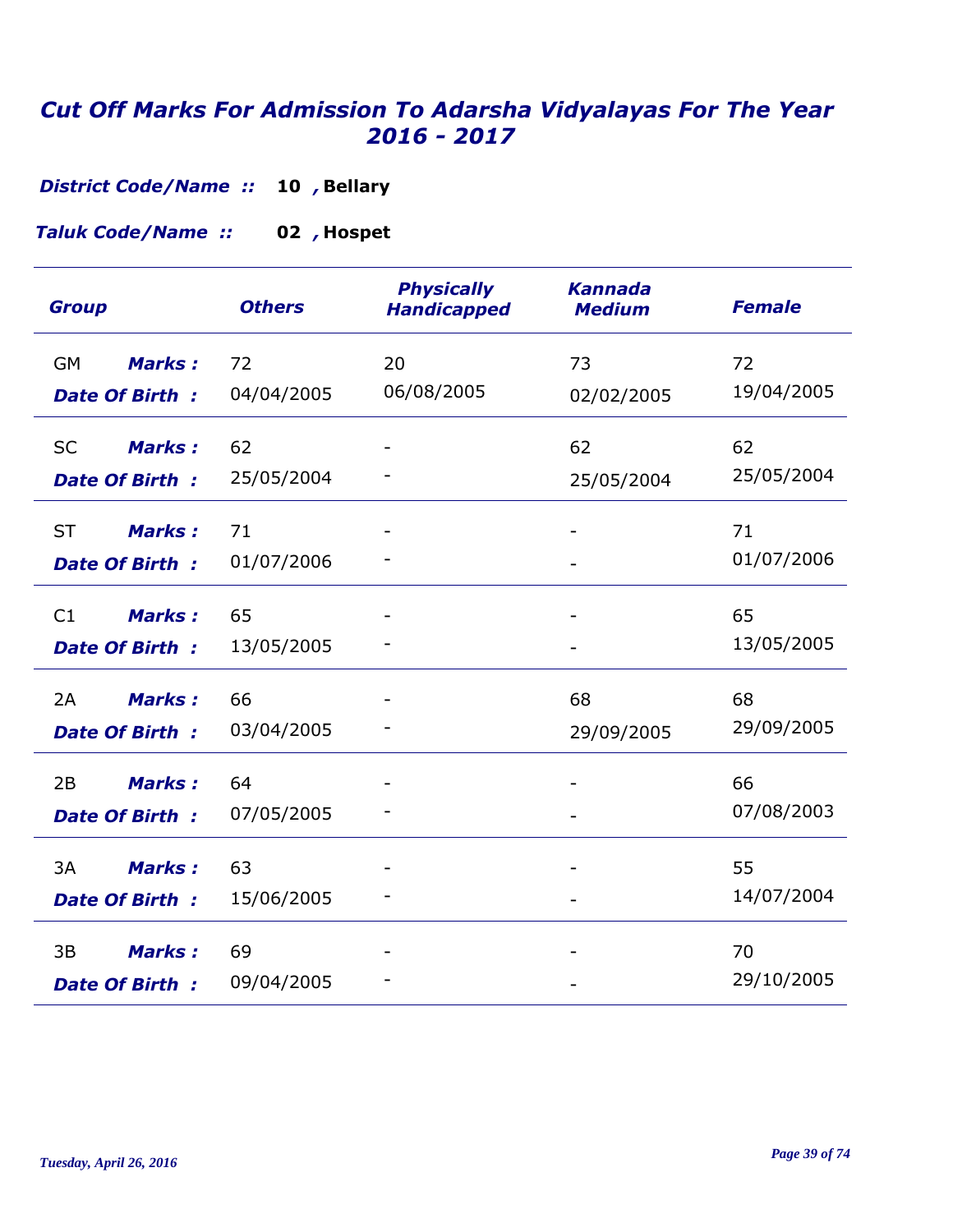**Bellary 10** *, District Code/Name ::* 

**Siraguppa 03** *, Taluk Code/Name ::* 

| <b>Group</b>               | <b>Others</b> | <b>Physically</b><br><b>Handicapped</b> | <b>Kannada</b><br><b>Medium</b> | <b>Female</b> |
|----------------------------|---------------|-----------------------------------------|---------------------------------|---------------|
| <b>Marks:</b><br>GM        | 72            | 45                                      | 72                              | 73            |
| <b>Date Of Birth:</b>      | 21/07/2005    | 08/12/2004                              | 21/07/2005                      | 07/09/2004    |
| <b>Marks:</b><br><b>SC</b> | 59            | 31                                      | 59                              | 59            |
| <b>Date Of Birth:</b>      | 20/09/2003    | 28/01/2005                              | 20/09/2003                      | 25/02/2005    |
| <b>ST</b><br><b>Marks:</b> | 71            |                                         |                                 | 71            |
| Date Of Birth:             | 05/05/2005    |                                         |                                 | 25/10/2004    |
| <b>Marks:</b><br>C1        | 70            |                                         |                                 | 72            |
| Date Of Birth:             | 19/04/2004    |                                         |                                 | 04/10/2005    |
| <b>Marks:</b><br>2A        | 65            |                                         | 65                              | 67            |
| <b>Date Of Birth:</b>      | 05/06/2005    |                                         | 05/06/2005                      | 22/07/2005    |
| 2B<br><b>Marks:</b>        | 68            |                                         |                                 | 52            |
| Date Of Birth:             | 04/07/2005    |                                         |                                 | 10/05/2005    |
| 3A<br><b>Marks:</b>        | 66            |                                         |                                 | 71            |
| Date Of Birth:             | 04/03/2005    |                                         |                                 | 01/06/2005    |
| 3B<br><b>Marks:</b>        | 70            |                                         |                                 | 70            |
| <b>Date Of Birth:</b>      | 05/01/2004    |                                         |                                 | 05/01/2004    |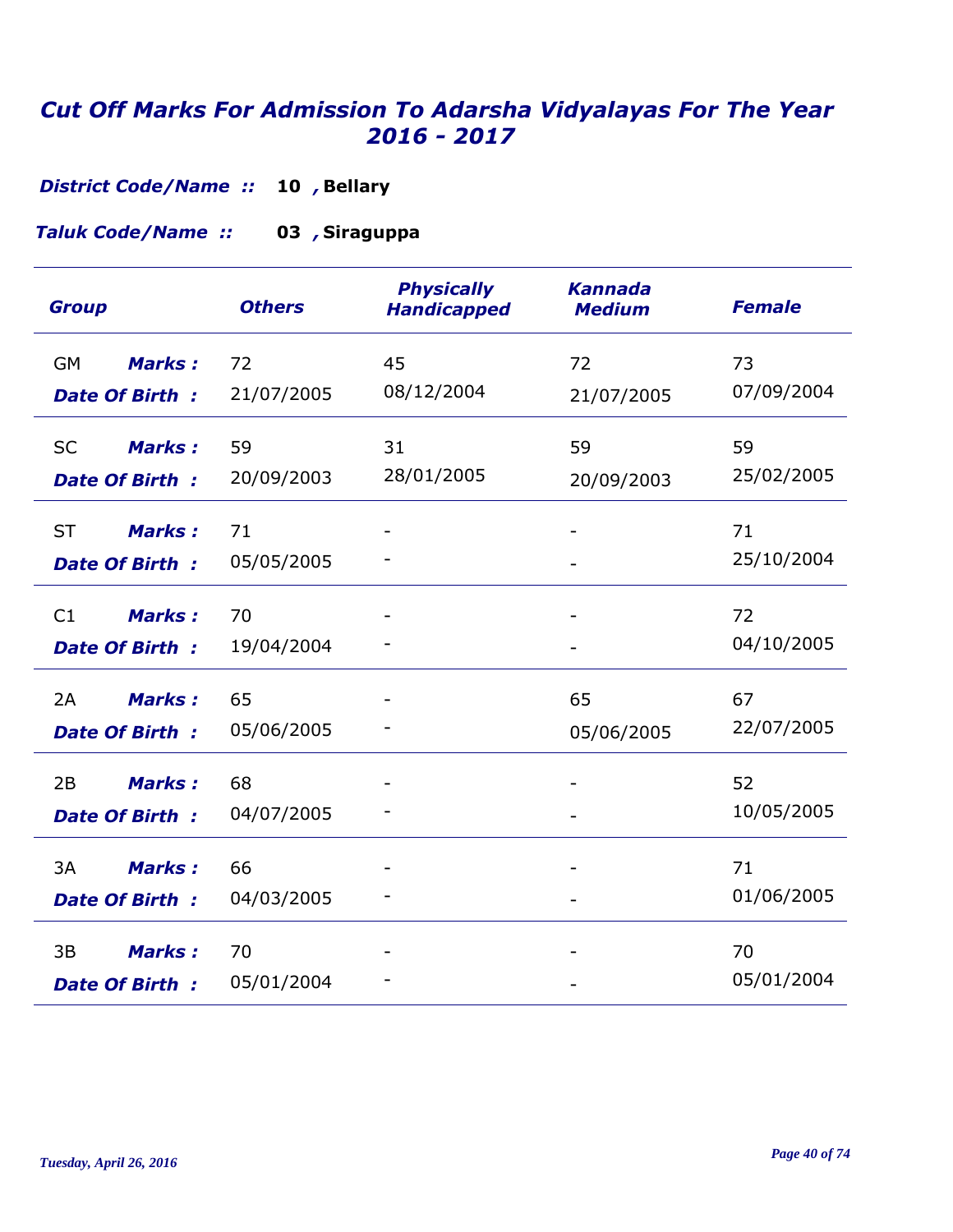**Bellary 10** *, District Code/Name ::* 

**Bellary 04** *, Taluk Code/Name ::* 

| <b>Group</b>               | <b>Others</b> | <b>Physically</b><br><b>Handicapped</b> | <b>Kannada</b><br><b>Medium</b> | <b>Female</b> |
|----------------------------|---------------|-----------------------------------------|---------------------------------|---------------|
| <b>Marks:</b><br><b>GM</b> | 62            |                                         | 66                              | 64            |
| <b>Date Of Birth:</b>      | 18/12/2004    |                                         | 26/03/2005                      | 12/05/2005    |
| Marks:<br><b>SC</b>        | 49            |                                         | 50                              | 50            |
| <b>Date Of Birth:</b>      | 27/07/2006    |                                         | 05/08/2004                      | 05/08/2004    |
| <b>ST</b><br><b>Marks:</b> | 57            |                                         |                                 | 52            |
| <b>Date Of Birth:</b>      | 08/10/2004    |                                         |                                 | 12/12/2005    |
| C1<br><b>Marks:</b>        | 53            |                                         |                                 | 58            |
| <b>Date Of Birth:</b>      | 26/02/2004    |                                         |                                 | 06/04/2005    |
| 2A<br><b>Marks:</b>        | 58            |                                         | 58                              | 53            |
| <b>Date Of Birth:</b>      | 05/07/2005    |                                         | 06/02/2005                      | 16/11/2005    |
| 2B<br><b>Marks:</b>        | 58            |                                         |                                 | 59            |
| <b>Date Of Birth:</b>      | 11/05/2005    |                                         |                                 | 07/01/2005    |
| 3A<br><b>Marks:</b>        | 56            |                                         |                                 | 60            |
| <b>Date Of Birth:</b>      | 08/10/2005    |                                         |                                 | 10/09/2005    |
| <b>Marks:</b><br>3B        | 58            |                                         |                                 | 60            |
| <b>Date Of Birth:</b>      | 28/09/2005    |                                         |                                 | 14/08/2005    |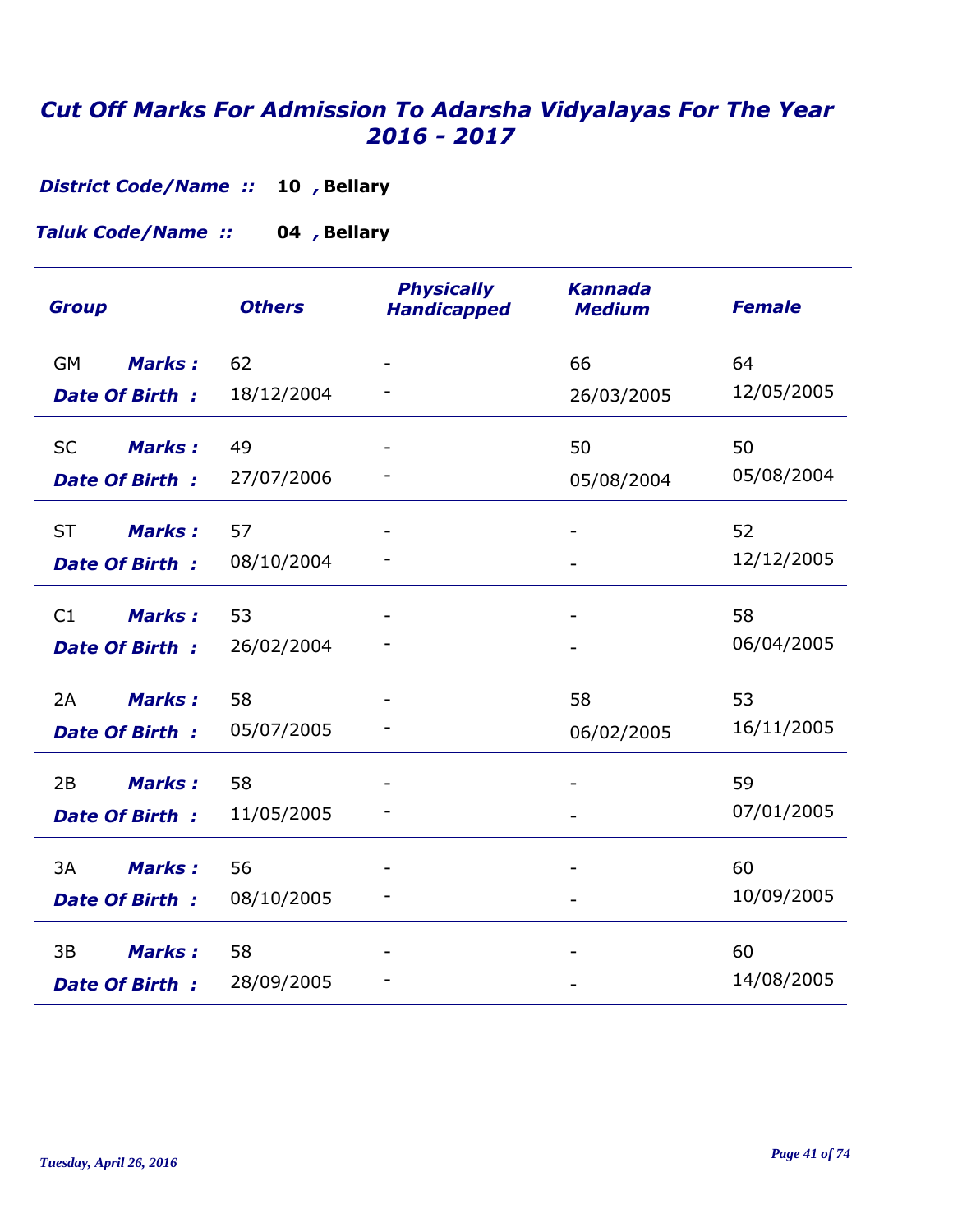**Bellary 10** *, District Code/Name ::* 

**Sandur 05** *, Taluk Code/Name ::* 

| <b>Group</b>               | <b>Others</b> | <b>Physically</b><br><b>Handicapped</b> | <b>Kannada</b><br><b>Medium</b> | <b>Female</b> |
|----------------------------|---------------|-----------------------------------------|---------------------------------|---------------|
| <b>GM</b><br><b>Marks:</b> | 70            | 58                                      | 70                              | 70            |
| <b>Date Of Birth:</b>      | 09/12/2005    | 06/08/2005                              | 09/12/2005                      | 09/12/2005    |
| <b>Marks:</b><br><b>SC</b> | 57            | 46                                      | 57                              | 54            |
| <b>Date Of Birth:</b>      | 01/06/2005    | 28/10/2006                              | 01/06/2005                      | 27/11/2005    |
| <b>ST</b><br><b>Marks:</b> | 62            |                                         |                                 | 62            |
| <b>Date Of Birth:</b>      | 09/04/2007    |                                         |                                 | 09/04/2007    |
| <b>Marks:</b><br>C1        | 63            |                                         |                                 | 65            |
| <b>Date Of Birth:</b>      | 11/01/2005    |                                         |                                 | 17/12/2004    |
| <b>Marks:</b><br>2A        | 61            | 46                                      | 61                              | 62            |
| <b>Date Of Birth:</b>      | 29/03/2005    | 05/12/2004                              | 29/03/2005                      | 08/06/2005    |
| 2B<br><b>Marks:</b>        | 69            |                                         |                                 | 62            |
| <b>Date Of Birth:</b>      | 05/03/2006    |                                         |                                 | 24/01/2006    |
| 3A<br><b>Marks:</b>        | 28            |                                         |                                 | 5             |
| <b>Date Of Birth:</b>      | 12/03/2005    |                                         |                                 | 09/04/2006    |
| <b>Marks:</b><br>3B        | 66            |                                         |                                 | 66            |
| <b>Date Of Birth:</b>      | 20/01/2005    |                                         |                                 | 20/01/2005    |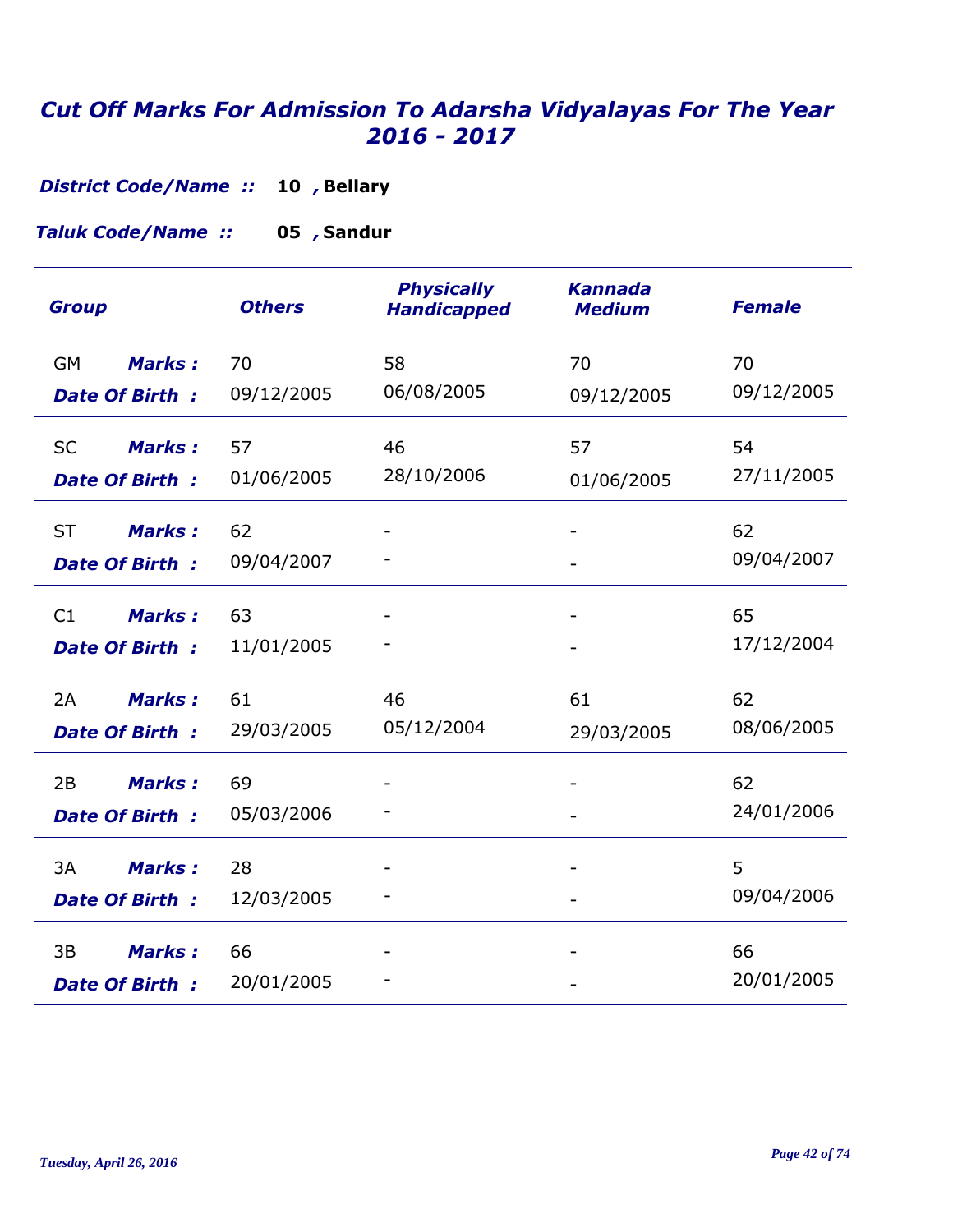**Bellary 10** *, District Code/Name ::* 

**Kudiligi 06** *, Taluk Code/Name ::* 

| <b>Group</b>                                        | <b>Others</b>    | <b>Physically</b><br><b>Handicapped</b> | <b>Kannada</b><br><b>Medium</b> | <b>Female</b>    |
|-----------------------------------------------------|------------------|-----------------------------------------|---------------------------------|------------------|
| <b>Marks:</b><br>GM<br><b>Date Of Birth:</b>        | 71<br>12/11/2004 | 26<br>19/05/2005                        | 72<br>15/07/2005                | 72<br>15/07/2005 |
| <b>SC</b><br><b>Marks:</b><br><b>Date Of Birth:</b> | 64<br>23/05/2005 |                                         | 64<br>23/05/2005                | 58<br>23/05/2005 |
| <b>ST</b><br><b>Marks:</b><br><b>Date Of Birth:</b> | 70<br>05/04/2005 |                                         |                                 | 70<br>05/04/2005 |
| C1<br><b>Marks:</b><br><b>Date Of Birth:</b>        | 62<br>04/05/2005 |                                         |                                 | 56<br>29/08/2005 |
| <b>Marks:</b><br>2A<br><b>Date Of Birth:</b>        | 60<br>27/11/2004 |                                         | 60<br>27/11/2004                | 60<br>27/11/2004 |
| 2B<br><b>Marks:</b><br><b>Date Of Birth:</b>        | 64<br>06/12/2003 |                                         |                                 | 64<br>06/12/2003 |
| 3A<br><b>Marks:</b><br><b>Date Of Birth:</b>        | 42<br>23/06/2005 |                                         |                                 | 54<br>04/06/2005 |
| 3B<br><b>Marks:</b><br>Date Of Birth:               | 69<br>22/04/2005 |                                         |                                 | 70<br>06/05/2005 |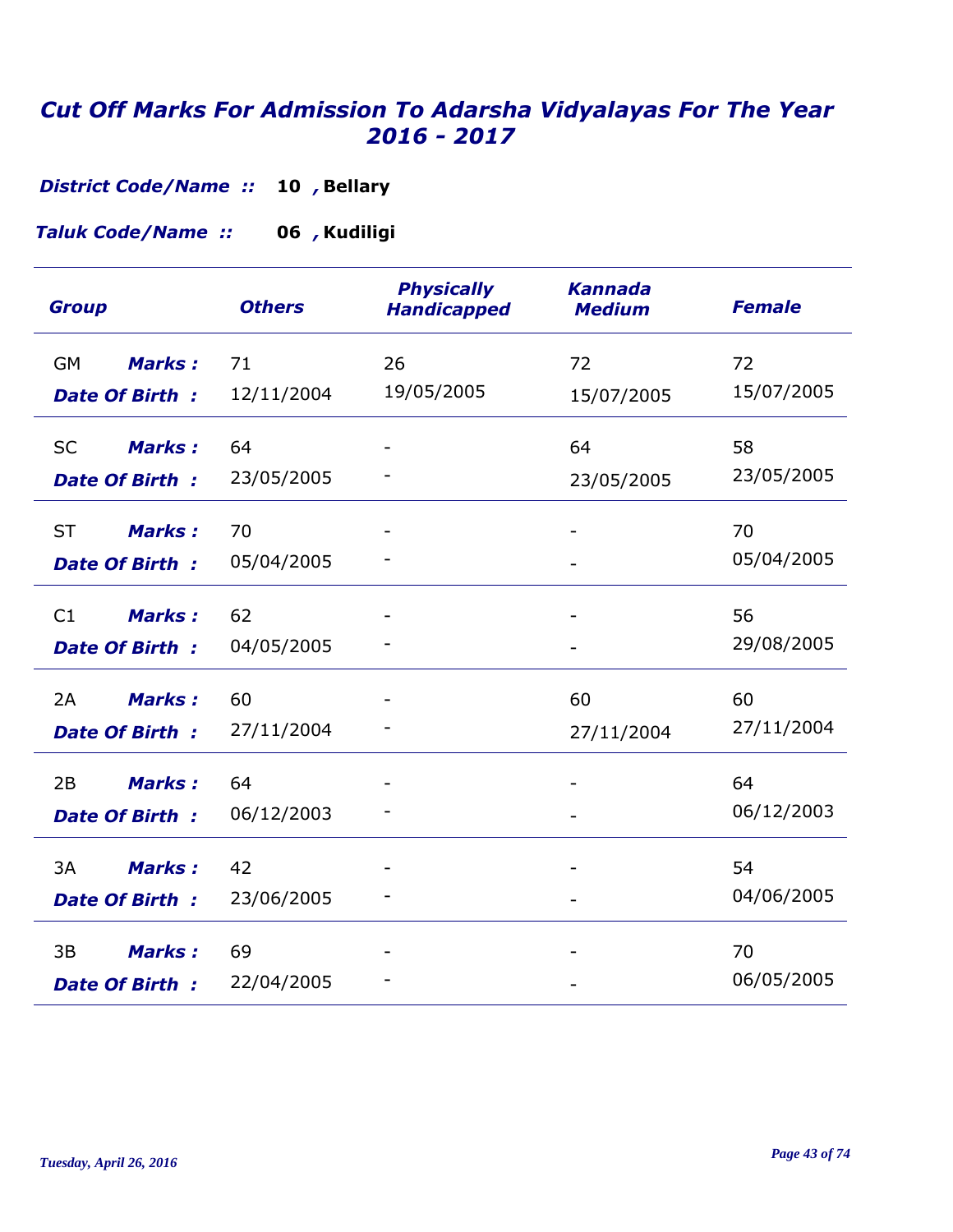**Chitradurga 11** *, District Code/Name ::* 

**Molkalmur 01** *, Taluk Code/Name ::* 

| <b>Group</b>               | <b>Others</b> | <b>Physically</b><br><b>Handicapped</b> | <b>Kannada</b><br><b>Medium</b> | <b>Female</b> |
|----------------------------|---------------|-----------------------------------------|---------------------------------|---------------|
| <b>Marks:</b><br><b>GM</b> | 72            | 38                                      | 72                              | 73            |
| <b>Date Of Birth:</b>      | 13/01/2005    | 02/11/2004                              | 13/01/2005                      | 16/04/2006    |
| <b>Marks:</b><br><b>SC</b> | 60            | 31                                      | 60                              | 60            |
| <b>Date Of Birth:</b>      | 25/09/2005    | 04/05/2005                              | 25/09/2005                      | 25/09/2005    |
| <b>ST</b><br><b>Marks:</b> | 69            |                                         |                                 | 69            |
| <b>Date Of Birth:</b>      | 04/04/2005    |                                         |                                 | 04/04/2005    |
| C1<br><b>Marks:</b>        | 66            |                                         |                                 | 66            |
| <b>Date Of Birth:</b>      | 30/11/2005    |                                         |                                 | 30/11/2005    |
| 2A<br><b>Marks:</b>        | 65            |                                         | 65                              | 66            |
| <b>Date Of Birth:</b>      | 20/12/2005    |                                         | 20/12/2005                      | 17/01/2005    |
| 2B<br><b>Marks:</b>        | 67            |                                         |                                 | 69            |
| <b>Date Of Birth:</b>      | 07/08/2005    |                                         |                                 | 01/12/2006    |
| 3A<br><b>Marks:</b>        | 53            |                                         |                                 | 53            |
| <b>Date Of Birth:</b>      | 09/04/2004    |                                         | $\overline{\phantom{0}}$        | 09/04/2004    |
| <b>Marks:</b><br>3B        | 63            |                                         |                                 | 71            |
| <b>Date Of Birth:</b>      | 03/01/2005    |                                         |                                 | 12/07/2005    |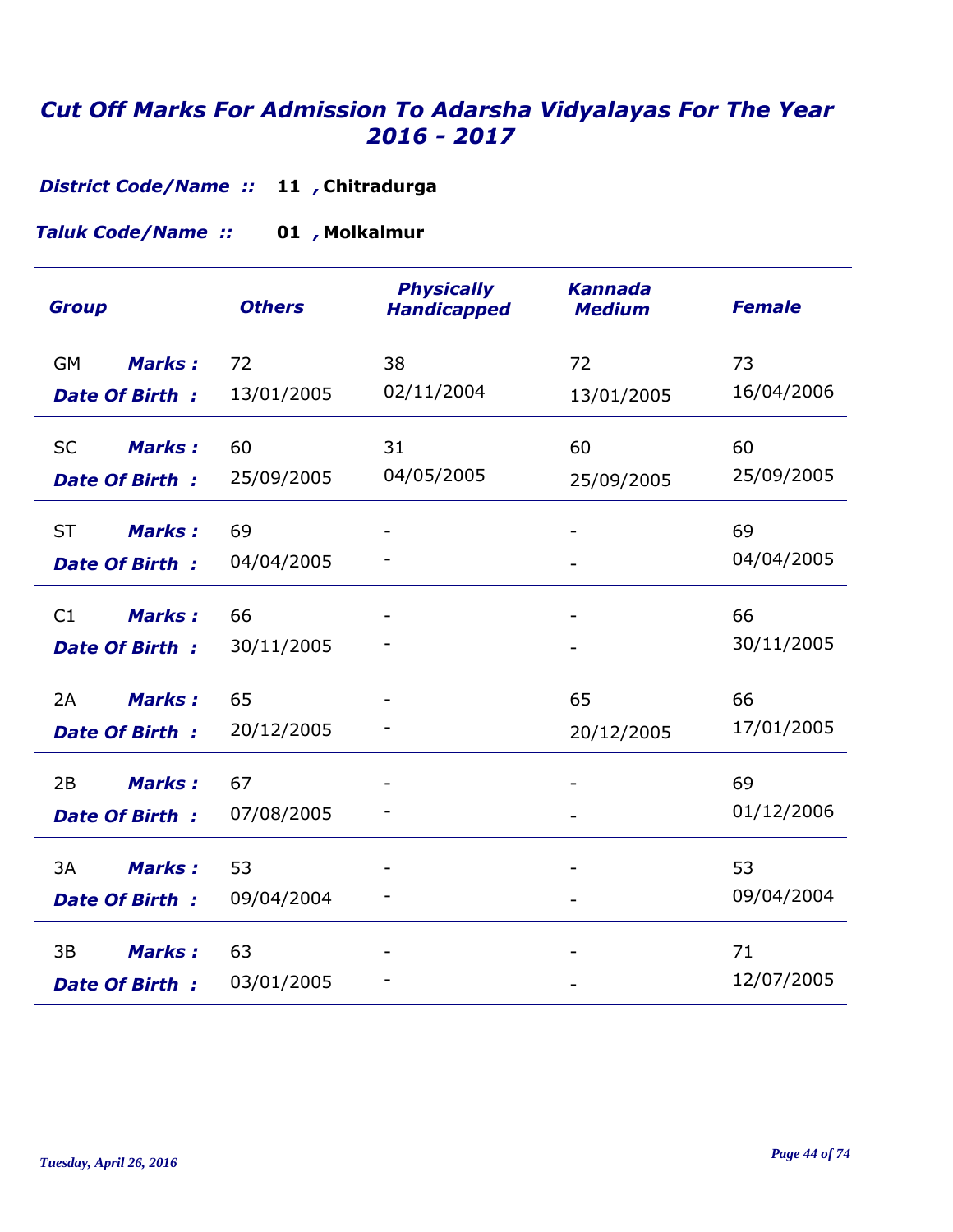**Chitradurga 11** *, District Code/Name ::* 

**Challakere 02** *, Taluk Code/Name ::* 

| <b>Group</b>               | <b>Others</b> | <b>Physically</b><br><b>Handicapped</b> | <b>Kannada</b><br><b>Medium</b> | <b>Female</b> |
|----------------------------|---------------|-----------------------------------------|---------------------------------|---------------|
| <b>Marks:</b><br><b>GM</b> | 73            | 55                                      | 74                              | 73            |
| <b>Date Of Birth:</b>      | 20/10/2005    | 07/12/2005                              | 05/11/2005                      | 08/07/2005    |
| <b>Marks:</b><br><b>SC</b> | 60            |                                         | 61                              | 61            |
| <b>Date Of Birth:</b>      | 17/03/2003    |                                         | 02/02/2006                      | 05/06/2005    |
| <b>ST</b><br><b>Marks:</b> | 70            |                                         |                                 | 71            |
| <b>Date Of Birth:</b>      | 19/04/2005    |                                         |                                 | 19/03/2005    |
| C1<br><b>Marks:</b>        | 70            |                                         |                                 | 69            |
| <b>Date Of Birth:</b>      | 14/02/2005    |                                         |                                 | 26/06/2005    |
| 2A<br><b>Marks:</b>        | 65            |                                         | 65                              | 65            |
| <b>Date Of Birth:</b>      | 28/09/2005    |                                         | 28/09/2005                      | 28/09/2005    |
| 2B<br><b>Marks:</b>        | 64            |                                         |                                 | 56            |
| <b>Date Of Birth:</b>      | 14/05/2006    |                                         |                                 | 15/10/2004    |
| 3A<br><b>Marks:</b>        | 67            |                                         |                                 | 67            |
| <b>Date Of Birth:</b>      | 01/03/2006    |                                         |                                 | 01/03/2006    |
| <b>Marks:</b><br>3B        | 68            |                                         |                                 | 68            |
| <b>Date Of Birth:</b>      | 07/12/2005    |                                         |                                 | 07/12/2005    |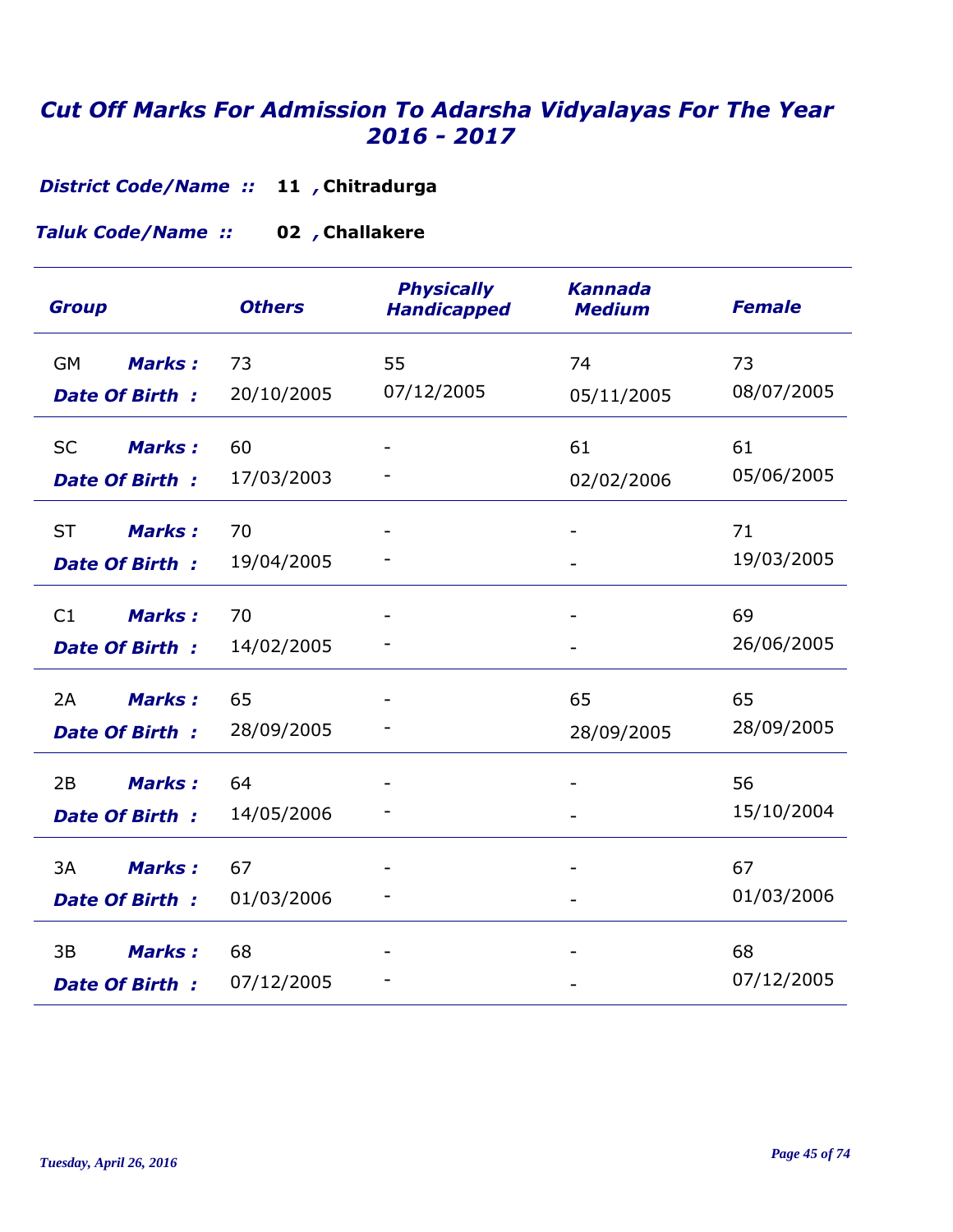**District Code/Name :: 12, Davanegere** 

**Harapanahalli 01** *, Taluk Code/Name ::* 

| <b>Group</b>               | <b>Others</b> | <b>Physically</b><br><b>Handicapped</b> | <b>Kannada</b><br><b>Medium</b> | <b>Female</b> |
|----------------------------|---------------|-----------------------------------------|---------------------------------|---------------|
| <b>Marks:</b><br>GM        | 74            | 36                                      | 74                              | 74            |
| <b>Date Of Birth:</b>      | 17/08/2005    | 01/06/2005                              | 17/08/2005                      | 17/08/2005    |
| <b>Marks:</b><br><b>SC</b> | 66            |                                         | 66                              | 66            |
| <b>Date Of Birth:</b>      | 17/02/2005    |                                         | 17/02/2005                      | 17/02/2005    |
| <b>ST</b><br><b>Marks:</b> | 72            |                                         |                                 | 73            |
| <b>Date Of Birth:</b>      | 13/05/2005    |                                         |                                 | 11/03/2005    |
| <b>Marks:</b><br>C1        | 68            |                                         |                                 | 65            |
| <b>Date Of Birth:</b>      | 15/05/2005    |                                         |                                 | 24/12/2004    |
| 2A<br><b>Marks:</b>        | 62            |                                         | 62                              | 66            |
| <b>Date Of Birth:</b>      | 07/02/2005    |                                         | 07/02/2005                      | 30/01/2005    |
| 2B<br><b>Marks:</b>        | 68            |                                         |                                 | 68            |
| <b>Date Of Birth:</b>      | 16/07/2005    |                                         |                                 | 16/07/2005    |
| 3A<br><b>Marks:</b>        | 35            |                                         |                                 | 35            |
| <b>Date Of Birth:</b>      | 31/08/2005    |                                         |                                 | 31/08/2005    |
| 3B<br><b>Marks:</b>        | 72            |                                         |                                 | 72            |
| <b>Date Of Birth:</b>      | 15/03/2005    |                                         |                                 | 15/03/2005    |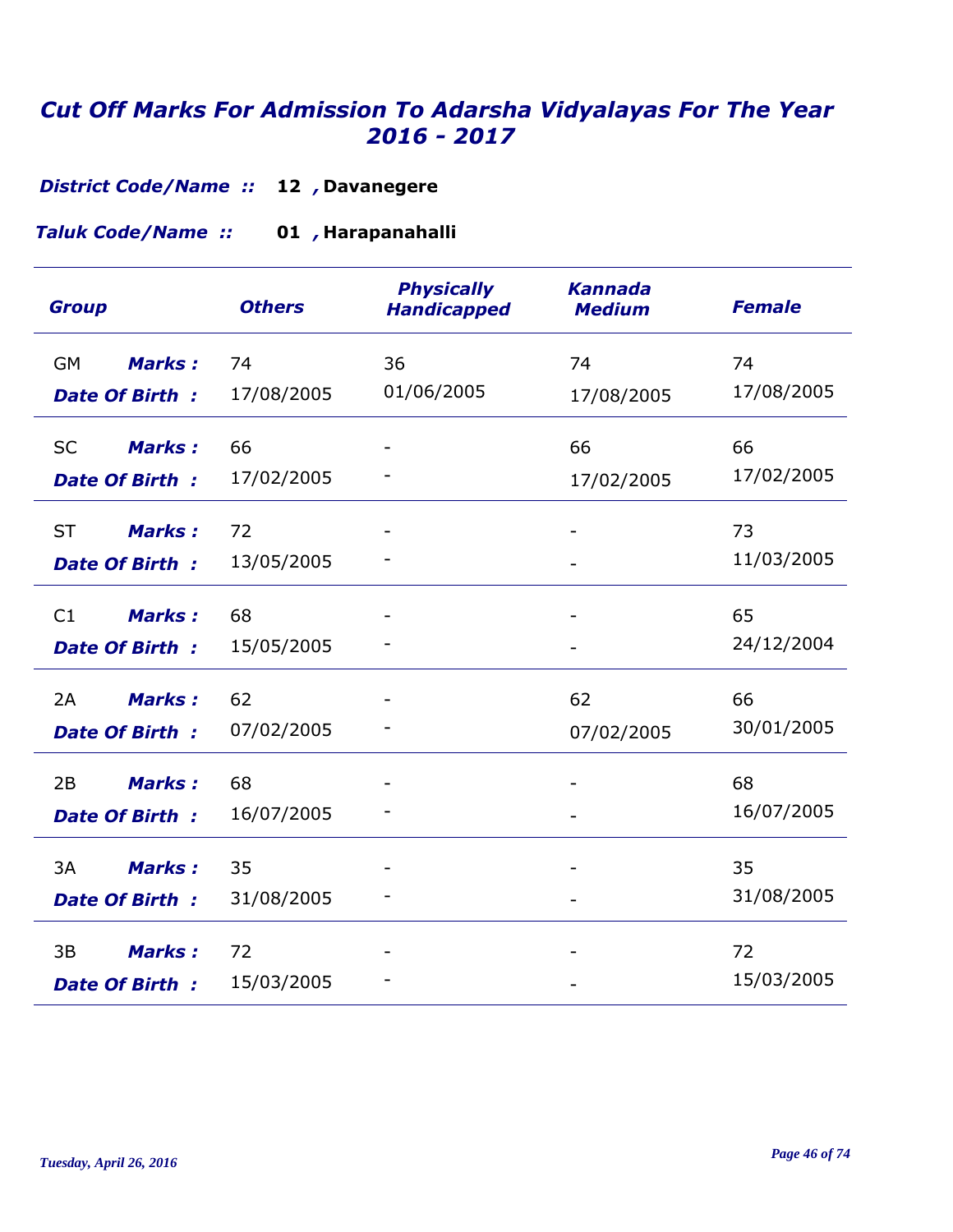**Tumkur (Madhugiri) 13** *, District Code/Name ::* 

**Pavagada 01** *, Taluk Code/Name ::* 

| <b>Group</b>               | <b>Others</b> | <b>Physically</b><br><b>Handicapped</b> | <b>Kannada</b><br><b>Medium</b> | <b>Female</b> |
|----------------------------|---------------|-----------------------------------------|---------------------------------|---------------|
| Marks:<br><b>GM</b>        | 70            | 68                                      | 70                              | 70            |
| <b>Date Of Birth:</b>      | 04/04/2006    | 13/06/2005                              | 04/04/2006                      | 04/04/2006    |
| <b>SC</b><br><b>Marks:</b> | 61            |                                         | 61                              | 63            |
| <b>Date Of Birth:</b>      | 10/06/2005    |                                         | 10/06/2005                      | 05/01/2006    |
| <b>ST</b><br><b>Marks:</b> | 65            |                                         |                                 | 61            |
| <b>Date Of Birth:</b>      | 19/03/2006    |                                         |                                 | 18/03/2006    |
| C1<br><b>Marks:</b>        | 66            |                                         |                                 | 69            |
| <b>Date Of Birth:</b>      | 04/02/2004    |                                         |                                 | 18/04/2005    |
| 2A<br><b>Marks:</b>        | 62            |                                         | 62                              | 62            |
| <b>Date Of Birth:</b>      | 18/03/2005    |                                         | 18/03/2005                      | 18/03/2005    |
| 2B<br><b>Marks:</b>        | 61            |                                         |                                 | 61            |
| <b>Date Of Birth:</b>      | 17/06/2004    |                                         |                                 | 17/06/2004    |
| 3A<br><b>Marks:</b>        | 67            |                                         |                                 | 64            |
| <b>Date Of Birth:</b>      | 21/06/2005    |                                         |                                 | 14/03/2005    |
| 3B<br><b>Marks:</b>        | 52            |                                         |                                 | 52            |
| <b>Date Of Birth:</b>      | 07/05/2005    |                                         |                                 | 07/05/2005    |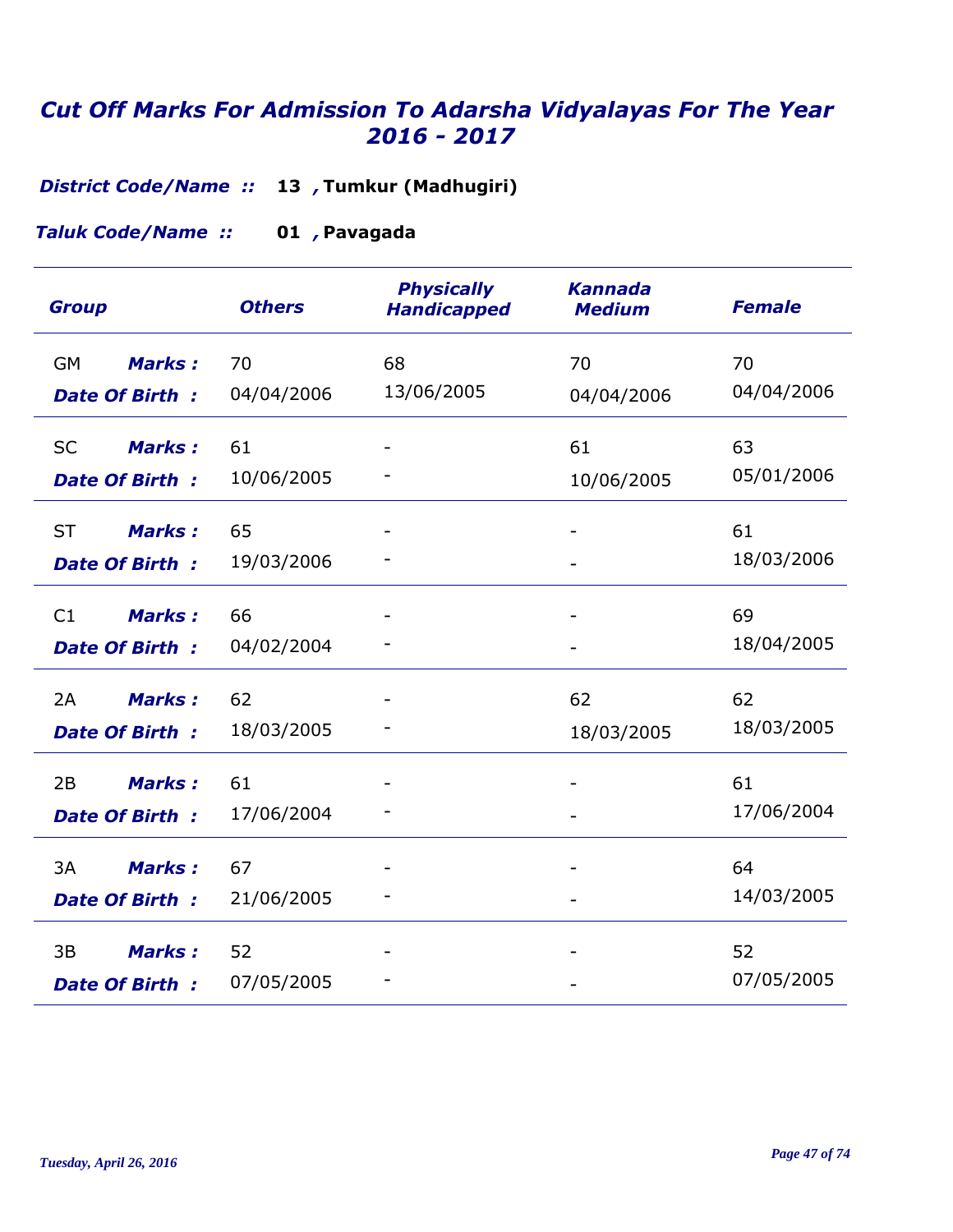**Chikkaballapur 14** *, District Code/Name ::* 

**Gudibende 01** *, Taluk Code/Name ::* 

| <b>Group</b>               | <b>Others</b> | <b>Physically</b><br><b>Handicapped</b> | <b>Kannada</b><br><b>Medium</b> | <b>Female</b> |
|----------------------------|---------------|-----------------------------------------|---------------------------------|---------------|
| Marks:<br><b>GM</b>        | 54            |                                         | 54                              | 55            |
| <b>Date Of Birth:</b>      | 12/01/2005    |                                         | 12/01/2005                      | 20/06/2005    |
| <b>SC</b><br><b>Marks:</b> | 38            |                                         | 38                              | 38            |
| <b>Date Of Birth:</b>      | 06/10/2005    |                                         | 06/10/2005                      | 02/06/2005    |
| <b>ST</b><br><b>Marks:</b> | 51            |                                         |                                 | 53            |
| <b>Date Of Birth:</b>      | 17/09/2005    |                                         |                                 | 24/05/2005    |
| C1<br><b>Marks:</b>        | 38            |                                         |                                 | 44            |
| Date Of Birth:             | 16/04/2005    |                                         |                                 | 15/05/2003    |
| 2A<br><b>Marks:</b>        | 37            |                                         | 37                              | 37            |
| <b>Date Of Birth:</b>      | 10/05/2005    |                                         | 10/05/2005                      | 10/05/2005    |
| 2B<br><b>Marks:</b>        | 44            |                                         |                                 | 46            |
| <b>Date Of Birth:</b>      | 23/02/2006    |                                         |                                 | 23/12/2005    |
| 3A<br><b>Marks:</b>        | 47            |                                         |                                 | 41            |
| <b>Date Of Birth:</b>      | 25/05/2005    |                                         |                                 | 19/06/2005    |
| 3B<br><b>Marks:</b>        | 32            |                                         |                                 | 32            |
| <b>Date Of Birth:</b>      | 07/04/2006    |                                         |                                 | 07/04/2006    |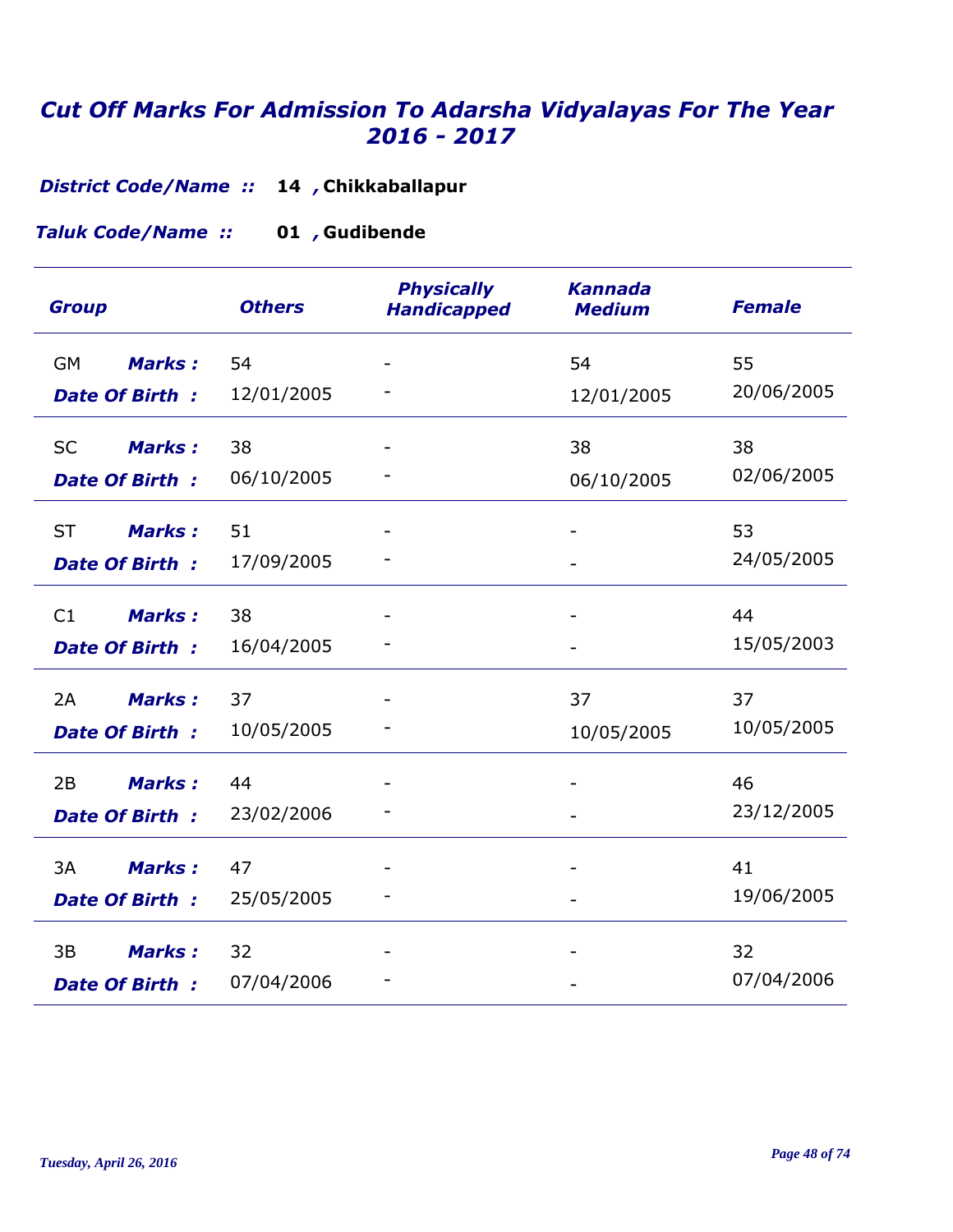**Chikkaballapur 14** *, District Code/Name ::* 

**Bagepalli 02** *, Taluk Code/Name ::* 

| <b>Group</b>               | <b>Others</b> | <b>Physically</b><br><b>Handicapped</b> | <b>Kannada</b><br><b>Medium</b> | <b>Female</b> |
|----------------------------|---------------|-----------------------------------------|---------------------------------|---------------|
| <b>GM</b><br><b>Marks:</b> | 70            |                                         | 71                              | 71            |
| <b>Date Of Birth:</b>      | 03/02/2005    |                                         | 16/06/2005                      | 16/06/2005    |
| <b>SC</b><br><b>Marks:</b> | 62            |                                         | 62                              | 62            |
| <b>Date Of Birth:</b>      | 26/08/2005    |                                         | 26/08/2005                      | 26/08/2005    |
| <b>ST</b><br><b>Marks:</b> | 64            |                                         |                                 | 66            |
| <b>Date Of Birth:</b>      | 20/11/2004    |                                         |                                 | 23/07/2005    |
| <b>Marks:</b><br>C1        | 57            |                                         |                                 | 66            |
| Date Of Birth:             | 15/06/2005    |                                         |                                 | 24/06/2005    |
| 2A<br><b>Marks:</b>        | 63            |                                         | 64                              | 64            |
| <b>Date Of Birth:</b>      | 23/02/2005    |                                         | 06/10/2005                      | 06/10/2005    |
| <b>Marks:</b><br>2B        | 66            |                                         |                                 | 66            |
| <b>Date Of Birth:</b>      | 18/08/2005    |                                         |                                 | 18/08/2005    |
| 3A<br><b>Marks:</b>        | 64            |                                         |                                 | 64            |
| <b>Date Of Birth:</b>      | 24/09/2004    |                                         |                                 | 24/09/2004    |
| 3B<br><b>Marks:</b>        | 30            |                                         |                                 | 66            |
| <b>Date Of Birth:</b>      | 01/10/2005    |                                         |                                 | 19/08/2005    |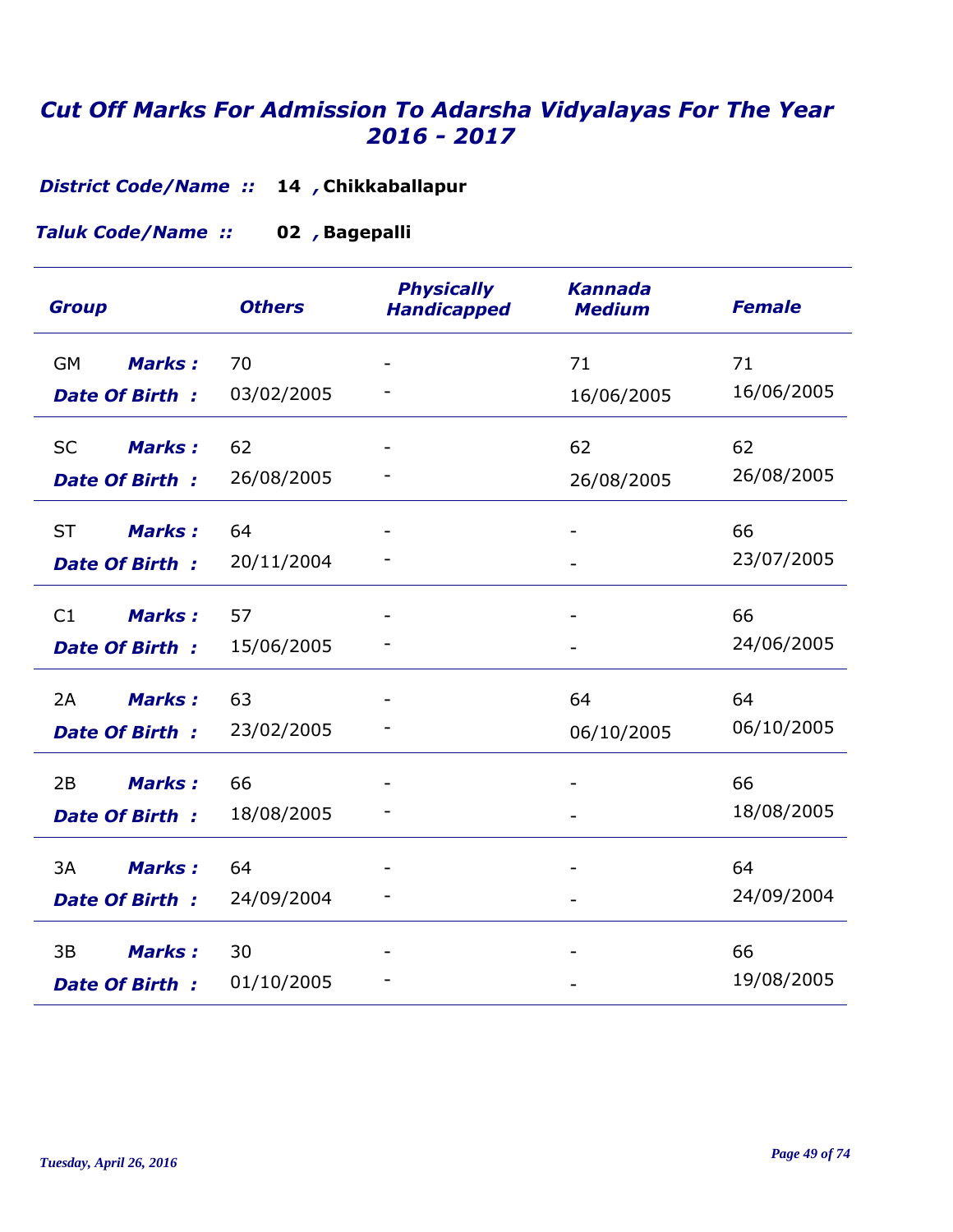**Chikkaballapur 14** *, District Code/Name ::* 

**Chintamani 03** *, Taluk Code/Name ::* 

| <b>Group</b>               | <b>Others</b> | <b>Physically</b><br><b>Handicapped</b> | <b>Kannada</b><br><b>Medium</b> | <b>Female</b> |
|----------------------------|---------------|-----------------------------------------|---------------------------------|---------------|
| Marks:<br><b>GM</b>        | 62            |                                         | 62                              | 62            |
| <b>Date Of Birth:</b>      | 10/09/2004    |                                         | 10/09/2004                      | 10/09/2004    |
| <b>SC</b><br><b>Marks:</b> | 57            |                                         | 58                              | 53            |
| Date Of Birth:             | 15/04/2004    |                                         | 10/04/2006                      | 18/06/2005    |
| <b>ST</b><br><b>Marks:</b> | 59            |                                         |                                 | 62            |
| <b>Date Of Birth:</b>      | 06/04/2005    |                                         |                                 | 17/03/2005    |
| C1<br><b>Marks:</b>        | 45            |                                         |                                 | 57            |
| Date Of Birth:             | 22/05/2005    |                                         |                                 | 16/06/2004    |
| <b>Marks:</b><br>2A        | 53            |                                         | 54                              | 46            |
| <b>Date Of Birth:</b>      | 23/07/2004    |                                         | 25/08/2006                      | 22/06/2005    |
| <b>Marks:</b><br>2B        | 42            |                                         |                                 | 41            |
| <b>Date Of Birth:</b>      | 04/03/2003    |                                         |                                 | 05/10/2003    |
| 3A<br><b>Marks:</b>        | 60            |                                         |                                 | 60            |
| <b>Date Of Birth:</b>      | 02/11/2005    |                                         |                                 | 02/11/2005    |
| 3B<br><b>Marks:</b>        | 32            |                                         |                                 |               |
| <b>Date Of Birth:</b>      | 19/11/2004    |                                         |                                 |               |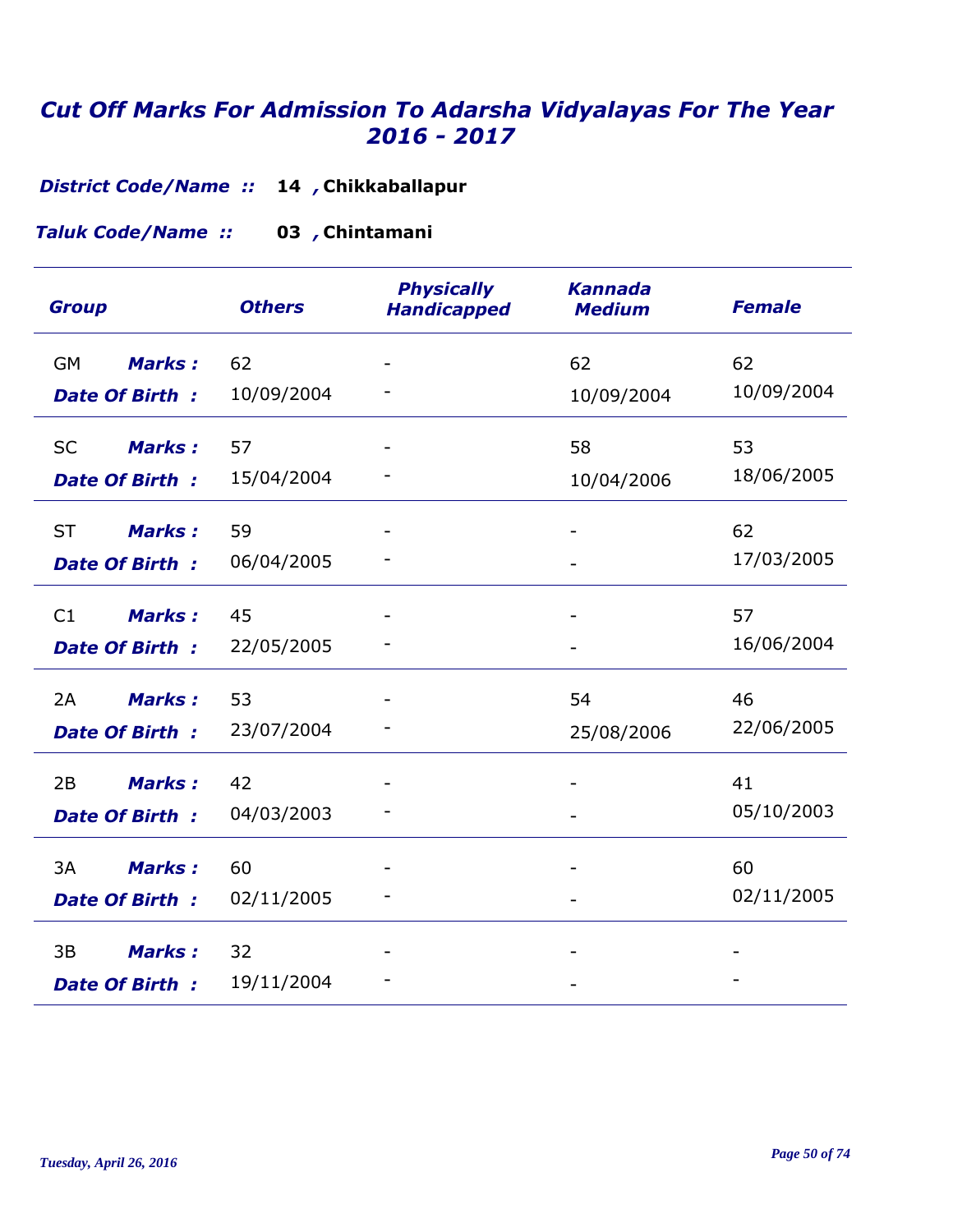**Chikkaballapur 14** *, District Code/Name ::* 

**Gouribidanur 04** *, Taluk Code/Name ::* 

| <b>Group</b>                                        | <b>Others</b>    | <b>Physically</b><br><b>Handicapped</b> | <b>Kannada</b><br><b>Medium</b> | <b>Female</b>    |
|-----------------------------------------------------|------------------|-----------------------------------------|---------------------------------|------------------|
| <b>Marks:</b><br><b>GM</b><br><b>Date Of Birth:</b> | 75<br>10/02/2005 | 40<br>31/08/2004                        | 77<br>02/11/2005                | 75<br>10/02/2005 |
| <b>SC</b><br><b>Marks:</b>                          | 60               |                                         | 61                              | 61               |
| <b>Date Of Birth:</b>                               | 08/02/2006       |                                         | 20/04/2006                      | 20/04/2006       |
| <b>ST</b><br><b>Marks:</b><br>Date Of Birth:        | 70<br>10/10/2005 |                                         |                                 | 70<br>10/10/2005 |
| <b>Marks:</b><br>C1<br><b>Date Of Birth:</b>        | 63<br>02/07/2005 |                                         |                                 | 68<br>23/08/2005 |
| <b>Marks:</b><br>2A<br><b>Date Of Birth:</b>        | 71<br>21/05/2005 | 2<br>28/01/2005                         | 71<br>21/05/2005                | 72<br>08/09/2005 |
| 2B<br><b>Marks:</b><br><b>Date Of Birth:</b>        | 65<br>26/11/2004 |                                         |                                 | 65<br>26/11/2004 |
| 3A<br><b>Marks:</b><br><b>Date Of Birth:</b>        | 71<br>09/07/2005 |                                         |                                 | 75<br>26/09/2005 |
| <b>Marks:</b><br>3B<br><b>Date Of Birth:</b>        | 68<br>04/05/2005 |                                         |                                 | 73<br>10/02/2005 |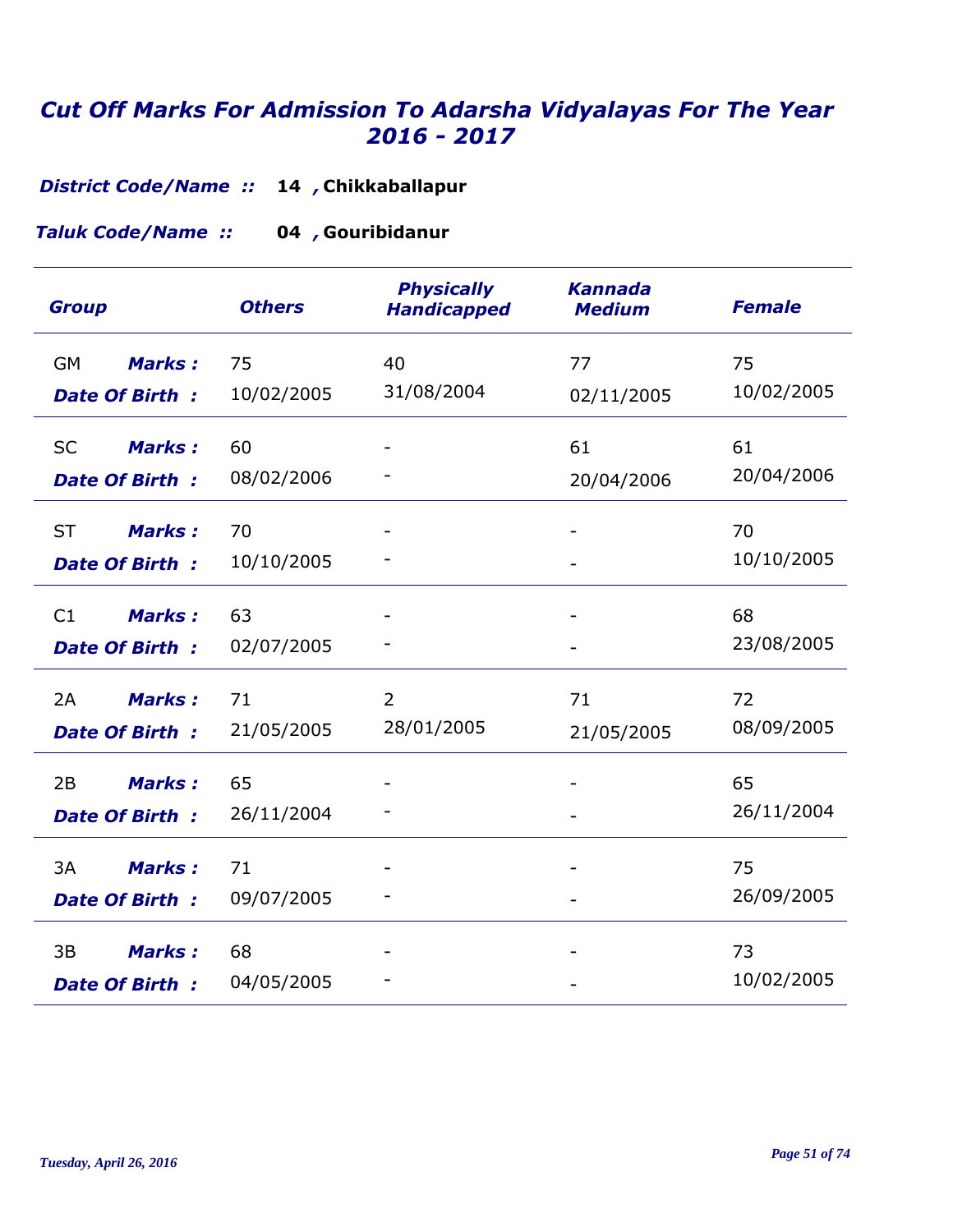**Kolar 15** *, District Code/Name ::* 

#### **Srinivaspur 01** *, Taluk Code/Name ::*

| <b>Group</b>               | <b>Others</b> | <b>Physically</b><br><b>Handicapped</b> | <b>Kannada</b><br><b>Medium</b> | <b>Female</b> |
|----------------------------|---------------|-----------------------------------------|---------------------------------|---------------|
| <b>Marks:</b><br><b>GM</b> | 69            | 37                                      | 69                              | 69            |
| <b>Date Of Birth:</b>      | 05/04/2006    | 29/04/2005                              | 04/11/2005                      | 04/11/2005    |
| <b>SC</b><br><b>Marks:</b> | 59            |                                         | 59                              | 59            |
| <b>Date Of Birth:</b>      | 23/11/2004    |                                         | 23/11/2004                      | 23/11/2004    |
| <b>ST</b><br><b>Marks:</b> | 62            |                                         |                                 | 68            |
| <b>Date Of Birth:</b>      | 25/04/2006    |                                         |                                 | 16/06/2005    |
| C1<br><b>Marks:</b>        | 59            |                                         |                                 | 59            |
| Date Of Birth:             | 18/06/2004    |                                         |                                 | 18/06/2004    |
| <b>Marks:</b><br>2A        | 56            |                                         | 56                              | 56            |
| <b>Date Of Birth:</b>      | 02/03/2006    |                                         | 02/03/2006                      | 02/03/2006    |
| 2B<br><b>Marks:</b>        | 53            |                                         |                                 | 53            |
| <b>Date Of Birth:</b>      | 18/02/2006    |                                         |                                 | 18/02/2006    |
| 3A<br><b>Marks:</b>        | 66            |                                         |                                 | 67            |
| <b>Date Of Birth:</b>      | 05/08/2005    |                                         |                                 | 28/02/2006    |
| 3B<br><b>Marks:</b>        |               |                                         |                                 |               |
| <b>Date Of Birth:</b>      |               |                                         |                                 |               |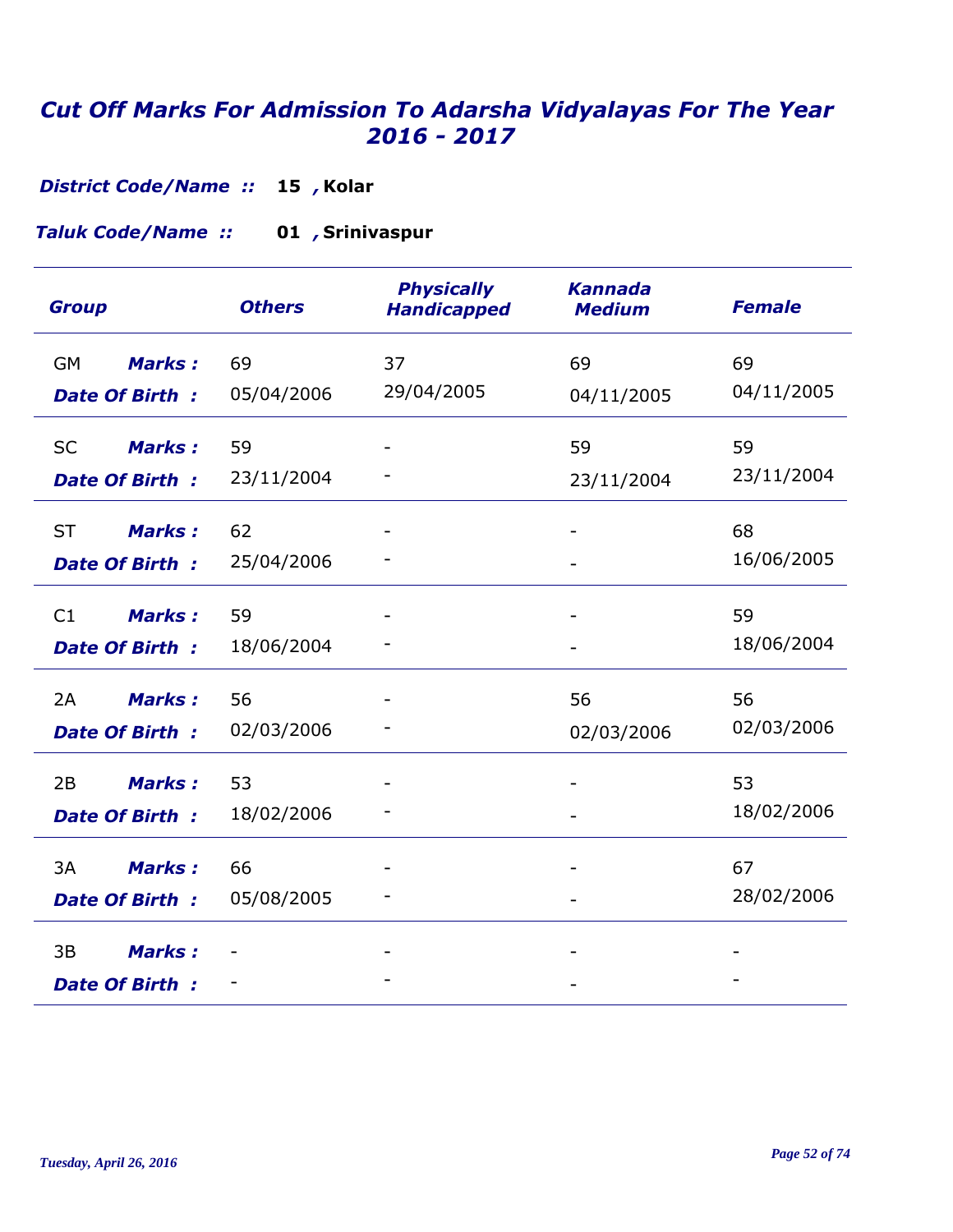**Kolar 15** *, District Code/Name ::* 

#### **Bangarpet 02** *, Taluk Code/Name ::*

| <b>Group</b>               | <b>Others</b> | <b>Physically</b><br><b>Handicapped</b> | <b>Kannada</b><br><b>Medium</b> | <b>Female</b> |
|----------------------------|---------------|-----------------------------------------|---------------------------------|---------------|
| <b>Marks:</b><br><b>GM</b> | 67            | 37                                      | 67                              | 67            |
| <b>Date Of Birth:</b>      | 29/05/2006    | 28/03/2005                              | 02/04/2006                      | 29/05/2006    |
| <b>SC</b><br><b>Marks:</b> | 57            |                                         | 57                              | 57            |
| <b>Date Of Birth:</b>      | 20/02/2005    |                                         | 20/02/2005                      | 20/02/2005    |
| <b>ST</b><br><b>Marks:</b> | 57            |                                         |                                 | 57            |
| <b>Date Of Birth:</b>      | 27/06/2005    |                                         |                                 | 27/06/2005    |
| C1<br><b>Marks:</b>        | 58            |                                         |                                 | 46            |
| <b>Date Of Birth:</b>      | 14/12/2005    |                                         |                                 | 20/07/2006    |
| <b>Marks:</b><br>2A        | 56            |                                         | 57                              | 55            |
| <b>Date Of Birth:</b>      | 26/02/2005    |                                         | 03/03/2005                      | 30/10/2005    |
| 2B<br><b>Marks:</b>        | 61            |                                         |                                 | 61            |
| <b>Date Of Birth:</b>      | 30/08/2005    |                                         |                                 | 14/05/2006    |
| 3A<br><b>Marks:</b>        | 62            |                                         |                                 | 62            |
| <b>Date Of Birth:</b>      | 28/04/2005    |                                         |                                 | 28/04/2005    |
| 3B<br><b>Marks:</b>        | 54            |                                         |                                 | 62            |
| <b>Date Of Birth:</b>      | 03/11/2004    |                                         |                                 | 01/01/2006    |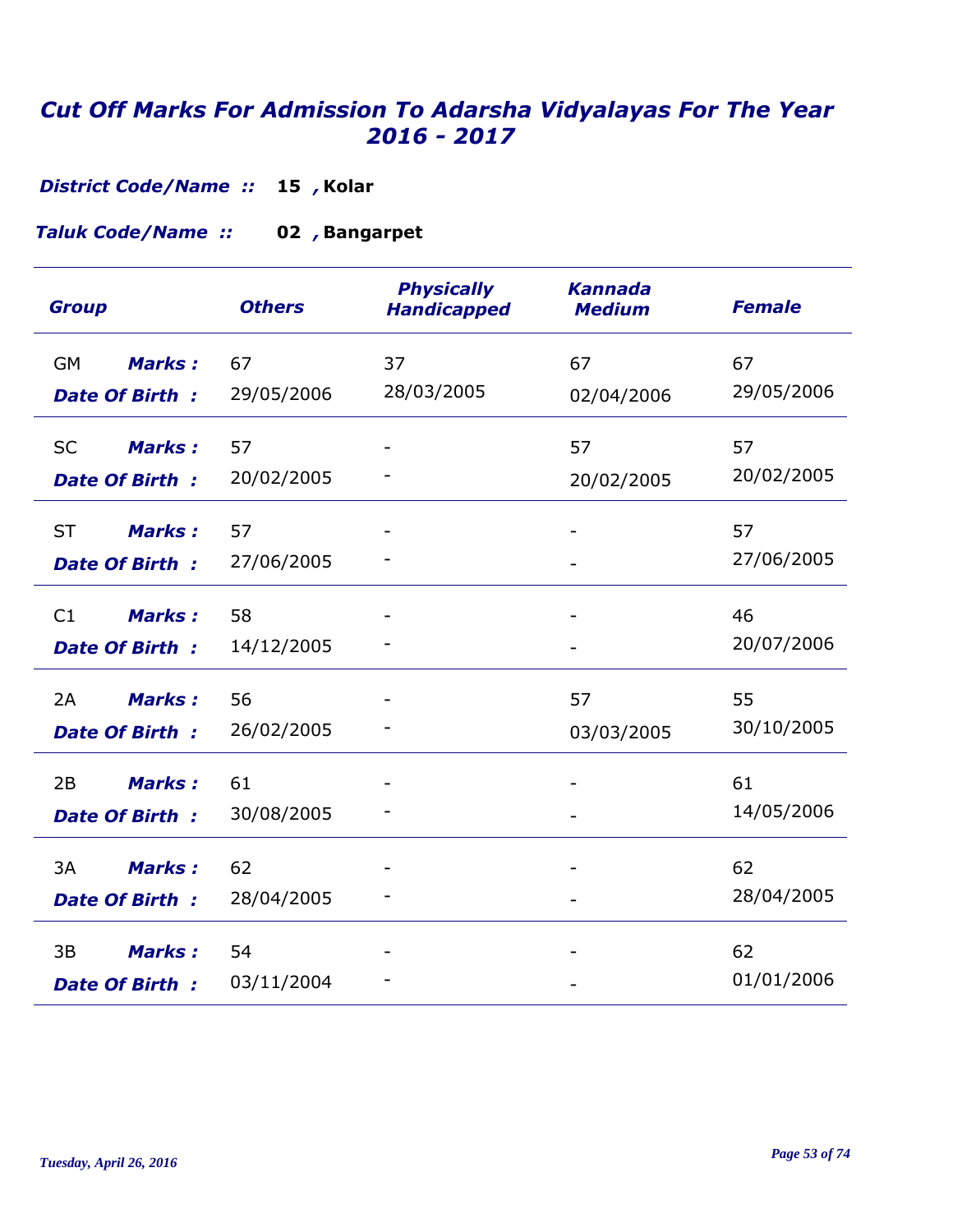**Kolar 15** *, District Code/Name ::* 

#### **Mulebagilu 03** *, Taluk Code/Name ::*

| <b>Group</b>               | <b>Others</b> | <b>Physically</b><br><b>Handicapped</b> | <b>Kannada</b><br><b>Medium</b> | <b>Female</b> |
|----------------------------|---------------|-----------------------------------------|---------------------------------|---------------|
| <b>GM</b><br><b>Marks:</b> | 69            | 42                                      | 69                              | 69            |
| <b>Date Of Birth:</b>      | 15/02/2005    | 04/04/2004                              | 15/02/2005                      | 15/02/2005    |
| <b>SC</b><br><b>Marks:</b> | 63            |                                         | 63                              | 63            |
| <b>Date Of Birth:</b>      | 01/07/2005    |                                         | 01/07/2005                      | 01/07/2005    |
| <b>ST</b><br><b>Marks:</b> | 50            |                                         |                                 | 51            |
| <b>Date Of Birth:</b>      | 07/07/2005    |                                         |                                 | 16/02/2005    |
| <b>Marks:</b><br>C1        | 65            |                                         |                                 | 66            |
| <b>Date Of Birth:</b>      | 19/08/2004    |                                         |                                 | 06/10/2005    |
| <b>Marks:</b><br>2A        | 63            |                                         | 63                              | 63            |
| <b>Date Of Birth:</b>      | 30/06/2005    |                                         | 11/06/2005                      | 30/06/2005    |
| 2B<br><b>Marks:</b>        | 45            |                                         |                                 | 45            |
| <b>Date Of Birth:</b>      | 18/07/2005    |                                         |                                 | 18/07/2005    |
| 3A<br><b>Marks:</b>        | 68            |                                         |                                 | 68            |
| <b>Date Of Birth:</b>      | 11/06/2005    |                                         |                                 | 28/12/2004    |
| 3B<br><b>Marks:</b>        | 28            |                                         |                                 | 52            |
| <b>Date Of Birth:</b>      | 08/07/2005    |                                         |                                 | 13/03/2005    |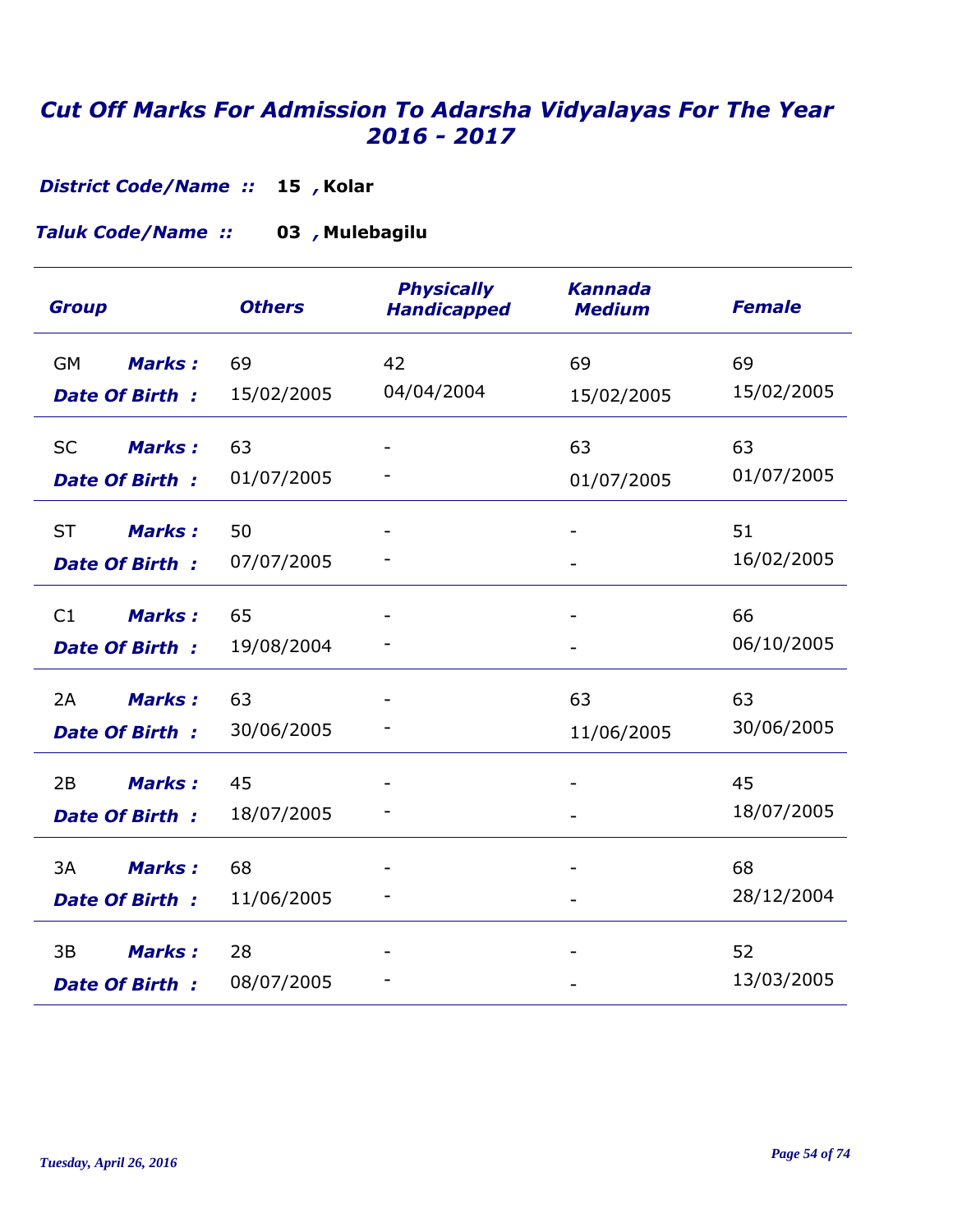**Ramanagar 16** *, District Code/Name ::* 

#### **Channaptna 01** *, Taluk Code/Name ::*

| <b>Group</b>                                        | <b>Others</b>    | <b>Physically</b><br><b>Handicapped</b> | <b>Kannada</b><br><b>Medium</b> | <b>Female</b>    |
|-----------------------------------------------------|------------------|-----------------------------------------|---------------------------------|------------------|
| <b>Marks:</b><br>GM<br><b>Date Of Birth:</b>        | 71<br>31/08/2005 | 49<br>25/09/2006                        | 71<br>31/08/2005                | 71<br>14/08/2005 |
| <b>Marks:</b><br><b>SC</b><br><b>Date Of Birth:</b> | 58<br>10/11/2005 |                                         | 58<br>10/11/2005                | 58<br>20/11/2004 |
| <b>ST</b><br><b>Marks:</b><br><b>Date Of Birth:</b> | 53<br>12/12/2005 |                                         |                                 | 53<br>12/12/2005 |
| C1<br><b>Marks:</b><br>Date Of Birth:               | 60<br>02/05/2006 |                                         |                                 | 60<br>02/05/2006 |
| <b>Marks:</b><br>2A<br><b>Date Of Birth:</b>        | 62<br>25/11/2005 |                                         | 62<br>25/11/2005                | 62<br>28/02/2005 |
| <b>Marks:</b><br>2B<br><b>Date Of Birth:</b>        | 60<br>26/03/2005 |                                         |                                 | 27<br>08/05/2006 |
| 3A<br><b>Marks:</b><br><b>Date Of Birth:</b>        | 70<br>04/06/2005 |                                         |                                 | 70<br>04/07/2005 |
| 3B<br><b>Marks:</b><br><b>Date Of Birth:</b>        | 65<br>15/07/2005 |                                         |                                 | 65<br>15/07/2005 |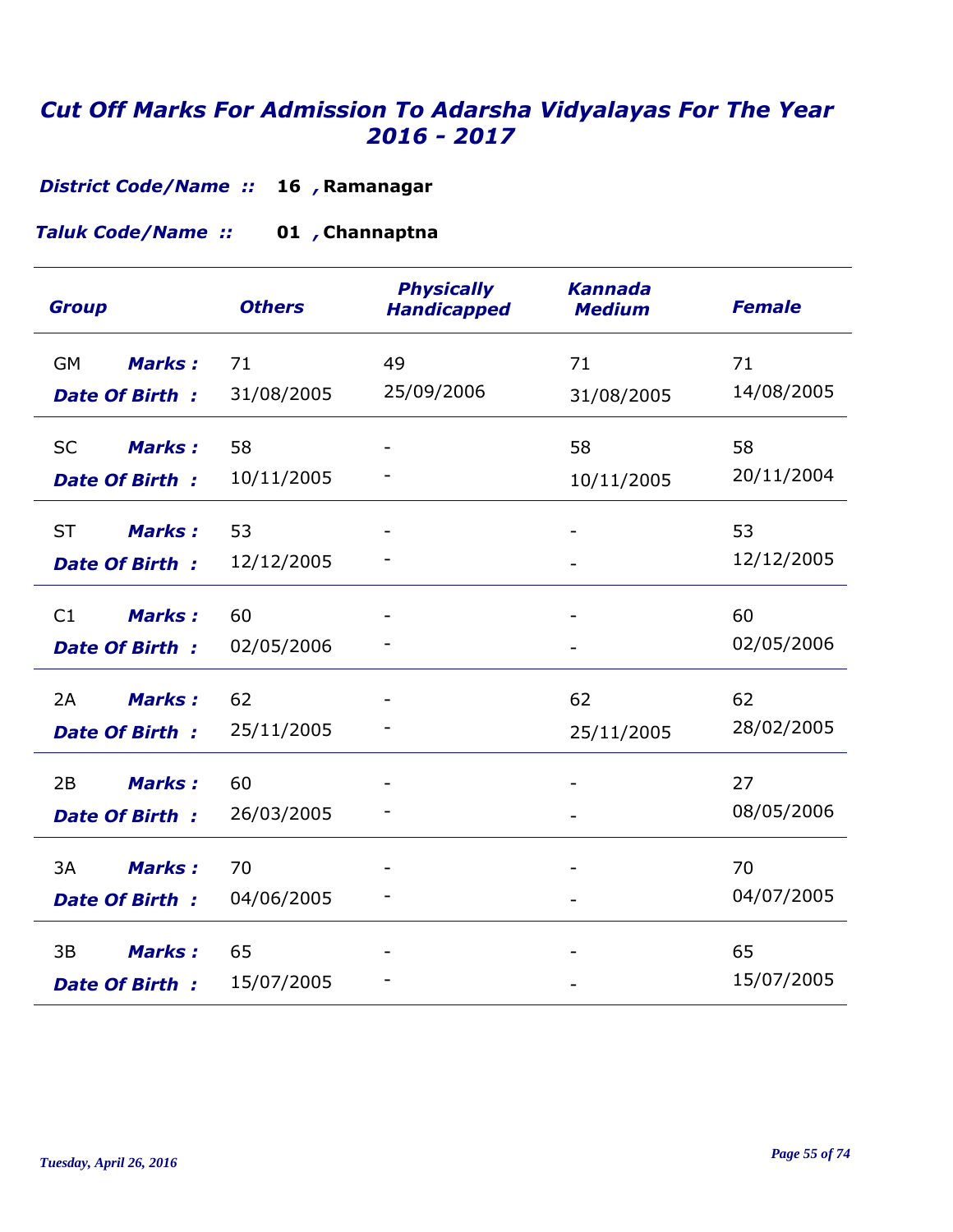**Ramanagar 16** *, District Code/Name ::* 

#### **Kanakapura 02** *, Taluk Code/Name ::*

| <b>Group</b>               | <b>Others</b> | <b>Physically</b><br><b>Handicapped</b> | <b>Kannada</b><br><b>Medium</b> | <b>Female</b> |
|----------------------------|---------------|-----------------------------------------|---------------------------------|---------------|
| <b>Marks:</b><br>GM        | 66            |                                         | 66                              | 66            |
| <b>Date Of Birth:</b>      | 23/10/2005    |                                         | 23/10/2005                      | 23/10/2005    |
| <b>Marks:</b><br><b>SC</b> | 53            |                                         | 53                              | 54            |
| <b>Date Of Birth:</b>      | 16/02/2006    |                                         | 16/02/2006                      | 15/10/2005    |
| <b>ST</b><br><b>Marks:</b> | 44            |                                         |                                 | 34            |
| <b>Date Of Birth:</b>      | 29/05/2004    |                                         |                                 | 11/10/2005    |
| <b>Marks:</b><br>C1        | 47            |                                         |                                 |               |
| Date Of Birth:             | 02/02/2005    |                                         |                                 |               |
| <b>Marks:</b><br>2A        | 50            |                                         | 50                              | 51            |
| <b>Date Of Birth:</b>      | 13/09/2005    |                                         | 13/09/2005                      | 27/01/2006    |
| 2B<br><b>Marks:</b>        | 50            |                                         |                                 | 50            |
| <b>Date Of Birth:</b>      | 15/09/2006    |                                         |                                 | 15/09/2006    |
| 3A<br><b>Marks:</b>        | 62            |                                         |                                 | 62            |
| <b>Date Of Birth:</b>      | 28/04/2005    |                                         |                                 | 28/04/2005    |
| 3B<br><b>Marks:</b>        | 58            |                                         |                                 | 58            |
| <b>Date Of Birth:</b>      | 21/09/2005    |                                         |                                 | 21/09/2005    |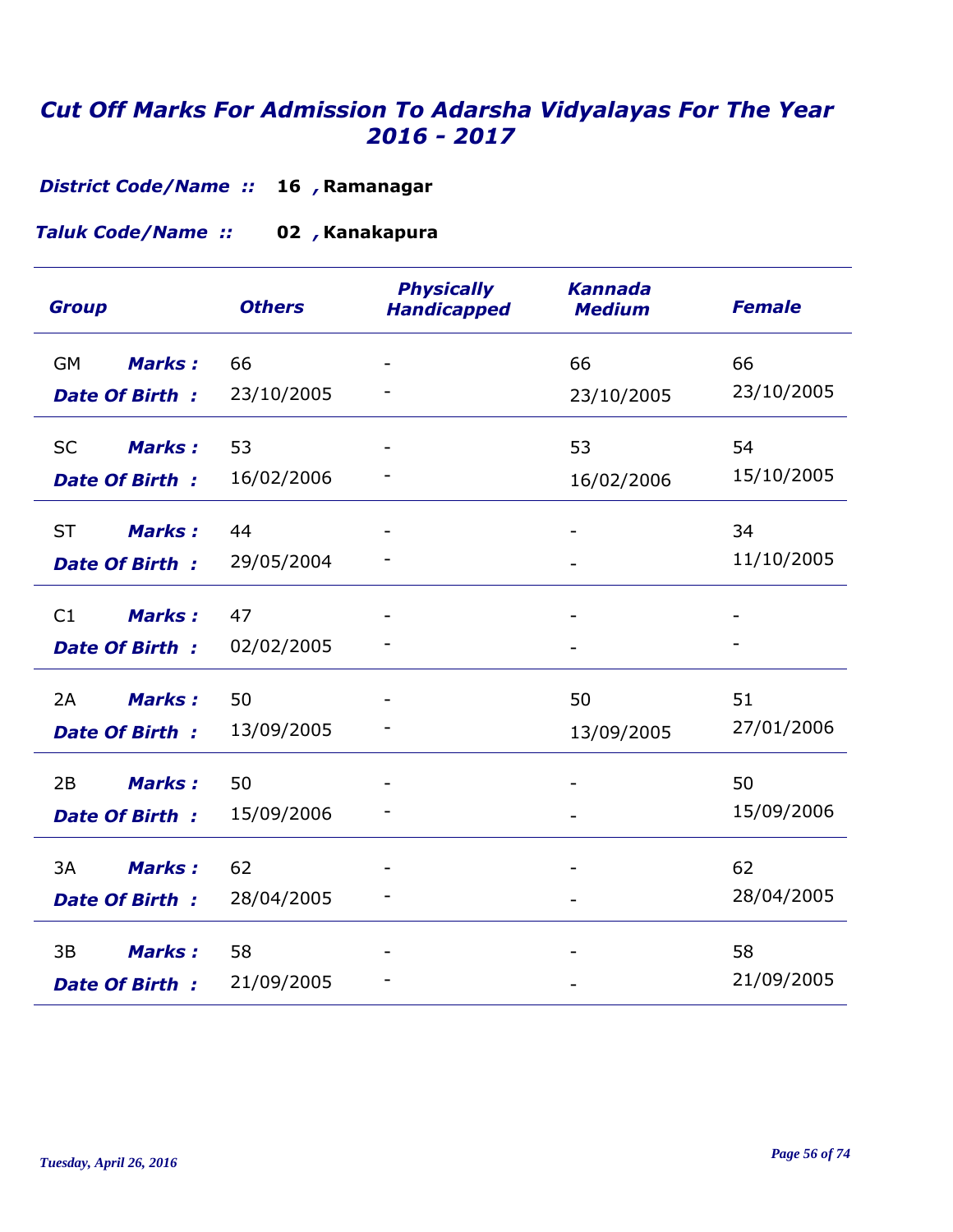**Hassan 17** *, District Code/Name ::* 

**Holenarasipur 01** *, Taluk Code/Name ::* 

| <b>Group</b>               | <b>Others</b> | <b>Physically</b><br><b>Handicapped</b> | <b>Kannada</b><br><b>Medium</b> | <b>Female</b> |
|----------------------------|---------------|-----------------------------------------|---------------------------------|---------------|
| <b>Marks:</b><br><b>GM</b> | 69            | 27                                      | 70                              | 69            |
| <b>Date Of Birth:</b>      | 23/11/2004    | 15/07/2005                              | 01/10/2005                      | 23/11/2004    |
| <b>Marks:</b><br><b>SC</b> | 61            |                                         | 61                              | 61            |
| <b>Date Of Birth:</b>      | 30/08/2005    |                                         | 16/03/2005                      | 16/03/2005    |
| <b>ST</b><br><b>Marks:</b> | 44            |                                         |                                 | 46            |
| <b>Date Of Birth:</b>      | 13/05/2005    |                                         |                                 | 27/04/2005    |
| <b>Marks:</b><br>C1        | 62            | $\overline{\phantom{0}}$                |                                 | 62            |
| <b>Date Of Birth:</b>      | 07/07/2005    |                                         |                                 | 07/07/2005    |
| <b>Marks:</b><br>2A        | 64            |                                         | 64                              | 64            |
| <b>Date Of Birth:</b>      | 23/05/2005    |                                         | 23/05/2005                      | 23/05/2005    |
| 2B<br><b>Marks:</b>        | 66            |                                         |                                 | 48            |
| <b>Date Of Birth:</b>      | 22/05/2005    |                                         |                                 | 18/06/2003    |
| 3A<br><b>Marks:</b>        | 67            |                                         |                                 | 69            |
| <b>Date Of Birth:</b>      | 14/09/2005    |                                         |                                 | 30/09/2005    |
| 3B<br><b>Marks:</b>        | 66            |                                         |                                 | 66            |
| <b>Date Of Birth:</b>      | 14/09/2005    |                                         |                                 | 14/09/2005    |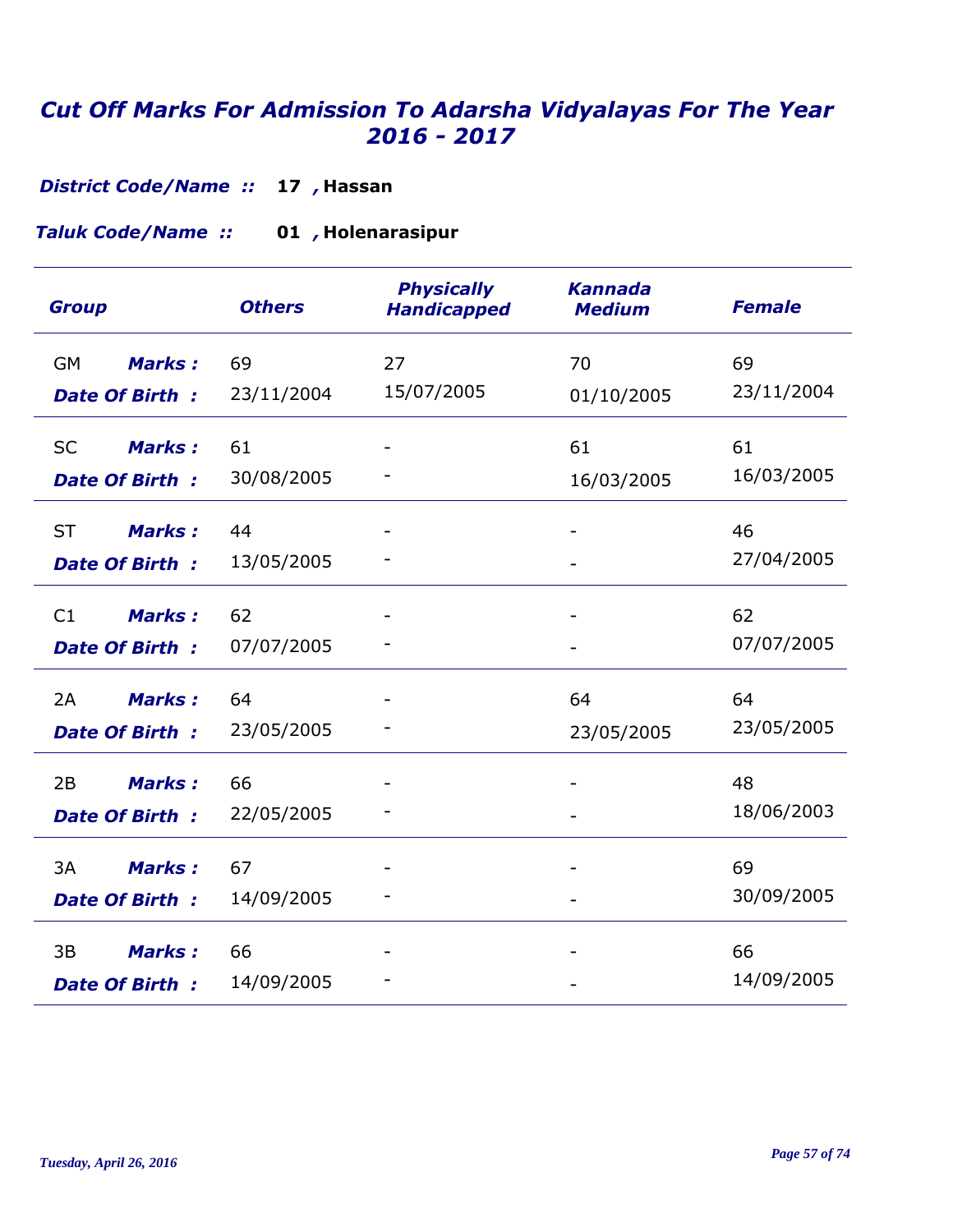**Mysore 18** *, District Code/Name ::* 

**K.R.Nagar 01** *, Taluk Code/Name ::* 

| <b>Group</b>                                        | <b>Others</b>    | <b>Physically</b><br><b>Handicapped</b> | <b>Kannada</b><br><b>Medium</b> | <b>Female</b>    |
|-----------------------------------------------------|------------------|-----------------------------------------|---------------------------------|------------------|
| <b>GM</b><br><b>Marks:</b><br><b>Date Of Birth:</b> | 73<br>09/01/2005 | 49<br>18/10/2004                        | 73<br>09/01/2005                | 73<br>09/01/2005 |
| <b>SC</b><br><b>Marks:</b><br><b>Date Of Birth:</b> | 58<br>06/01/2005 |                                         | 58<br>06/01/2005                | 58<br>06/01/2005 |
| <b>ST</b><br><b>Marks:</b><br><b>Date Of Birth:</b> | 61<br>03/01/2006 |                                         |                                 | 61<br>06/11/2005 |
| <b>Marks:</b><br>C1<br>Date Of Birth:               | 64<br>20/06/2005 |                                         |                                 | 58<br>12/08/2004 |
| Marks:<br>2A<br><b>Date Of Birth:</b>               | 67<br>19/09/2005 | 35<br>17/07/2005                        | 67<br>19/09/2005                | 67<br>19/09/2005 |
| 2B<br><b>Marks:</b><br><b>Date Of Birth:</b>        | 66<br>04/06/2006 |                                         |                                 | 66<br>04/06/2006 |
| 3A<br><b>Marks:</b><br><b>Date Of Birth:</b>        | 73<br>25/03/2006 |                                         |                                 | 73<br>03/08/2006 |
| <b>Marks:</b><br>3B<br><b>Date Of Birth:</b>        | 67<br>16/10/2005 |                                         |                                 | 67<br>16/10/2005 |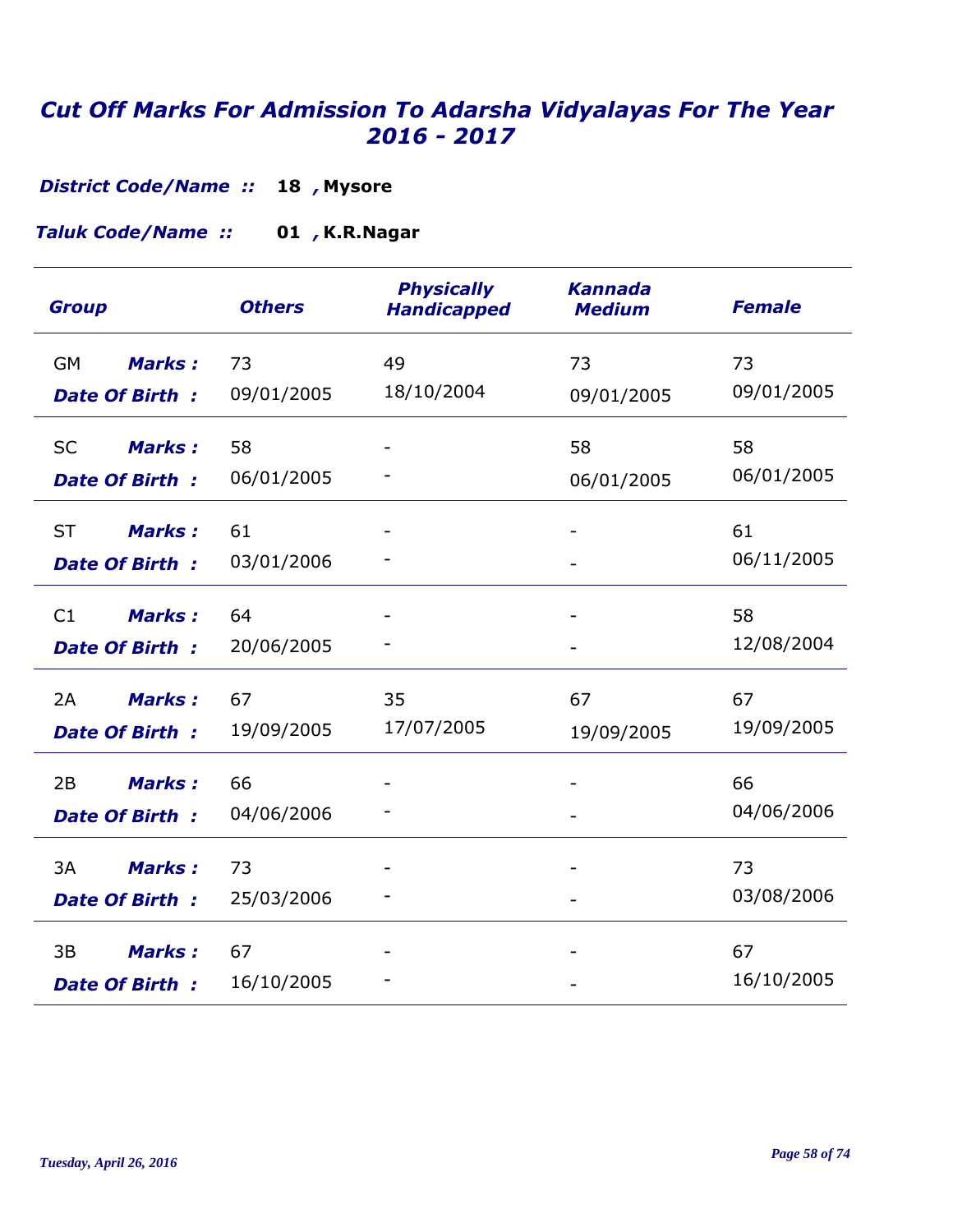**Mysore 18** *, District Code/Name ::* 

**Hunsur 02** *, Taluk Code/Name ::* 

| <b>Group</b>               | <b>Others</b> | <b>Physically</b><br><b>Handicapped</b> | <b>Kannada</b><br><b>Medium</b> | <b>Female</b>    |
|----------------------------|---------------|-----------------------------------------|---------------------------------|------------------|
| <b>Marks:</b><br><b>GM</b> | 66            | 65<br>07/05/2005                        | 67                              | 67<br>26/01/2005 |
| <b>Date Of Birth:</b>      | 03/03/2005    |                                         | 26/01/2005                      |                  |
| <b>Marks:</b><br><b>SC</b> | 56            | 41                                      | 56                              | 61               |
| <b>Date Of Birth:</b>      | 14/06/2005    | 13/05/2005                              | 14/06/2005                      | 14/07/2006       |
| <b>ST</b><br><b>Marks:</b> | 62            |                                         |                                 | 65               |
| <b>Date Of Birth:</b>      | 07/09/2005    |                                         |                                 | 04/08/2006       |
| <b>Marks:</b><br>C1        | 63            |                                         |                                 | 65               |
| <b>Date Of Birth:</b>      | 15/08/2005    |                                         |                                 | 15/03/2005       |
| <b>Marks:</b><br>2A        | 61            | 34                                      | 61                              | 62               |
| <b>Date Of Birth:</b>      | 11/10/2005    | 16/02/2004                              | 11/10/2005                      | 01/07/2006       |
| 2B<br><b>Marks:</b>        | 64            |                                         |                                 | 57               |
| <b>Date Of Birth:</b>      | 25/02/2005    |                                         |                                 | 31/12/2004       |
| 3A<br><b>Marks:</b>        | 65            |                                         |                                 | 65               |
| <b>Date Of Birth:</b>      | 16/01/2006    |                                         |                                 | 16/01/2006       |
| 3B<br><b>Marks:</b>        | 64            |                                         |                                 | 64               |
| <b>Date Of Birth:</b>      | 13/05/2005    |                                         |                                 | 25/04/2005       |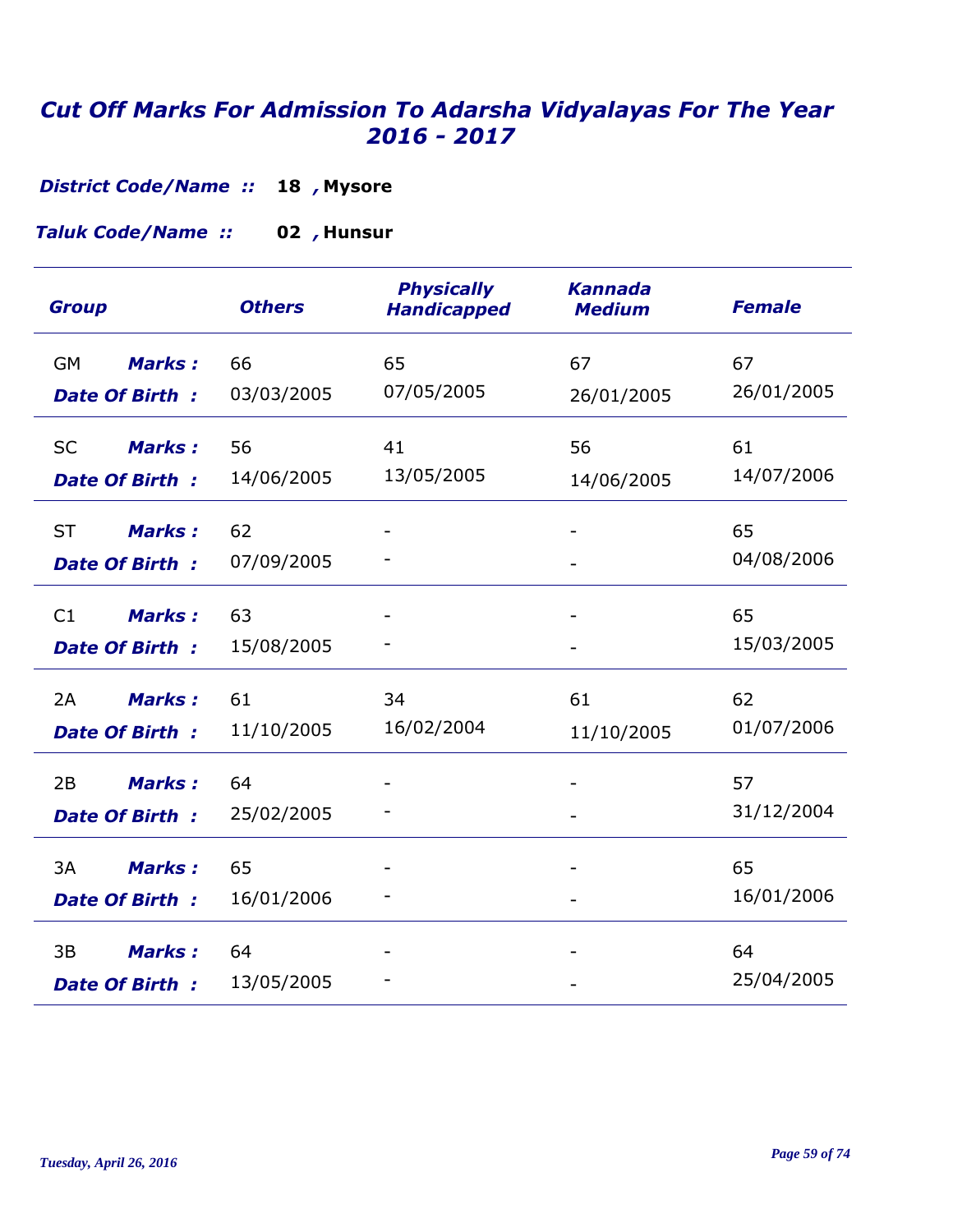**Mysore 18** *, District Code/Name ::* 

**Mysore 03** *, Taluk Code/Name ::* 

| <b>Group</b>               | <b>Others</b> | <b>Physically</b><br><b>Handicapped</b> | <b>Kannada</b><br><b>Medium</b> | <b>Female</b> |
|----------------------------|---------------|-----------------------------------------|---------------------------------|---------------|
| <b>Marks:</b><br><b>GM</b> | 64            | 42                                      | 65                              | 64            |
| <b>Date Of Birth:</b>      | 31/07/2005    | 16/04/2005                              | 22/07/2005                      | 31/05/2005    |
| <b>Marks:</b><br><b>SC</b> | 57            | 32                                      | 56                              | 49            |
| <b>Date Of Birth:</b>      | 02/06/2005    | 16/11/2005                              | 04/10/2005                      | 22/10/2005    |
| <b>ST</b><br><b>Marks:</b> | 55            |                                         |                                 | 58            |
| <b>Date Of Birth:</b>      | 23/12/2005    |                                         |                                 | 01/03/2006    |
| <b>Marks:</b><br>C1        | 52            |                                         |                                 | 52            |
| <b>Date Of Birth:</b>      | 15/01/2005    |                                         |                                 | 15/01/2005    |
| <b>Marks:</b><br>2A        | 58            |                                         | 61                              | 60            |
| <b>Date Of Birth:</b>      | 07/04/2005    |                                         | 08/01/2006                      | 27/09/2005    |
| 2B<br><b>Marks:</b>        | 46            |                                         |                                 | 46            |
| <b>Date Of Birth:</b>      | 20/06/2005    |                                         |                                 | 20/06/2005    |
| 3A<br><b>Marks:</b>        | 63            |                                         |                                 | 63            |
| <b>Date Of Birth:</b>      | 28/05/2006    |                                         |                                 | 28/05/2006    |
| 3B<br><b>Marks:</b>        | 55            |                                         |                                 | 55            |
| <b>Date Of Birth:</b>      | 15/05/2005    |                                         |                                 | 15/05/2005    |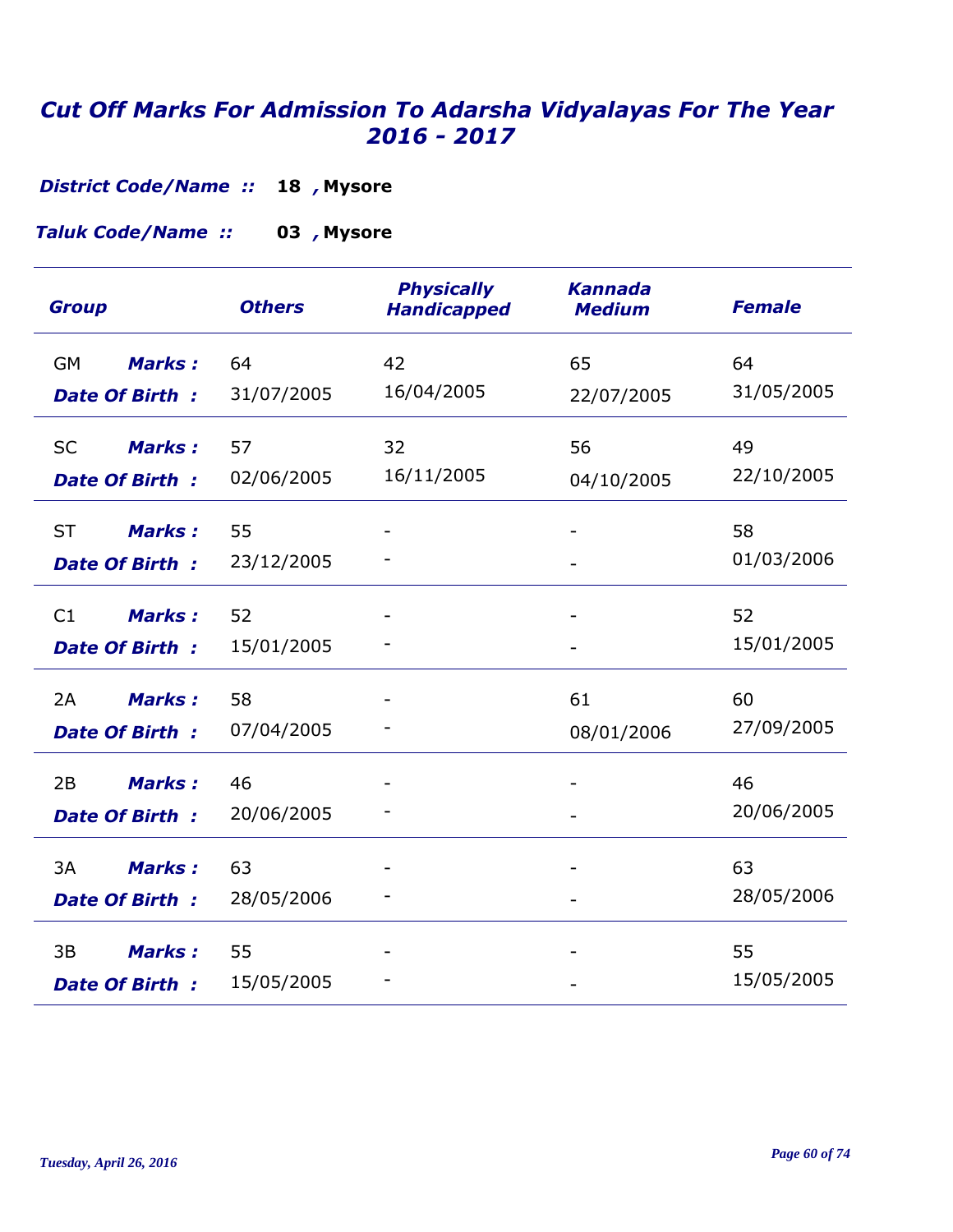**Mysore 18** *, District Code/Name ::* 

**Heggadadevankote 04** *, Taluk Code/Name ::* 

| <b>Group</b>               | <b>Others</b> | <b>Physically</b><br><b>Handicapped</b> | <b>Kannada</b><br><b>Medium</b> | <b>Female</b> |
|----------------------------|---------------|-----------------------------------------|---------------------------------|---------------|
| <b>Marks:</b><br>GM        | 67            | 41                                      | 67                              | 67            |
| <b>Date Of Birth:</b>      | 04/05/2005    | 15/07/2005                              | 04/05/2005                      | 08/03/2005    |
| <b>Marks:</b><br><b>SC</b> | 60            | 35                                      | 60                              | 61            |
| <b>Date Of Birth:</b>      | 11/05/2004    | 06/02/2006                              | 11/05/2004                      | 10/03/2006    |
| <b>ST</b><br><b>Marks:</b> | 66            |                                         |                                 | 66            |
| <b>Date Of Birth:</b>      | 31/01/2006    |                                         |                                 | 30/09/2005    |
| <b>Marks:</b><br>C1        | 56            |                                         |                                 | 56            |
| <b>Date Of Birth:</b>      | 15/12/2004    |                                         |                                 | 15/12/2004    |
| <b>Marks:</b><br>2A        | 56            |                                         | 56                              | 51            |
| <b>Date Of Birth:</b>      | 15/07/2005    |                                         | 15/07/2005                      | 07/04/2005    |
| 2B<br><b>Marks:</b>        | 51            |                                         |                                 | 51            |
| <b>Date Of Birth:</b>      | 20/10/2005    |                                         |                                 | 20/10/2005    |
| 3A<br><b>Marks:</b>        | 64            |                                         |                                 | 64            |
| <b>Date Of Birth:</b>      | 06/02/2005    |                                         |                                 | 06/02/2005    |
| 3B<br><b>Marks:</b>        | 64            |                                         |                                 | 66            |
| Date Of Birth:             | 11/03/2005    |                                         |                                 | 30/05/2005    |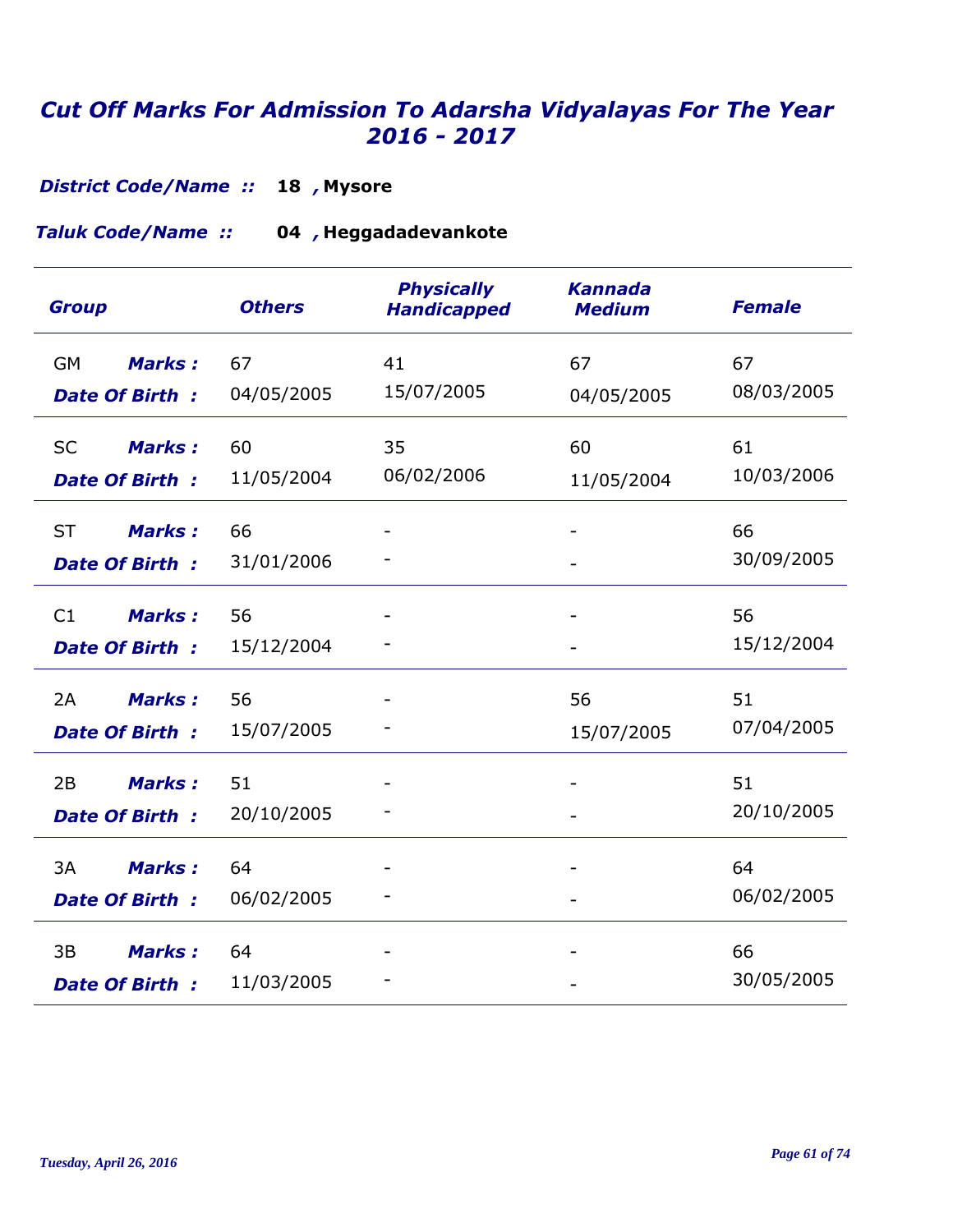**Mysore 18** *, District Code/Name ::* 

**Nanjangud 05** *, Taluk Code/Name ::* 

| <b>Group</b>                                        | <b>Others</b>    | <b>Physically</b><br><b>Handicapped</b> | <b>Kannada</b><br><b>Medium</b> | <b>Female</b>    |
|-----------------------------------------------------|------------------|-----------------------------------------|---------------------------------|------------------|
| Marks:<br><b>GM</b><br><b>Date Of Birth:</b>        | 70<br>09/06/2005 | 36<br>14/12/2004                        | 70<br>09/06/2005                | 70<br>09/06/2005 |
| <b>Marks:</b><br><b>SC</b><br><b>Date Of Birth:</b> | 62<br>14/12/2005 |                                         | 65<br>31/05/2005                | 62<br>14/12/2005 |
| <b>ST</b><br><b>Marks:</b><br>Date Of Birth:        | 61<br>18/11/2006 |                                         |                                 | 64<br>10/01/2006 |
| C1<br><b>Marks:</b><br>Date Of Birth:               | 62<br>24/12/2004 |                                         |                                 | 66<br>23/08/2005 |
| <b>Marks:</b><br>2A<br><b>Date Of Birth:</b>        | 62<br>21/02/2005 | 27<br>02/05/2005                        | 63<br>12/09/2006                | 62<br>21/02/2005 |
| <b>Marks:</b><br>2B<br><b>Date Of Birth:</b>        | 60<br>04/10/2005 |                                         |                                 | 60<br>04/10/2005 |
| 3A<br><b>Marks:</b><br><b>Date Of Birth:</b>        | 59<br>06/05/2005 |                                         |                                 | 59<br>06/05/2005 |
| <b>Marks:</b><br>3B<br><b>Date Of Birth:</b>        | 69<br>05/09/2005 |                                         |                                 | 69<br>05/09/2005 |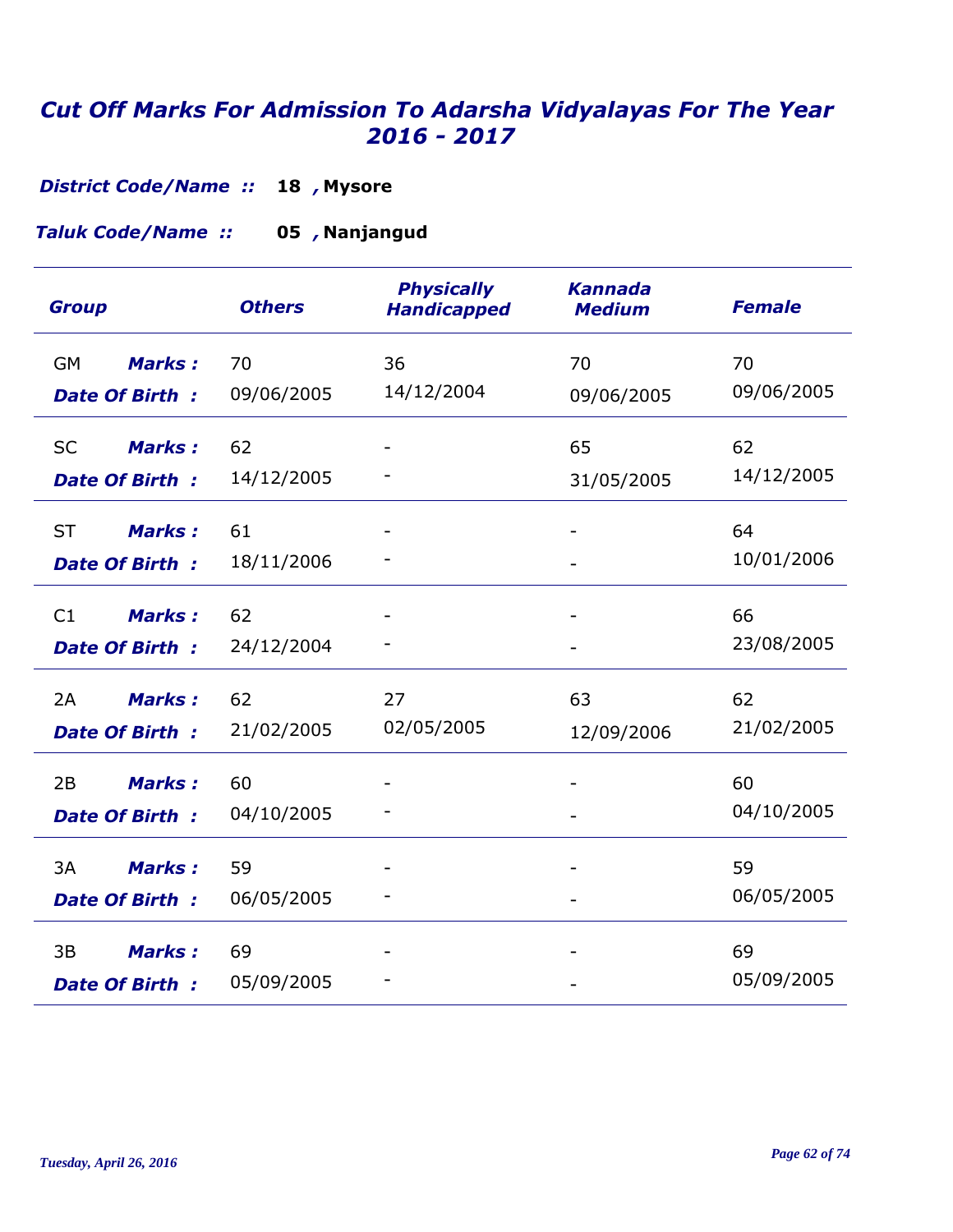**Mysore 18** *, District Code/Name ::* 

Taluk Code/Name :: 06, T.Narasipur

| <b>Group</b>               | <b>Others</b> | <b>Physically</b><br><b>Handicapped</b> | <b>Kannada</b><br><b>Medium</b> | <b>Female</b> |
|----------------------------|---------------|-----------------------------------------|---------------------------------|---------------|
| Marks:<br><b>GM</b>        | 62            |                                         | 62                              | 62            |
| <b>Date Of Birth:</b>      | 02/04/2006    |                                         | 02/04/2006                      | 02/04/2006    |
| <b>Marks:</b><br><b>SC</b> | 56            |                                         | 56                              | 57            |
| <b>Date Of Birth:</b>      | 25/09/2005    |                                         | 25/09/2005                      | 10/03/2005    |
| <b>ST</b><br><b>Marks:</b> | 59            |                                         |                                 | 61            |
| Date Of Birth:             | 22/06/2005    |                                         |                                 | 29/05/2005    |
| <b>Marks:</b><br>C1        | 54            |                                         |                                 | 54            |
| Date Of Birth:             | 11/03/2006    |                                         |                                 | 11/03/2006    |
| <b>Marks:</b><br>2A        | 56            |                                         | 56                              | 52            |
| <b>Date Of Birth:</b>      | 29/10/2005    |                                         | 29/10/2005                      | 09/01/2005    |
| <b>Marks:</b><br>2B        | 24            |                                         |                                 |               |
| <b>Date Of Birth:</b>      | 14/10/2005    |                                         |                                 |               |
| 3A<br><b>Marks:</b>        | 60            |                                         |                                 | 54            |
| <b>Date Of Birth:</b>      | 05/09/2005    |                                         |                                 | 29/04/2006    |
| <b>Marks:</b><br>3B        | 61            |                                         |                                 | 61            |
| <b>Date Of Birth:</b>      | 06/05/2006    |                                         |                                 | 06/05/2006    |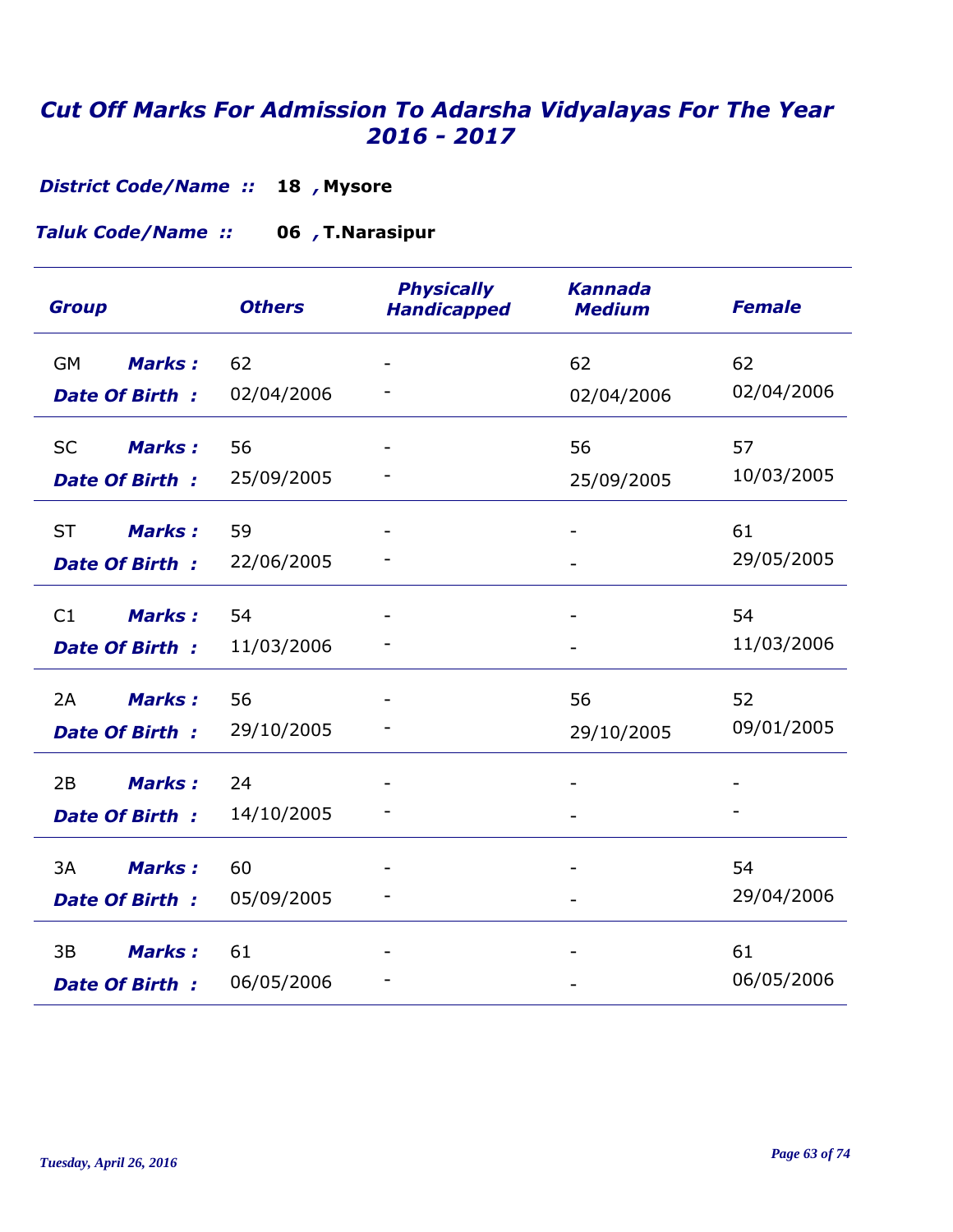**Chamarajanager 19** *, District Code/Name ::* 

**Gundlapet 01** *, Taluk Code/Name ::* 

| <b>Group</b>               | <b>Others</b> | <b>Physically</b><br><b>Handicapped</b> | <b>Kannada</b><br><b>Medium</b> | <b>Female</b> |
|----------------------------|---------------|-----------------------------------------|---------------------------------|---------------|
| <b>GM</b><br><b>Marks:</b> | 70            | 41                                      | 70                              | 70            |
| <b>Date Of Birth:</b>      | 26/03/2005    | 10/06/2005                              | 26/03/2005                      | 04/01/2005    |
| <b>Marks:</b><br><b>SC</b> | 65            | 27                                      | 65                              | 66            |
| <b>Date Of Birth:</b>      | 06/01/2005    | 21/01/2005                              | 06/01/2005                      | 18/02/2005    |
| <b>ST</b><br><b>Marks:</b> | 57            |                                         |                                 | 57            |
| <b>Date Of Birth:</b>      | 19/09/2005    |                                         |                                 | 19/09/2005    |
| <b>Marks:</b><br>C1        | 59            |                                         |                                 | 59            |
| <b>Date Of Birth:</b>      | 06/06/2005    |                                         |                                 | 06/06/2005    |
| 2A<br><b>Marks:</b>        | 67            |                                         | 67                              | 67            |
| <b>Date Of Birth:</b>      | 25/10/2005    |                                         | 25/10/2005                      | 25/10/2005    |
| 2B<br><b>Marks:</b>        | 42            |                                         |                                 | 54            |
| <b>Date Of Birth:</b>      | 19/08/2005    |                                         |                                 | 30/11/2005    |
| 3A<br><b>Marks:</b>        | 59            |                                         |                                 | 59            |
| <b>Date Of Birth:</b>      | 08/05/2005    |                                         |                                 | 08/05/2005    |
| <b>Marks:</b><br>3B        | 70            |                                         |                                 | 70            |
| <b>Date Of Birth:</b>      | 06/05/2006    |                                         |                                 | 06/05/2006    |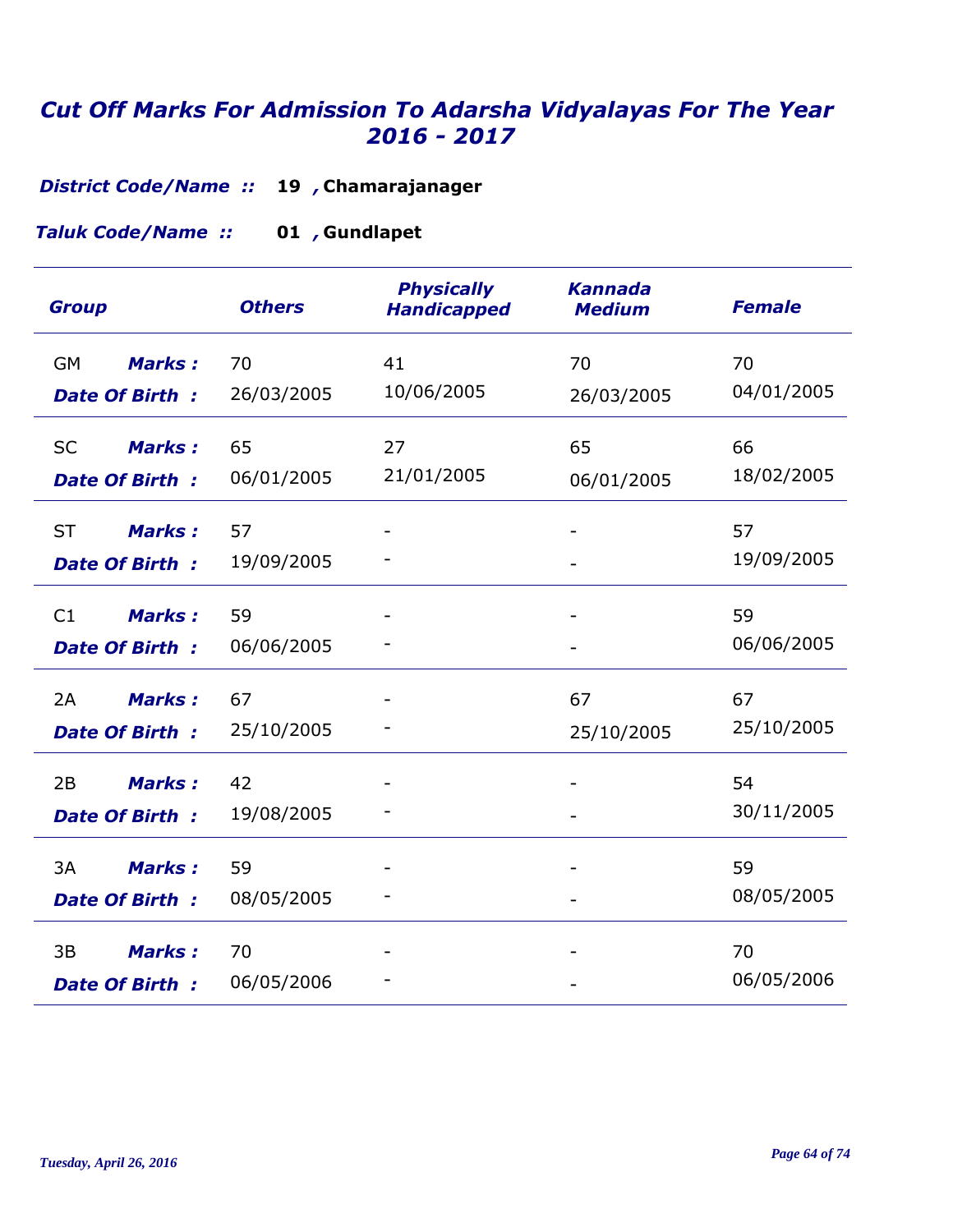**Chamarajanager 19** *, District Code/Name ::* 

**Chamarajnagar 02** *, Taluk Code/Name ::* 

| <b>Group</b>                                        | <b>Others</b>    | <b>Physically</b><br><b>Handicapped</b> | <b>Kannada</b><br><b>Medium</b> | <b>Female</b>    |
|-----------------------------------------------------|------------------|-----------------------------------------|---------------------------------|------------------|
| Marks:<br><b>GM</b><br><b>Date Of Birth:</b>        | 70<br>25/04/2005 | 63<br>13/03/2005                        | 70<br>25/04/2005                | 70<br>25/04/2005 |
| <b>SC</b><br><b>Marks:</b><br><b>Date Of Birth:</b> | 65<br>26/11/2005 | 59<br>12/12/2006                        | 65<br>26/11/2005                | 65<br>26/11/2005 |
| <b>ST</b><br><b>Marks:</b><br>Date Of Birth:        | 64<br>23/03/2005 |                                         |                                 | 54<br>09/05/2005 |
| C1<br><b>Marks:</b><br>Date Of Birth:               | 66<br>18/03/2005 |                                         |                                 | 67<br>02/11/2006 |
| <b>Marks:</b><br>2A<br><b>Date Of Birth:</b>        | 56<br>18/10/2004 | 29<br>03/01/2006                        | 57<br>22/03/2006                | 56<br>18/10/2004 |
| 2B<br><b>Marks:</b><br><b>Date Of Birth:</b>        | 63<br>17/08/2005 |                                         |                                 | 63<br>17/08/2005 |
| 3A<br><b>Marks:</b><br><b>Date Of Birth:</b>        | 61<br>27/05/2006 |                                         |                                 | 61<br>27/05/2006 |
| <b>Marks:</b><br>3B<br><b>Date Of Birth:</b>        | 69<br>10/08/2005 |                                         |                                 | 69<br>23/03/2005 |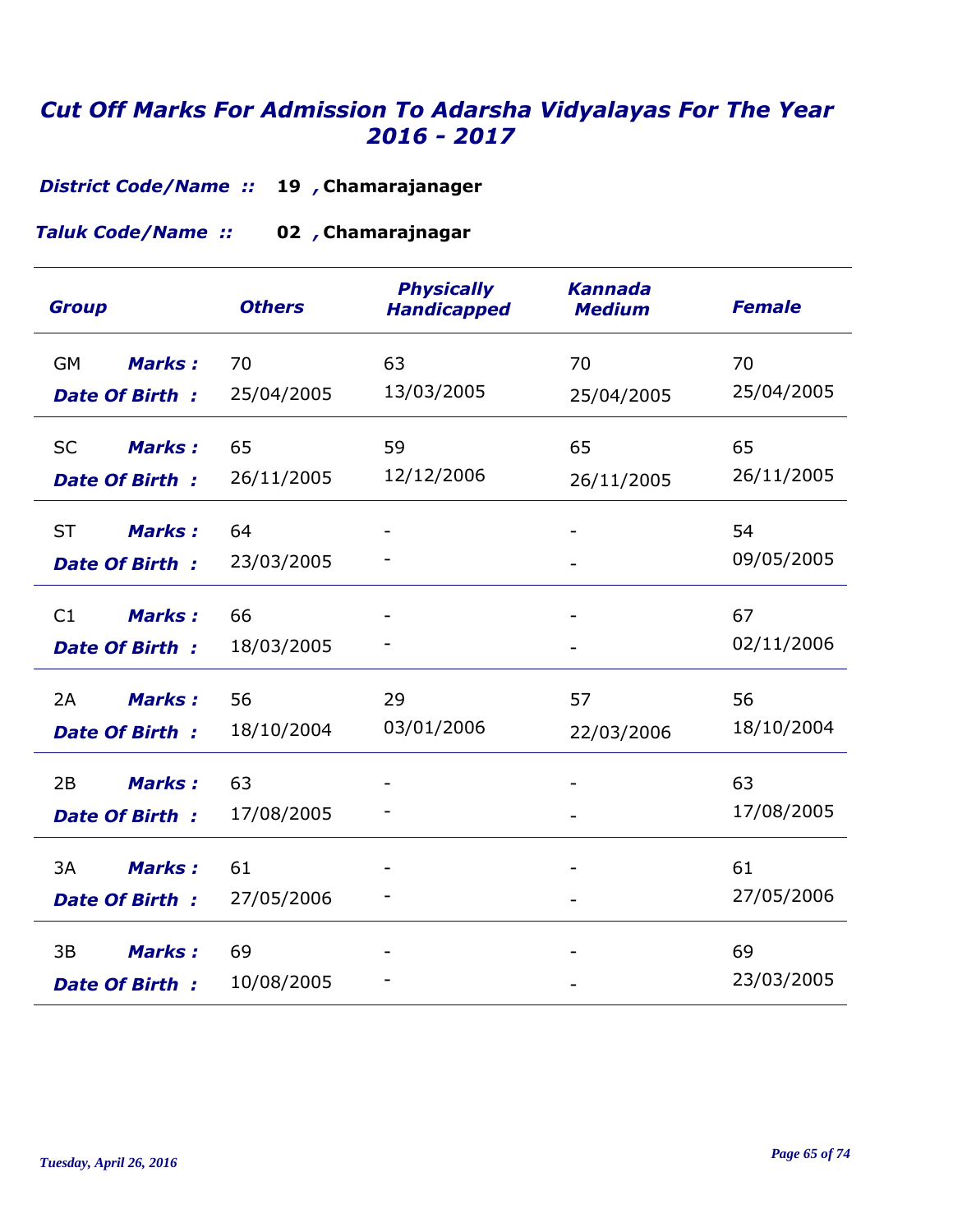**Chamarajanager 19** *, District Code/Name ::* 

**Yealndur 03** *, Taluk Code/Name ::* 

| <b>Group</b>                                        | <b>Others</b>    | <b>Physically</b><br><b>Handicapped</b> | <b>Kannada</b><br><b>Medium</b> | <b>Female</b>    |
|-----------------------------------------------------|------------------|-----------------------------------------|---------------------------------|------------------|
| <b>Marks:</b><br>GM<br><b>Date Of Birth:</b>        | 69<br>02/12/2005 | 52<br>29/06/2005                        | 69<br>02/12/2005                | 69<br>24/06/2005 |
| <b>SC</b><br><b>Marks:</b><br><b>Date Of Birth:</b> | 62<br>29/08/2005 | 30<br>16/11/2004                        | 62<br>14/07/2005                | 62<br>04/05/2005 |
| <b>ST</b><br><b>Marks:</b><br><b>Date Of Birth:</b> | 64<br>20/06/2005 |                                         |                                 | 64<br>20/06/2005 |
| C1<br><b>Marks:</b><br><b>Date Of Birth:</b>        | 58<br>08/05/2005 |                                         |                                 | 58<br>18/07/2005 |
| <b>Marks:</b><br>2A<br><b>Date Of Birth:</b>        | 41<br>06/03/2005 |                                         | 41<br>06/03/2005                | 41<br>06/03/2005 |
| 2B<br><b>Marks:</b><br><b>Date Of Birth:</b>        | 37<br>13/11/2005 |                                         |                                 | 40<br>04/07/2005 |
| 3A<br><b>Marks:</b><br><b>Date Of Birth:</b>        | 46<br>27/01/2006 |                                         |                                 | 46<br>27/01/2006 |
| 3B<br><b>Marks:</b><br>Date Of Birth:               | 64<br>19/06/2005 |                                         |                                 | 66<br>24/10/2005 |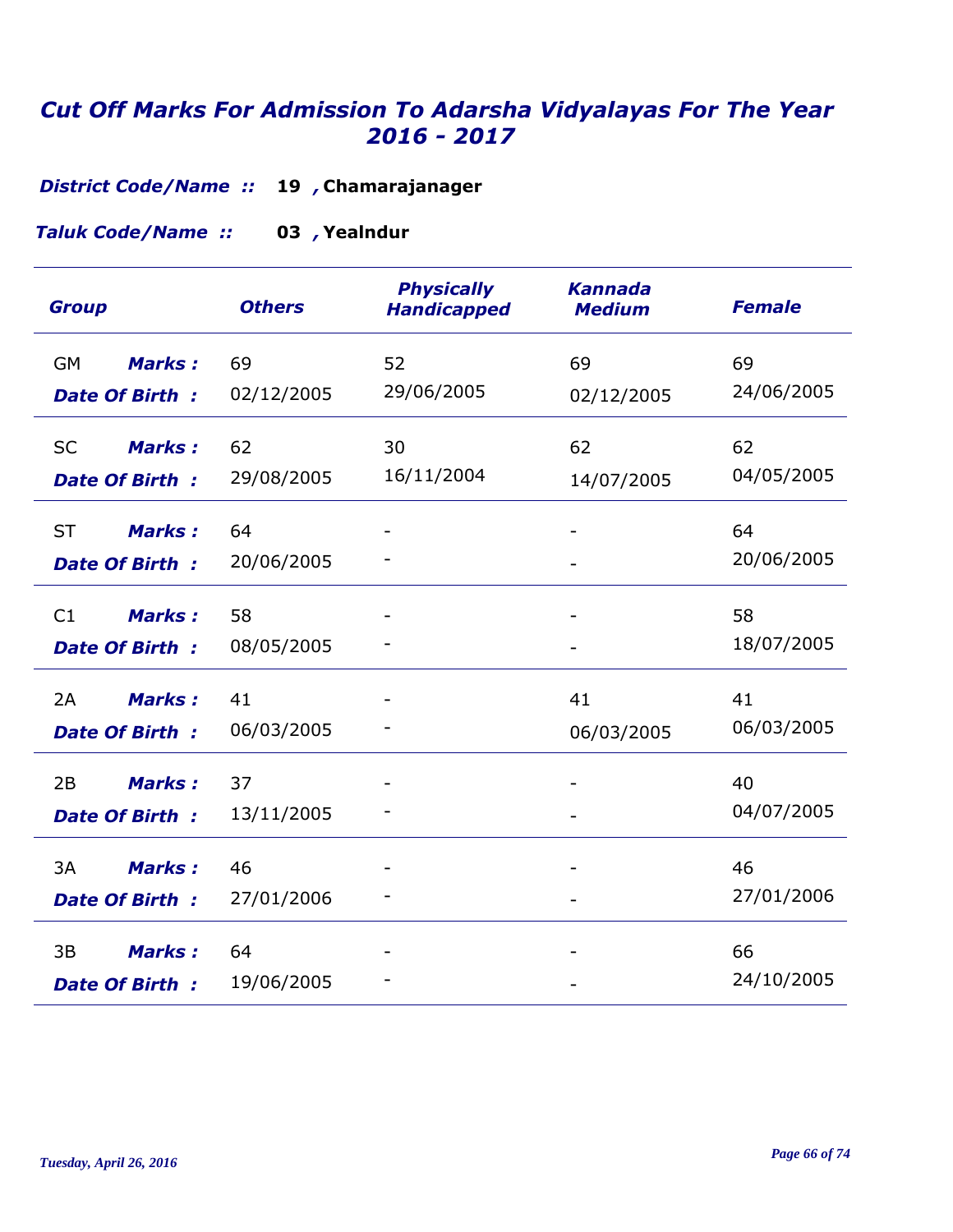**Chamarajanager 19** *, District Code/Name ::* 

**Kollegal 04** *, Taluk Code/Name ::* 

| <b>Group</b>                                        | <b>Others</b>    | <b>Physically</b><br><b>Handicapped</b> | <b>Kannada</b><br><b>Medium</b> | <b>Female</b>    |
|-----------------------------------------------------|------------------|-----------------------------------------|---------------------------------|------------------|
| <b>Marks:</b><br>GM<br><b>Date Of Birth:</b>        | 74<br>09/08/2005 |                                         | 74<br>09/08/2005                | 75<br>08/06/2005 |
| <b>SC</b><br><b>Marks:</b><br><b>Date Of Birth:</b> | 68<br>18/03/2005 |                                         | 69<br>10/07/2005                | 69<br>10/07/2005 |
| <b>ST</b><br><b>Marks:</b><br><b>Date Of Birth:</b> | 66<br>24/01/2006 | $\overline{\phantom{0}}$                |                                 | 66<br>24/01/2006 |
| C1<br><b>Marks:</b><br>Date Of Birth:               | 57<br>12/03/2005 |                                         | $\overline{\phantom{a}}$        | 56<br>26/12/2005 |
| 2A<br><b>Marks:</b><br><b>Date Of Birth:</b>        | 65<br>30/04/2005 |                                         | 72<br>15/10/2004                | 65<br>11/08/2005 |
| <b>Marks:</b><br>2B<br><b>Date Of Birth:</b>        | 66<br>25/05/2005 |                                         |                                 | 62<br>29/08/2005 |
| 3A<br><b>Marks:</b><br><b>Date Of Birth:</b>        | 54<br>21/05/2005 |                                         |                                 | 39<br>14/09/2005 |
| 3B<br><b>Marks:</b><br><b>Date Of Birth:</b>        | 72<br>21/07/2005 |                                         |                                 | 71<br>07/08/2005 |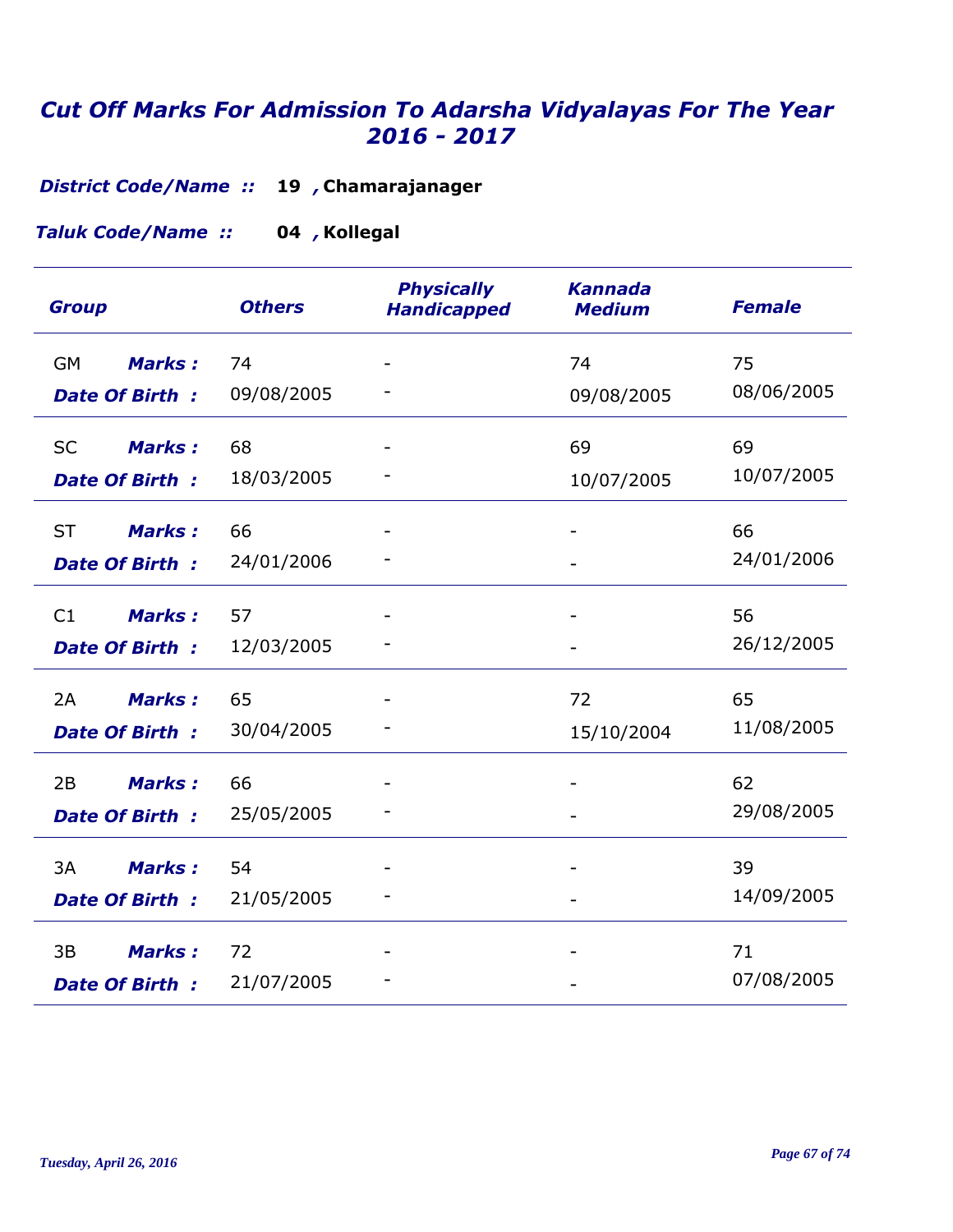**Mandya 20** *, District Code/Name ::* 

#### **Pandavapur 01** *, Taluk Code/Name ::*

| <b>Group</b>               | <b>Others</b> | <b>Physically</b><br><b>Handicapped</b> | <b>Kannada</b><br><b>Medium</b> | <b>Female</b> |
|----------------------------|---------------|-----------------------------------------|---------------------------------|---------------|
| <b>Marks:</b><br><b>GM</b> | 64            |                                         | 64                              | 64            |
| <b>Date Of Birth:</b>      | 23/10/2005    |                                         | 23/10/2005                      | 19/05/2005    |
| <b>SC</b><br><b>Marks:</b> | 48            |                                         | 48                              | 50            |
| <b>Date Of Birth:</b>      | 15/05/2006    |                                         | 15/05/2006                      | 27/02/2005    |
| <b>ST</b><br><b>Marks:</b> | 34            |                                         |                                 | 34            |
| <b>Date Of Birth:</b>      | 30/12/2005    |                                         |                                 | 30/12/2005    |
| <b>Marks:</b><br>C1        | 19            |                                         |                                 | 34            |
| Date Of Birth:             | 18/05/2005    |                                         |                                 | 26/11/2005    |
| 2A<br><b>Marks:</b>        | 46            |                                         | 46                              | 46            |
| <b>Date Of Birth:</b>      | 07/06/2005    |                                         | 07/06/2005                      | 07/06/2005    |
| 2B<br><b>Marks:</b>        | 38            |                                         |                                 | 38            |
| <b>Date Of Birth:</b>      | 15/04/2005    |                                         |                                 | 15/04/2005    |
| 3A<br><b>Marks:</b>        | 63            |                                         |                                 | 63            |
| <b>Date Of Birth:</b>      | 12/05/2004    |                                         |                                 | 12/05/2004    |
| 3B<br><b>Marks:</b>        | 56            |                                         |                                 | 58            |
| <b>Date Of Birth:</b>      | 06/06/2005    |                                         |                                 | 16/09/2005    |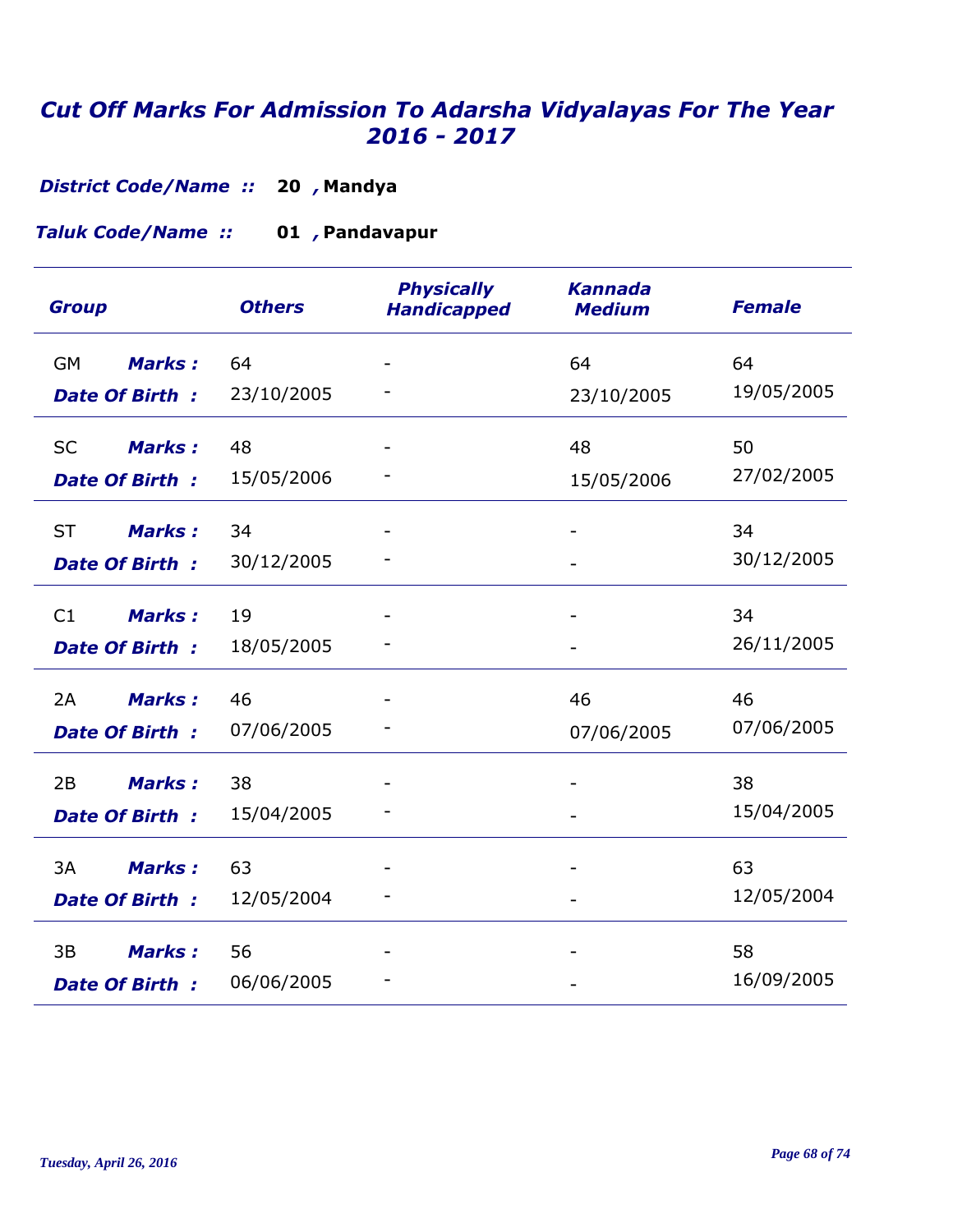**Mandya 20** *, District Code/Name ::* 

**Mallavalli 02** *, Taluk Code/Name ::* 

| <b>Group</b>               | <b>Others</b> | <b>Physically</b><br><b>Handicapped</b> | <b>Kannada</b><br><b>Medium</b> | <b>Female</b> |
|----------------------------|---------------|-----------------------------------------|---------------------------------|---------------|
| <b>GM</b><br><b>Marks:</b> | 70            | 49                                      | 70                              | 70            |
| <b>Date Of Birth:</b>      | 18/11/2005    | 26/05/2004                              | 18/11/2005                      | 18/11/2005    |
| Marks:<br><b>SC</b>        | 59            |                                         | 60                              | 60            |
| <b>Date Of Birth:</b>      | 16/01/2005    |                                         | 02/08/2005                      | 02/08/2005    |
| <b>ST</b><br><b>Marks:</b> | 45            |                                         |                                 | 46            |
| <b>Date Of Birth:</b>      | 04/06/2005    |                                         |                                 | 22/12/2005    |
| <b>Marks:</b><br>C1        | 62            |                                         |                                 | 66            |
| Date Of Birth:             | 31/12/2004    |                                         |                                 | 25/06/2006    |
| 2A<br><b>Marks:</b>        | 59            |                                         | 59                              | 59            |
| <b>Date Of Birth:</b>      | 23/02/2006    |                                         | 23/02/2006                      | 22/07/2005    |
| 2B<br><b>Marks:</b>        | 66            |                                         |                                 | 62            |
| <b>Date Of Birth:</b>      | 28/12/2005    |                                         |                                 | 22/04/2005    |
| 3A<br><b>Marks:</b>        | 68            |                                         |                                 | 68            |
| <b>Date Of Birth:</b>      | 30/09/2005    |                                         |                                 | 30/09/2005    |
| 3B<br><b>Marks:</b>        | 64            |                                         |                                 | 65            |
| <b>Date Of Birth:</b>      | 02/12/2004    |                                         |                                 | 02/10/2005    |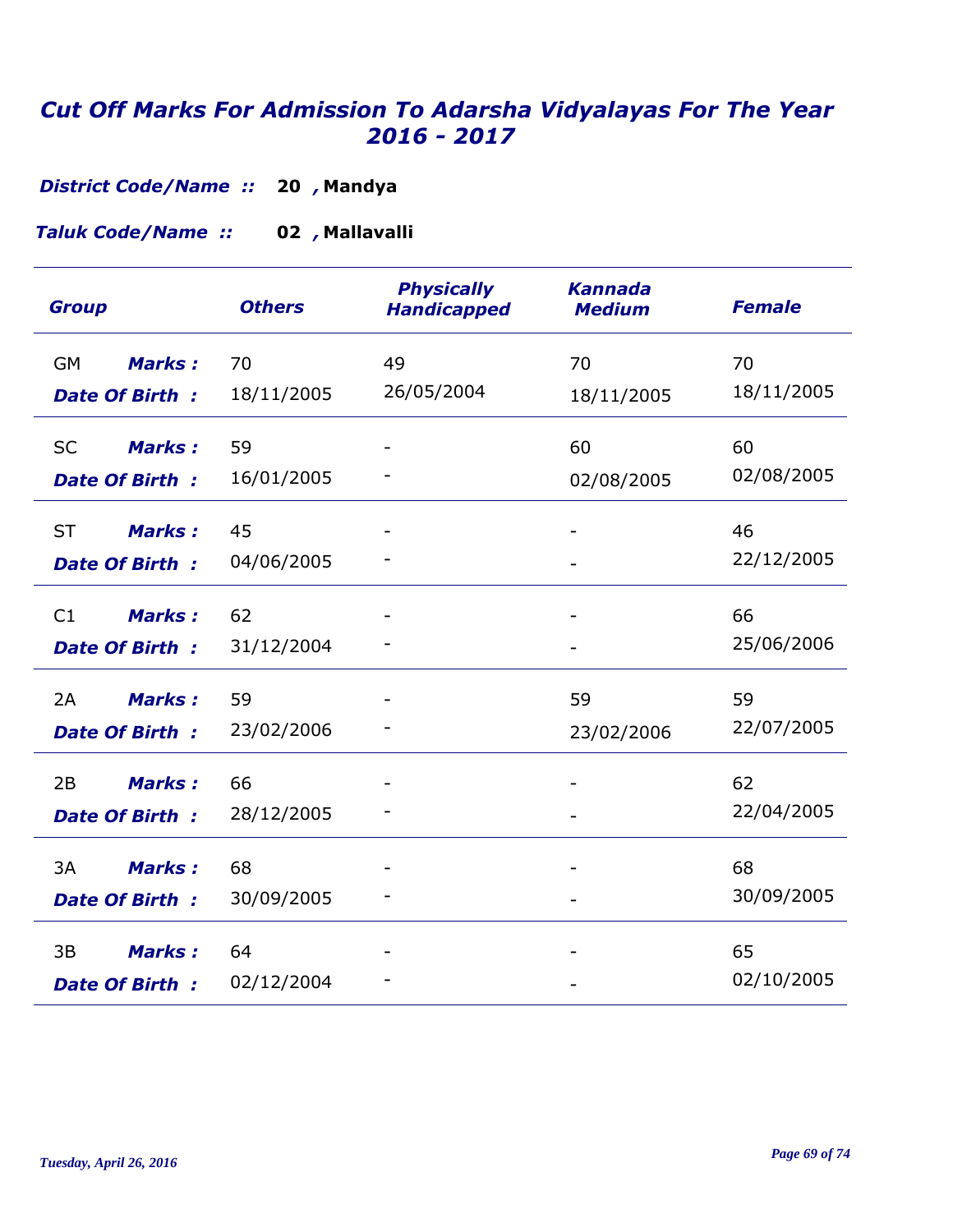**Chikkodi 21** *, District Code/Name ::* 

**Gokak 01** *, Taluk Code/Name ::* 

| <b>Group</b>                                        | <b>Others</b>    | <b>Physically</b><br><b>Handicapped</b> | <b>Kannada</b><br><b>Medium</b> | <b>Female</b>    |
|-----------------------------------------------------|------------------|-----------------------------------------|---------------------------------|------------------|
| <b>GM</b><br><b>Marks:</b><br><b>Date Of Birth:</b> | 86<br>30/01/2005 | 62<br>02/07/2005                        | 86<br>30/01/2005                | 85<br>18/01/2005 |
| <b>Marks:</b><br><b>SC</b><br><b>Date Of Birth:</b> | 76<br>01/08/2005 |                                         | 76<br>01/08/2005                | 75<br>15/08/2005 |
| <b>ST</b><br><b>Marks:</b><br><b>Date Of Birth:</b> | 78<br>16/04/2005 |                                         |                                 | 83<br>14/03/2005 |
| <b>Marks:</b><br>C1<br><b>Date Of Birth:</b>        | 85<br>28/05/2005 |                                         |                                 | 84<br>26/03/2005 |
| 2A<br><b>Marks:</b><br><b>Date Of Birth:</b>        | 83<br>04/01/2005 | 55<br>01/03/2005                        | 83<br>04/01/2005                | 80<br>22/05/2005 |
| <b>Marks:</b><br>2B<br><b>Date Of Birth:</b>        | 81<br>30/06/2005 |                                         |                                 | 81<br>30/06/2005 |
| 3A<br><b>Marks:</b><br><b>Date Of Birth:</b>        | 77<br>25/03/2005 |                                         |                                 | 77<br>25/03/2005 |
| 3B<br><b>Marks:</b><br><b>Date Of Birth:</b>        | 85<br>07/05/2005 |                                         |                                 | 84<br>10/02/2005 |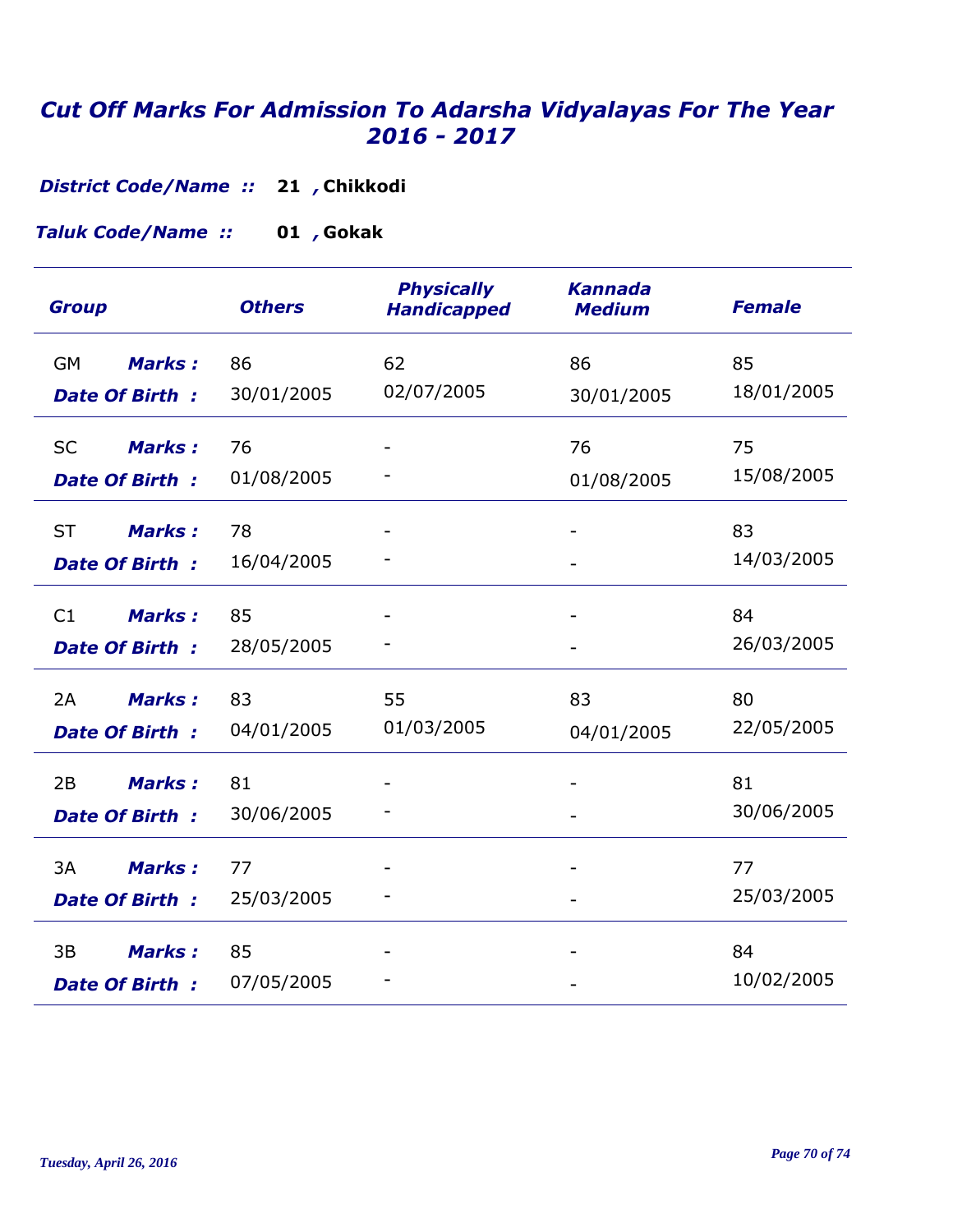**Chikkodi 21** *, District Code/Name ::* 

**Rayabag 02** *, Taluk Code/Name ::* 

| <b>Group</b>               | <b>Others</b> | <b>Physically</b><br><b>Handicapped</b> | <b>Kannada</b><br><b>Medium</b> | <b>Female</b> |
|----------------------------|---------------|-----------------------------------------|---------------------------------|---------------|
| <b>GM</b><br><b>Marks:</b> | 81            |                                         | 81                              | 82            |
| <b>Date Of Birth:</b>      | 28/05/2005    |                                         | 28/05/2005                      | 25/05/2005    |
| <b>SC</b><br><b>Marks:</b> | 75            |                                         | 75                              | 75            |
| <b>Date Of Birth:</b>      | 28/09/2005    |                                         | 28/09/2005                      | 01/08/2005    |
| <b>ST</b><br><b>Marks:</b> | 68            |                                         |                                 | 68            |
| <b>Date Of Birth:</b>      | 01/05/2005    |                                         |                                 | 01/05/2005    |
| <b>Marks:</b><br>C1        | 79            |                                         |                                 | 81            |
| <b>Date Of Birth:</b>      | 24/06/2005    |                                         |                                 | 13/06/2005    |
| 2A<br><b>Marks:</b>        | 74            |                                         | 74                              | 74            |
| <b>Date Of Birth:</b>      | 05/11/2005    |                                         | 05/11/2005                      | 05/11/2005    |
| <b>Marks:</b><br>2B        | 78            |                                         |                                 | 79            |
| <b>Date Of Birth:</b>      | 14/05/2005    |                                         |                                 | 25/09/2004    |
| 3A<br><b>Marks:</b>        | 31            |                                         |                                 | 53            |
| <b>Date Of Birth:</b>      | 20/06/2005    |                                         |                                 | 13/09/2005    |
| 3B<br><b>Marks:</b>        | 79            |                                         |                                 | 79            |
| <b>Date Of Birth:</b>      | 13/02/2005    |                                         |                                 | 13/02/2005    |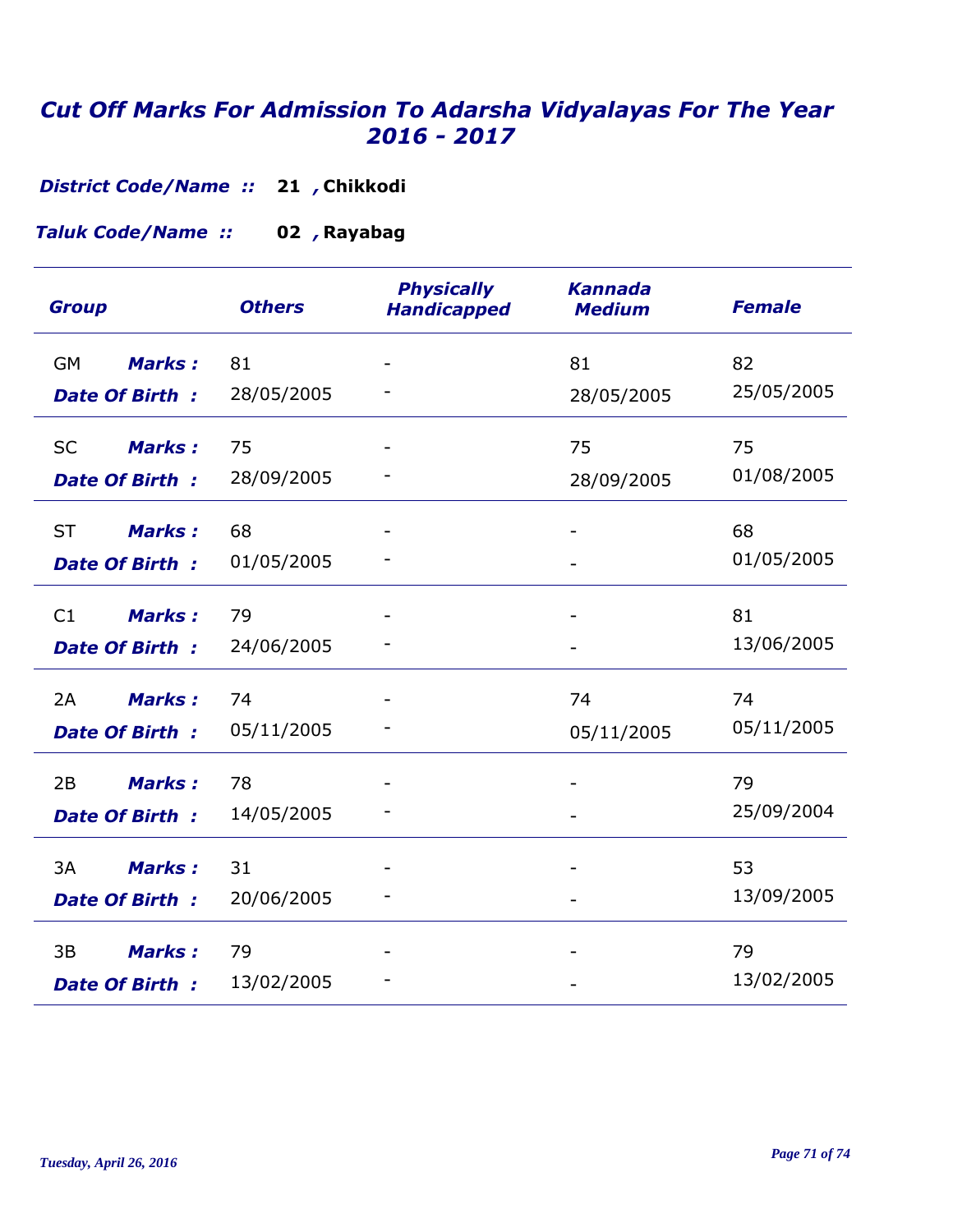**Yadgir 22** *, District Code/Name ::* 

#### **Shahpur 01** *, Taluk Code/Name ::*

| <b>Group</b>                                        | <b>Others</b>    | <b>Physically</b><br><b>Handicapped</b> | <b>Kannada</b><br><b>Medium</b> | <b>Female</b>    |
|-----------------------------------------------------|------------------|-----------------------------------------|---------------------------------|------------------|
| <b>Marks:</b><br>GM<br><b>Date Of Birth:</b>        | 78<br>09/11/2005 | 64<br>30/05/2005                        | 78<br>09/11/2005                | 78<br>08/07/2005 |
| <b>Marks:</b><br><b>SC</b><br><b>Date Of Birth:</b> | 72<br>29/05/2005 | 51<br>15/03/2005                        | 72<br>29/05/2005                | 72<br>03/02/2004 |
| <b>ST</b><br><b>Marks:</b><br><b>Date Of Birth:</b> | 72<br>11/12/2005 |                                         |                                 | 70<br>22/09/2005 |
| C1<br><b>Marks:</b><br>Date Of Birth:               | 70<br>15/12/2005 |                                         |                                 | 70<br>15/12/2005 |
| <b>Marks:</b><br>2A<br><b>Date Of Birth:</b>        | 75<br>08/08/2005 | 61<br>13/05/2005                        | 75<br>08/08/2005                | 75<br>06/04/2005 |
| <b>Marks:</b><br>2B<br><b>Date Of Birth:</b>        | 70<br>01/01/2000 |                                         |                                 | 70<br>01/01/2000 |
| 3A<br><b>Marks:</b><br><b>Date Of Birth:</b>        | 75<br>11/08/2005 |                                         |                                 | 76<br>09/04/2005 |
| 3B<br><b>Marks:</b><br><b>Date Of Birth:</b>        | 74<br>02/03/2005 |                                         |                                 | 74<br>02/03/2005 |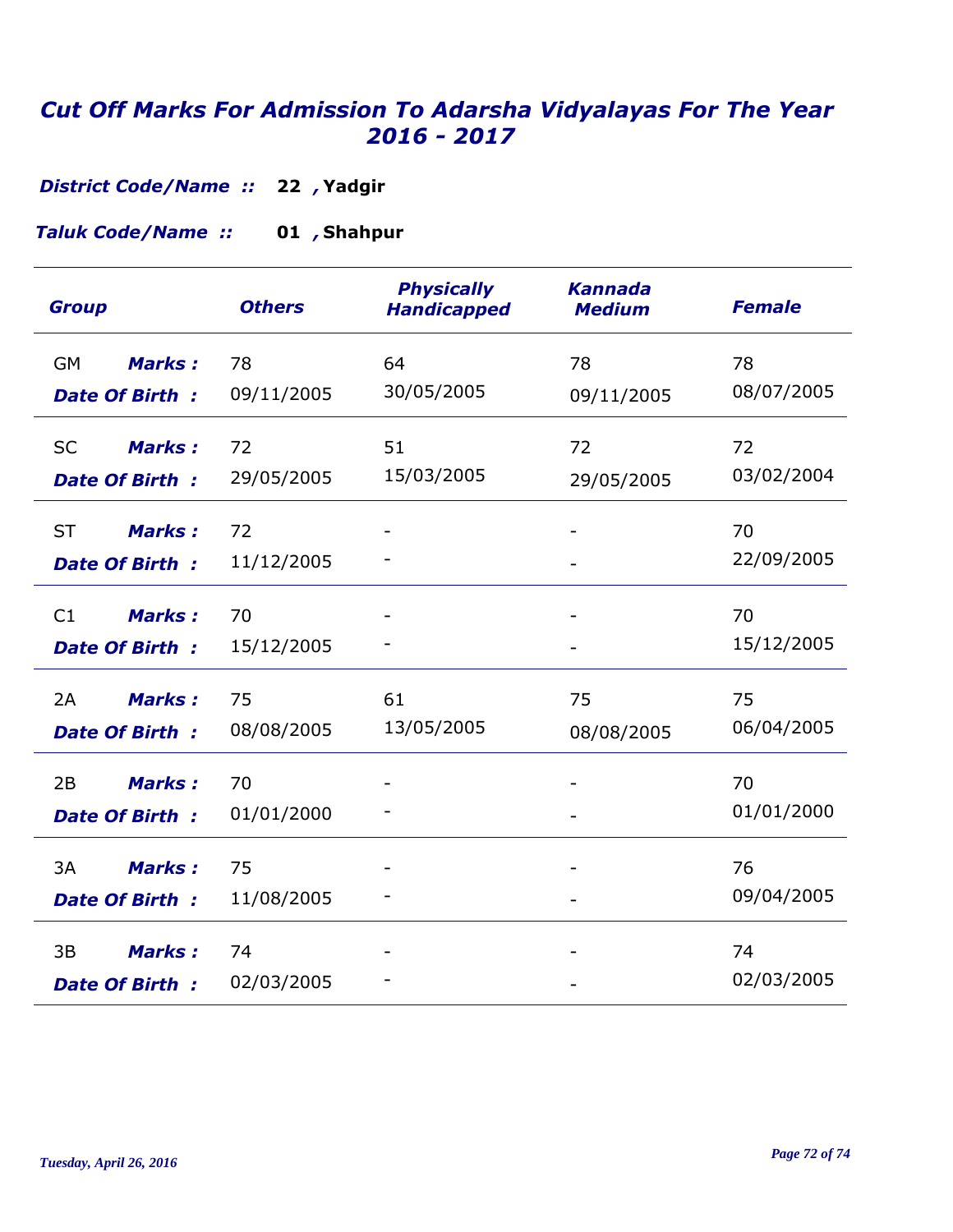## *Cut Off Marks For Admission To Adarsha Vidyalayas For The Year 2016 - 2017*

**Yadgir 22** *, District Code/Name ::* 

**Surpur 02** *, Taluk Code/Name ::* 

| <b>Group</b>                                        | <b>Others</b>    | <b>Physically</b><br><b>Handicapped</b> | <b>Kannada</b><br><b>Medium</b> | <b>Female</b>    |
|-----------------------------------------------------|------------------|-----------------------------------------|---------------------------------|------------------|
| <b>GM</b><br><b>Marks:</b><br><b>Date Of Birth:</b> | 80<br>12/10/2005 | 72<br>05/06/2005                        | 80<br>12/10/2005                | 80<br>12/10/2005 |
| <b>SC</b><br><b>Marks:</b><br><b>Date Of Birth:</b> | 72<br>04/03/2005 |                                         | 72<br>04/03/2005                | 72<br>04/06/2005 |
| <b>ST</b><br><b>Marks:</b><br><b>Date Of Birth:</b> | 78<br>10/04/2005 |                                         |                                 | 77<br>15/03/2005 |
| <b>Marks:</b><br>C1<br>Date Of Birth:               | 79<br>25/05/2005 |                                         |                                 | 69<br>28/08/2005 |
| Marks:<br>2A<br><b>Date Of Birth:</b>               | 75<br>22/06/2005 |                                         | 75<br>22/06/2005                | 74<br>16/10/2005 |
| <b>Marks:</b><br>2B<br><b>Date Of Birth:</b>        | 76<br>03/08/2004 |                                         |                                 | 78<br>19/06/2005 |
| 3A<br><b>Marks:</b><br><b>Date Of Birth:</b>        | 79<br>06/06/2005 |                                         |                                 | 79<br>20/06/2004 |
| <b>Marks:</b><br>3B<br><b>Date Of Birth:</b>        | 76<br>22/07/2005 |                                         |                                 | 76<br>22/09/2004 |